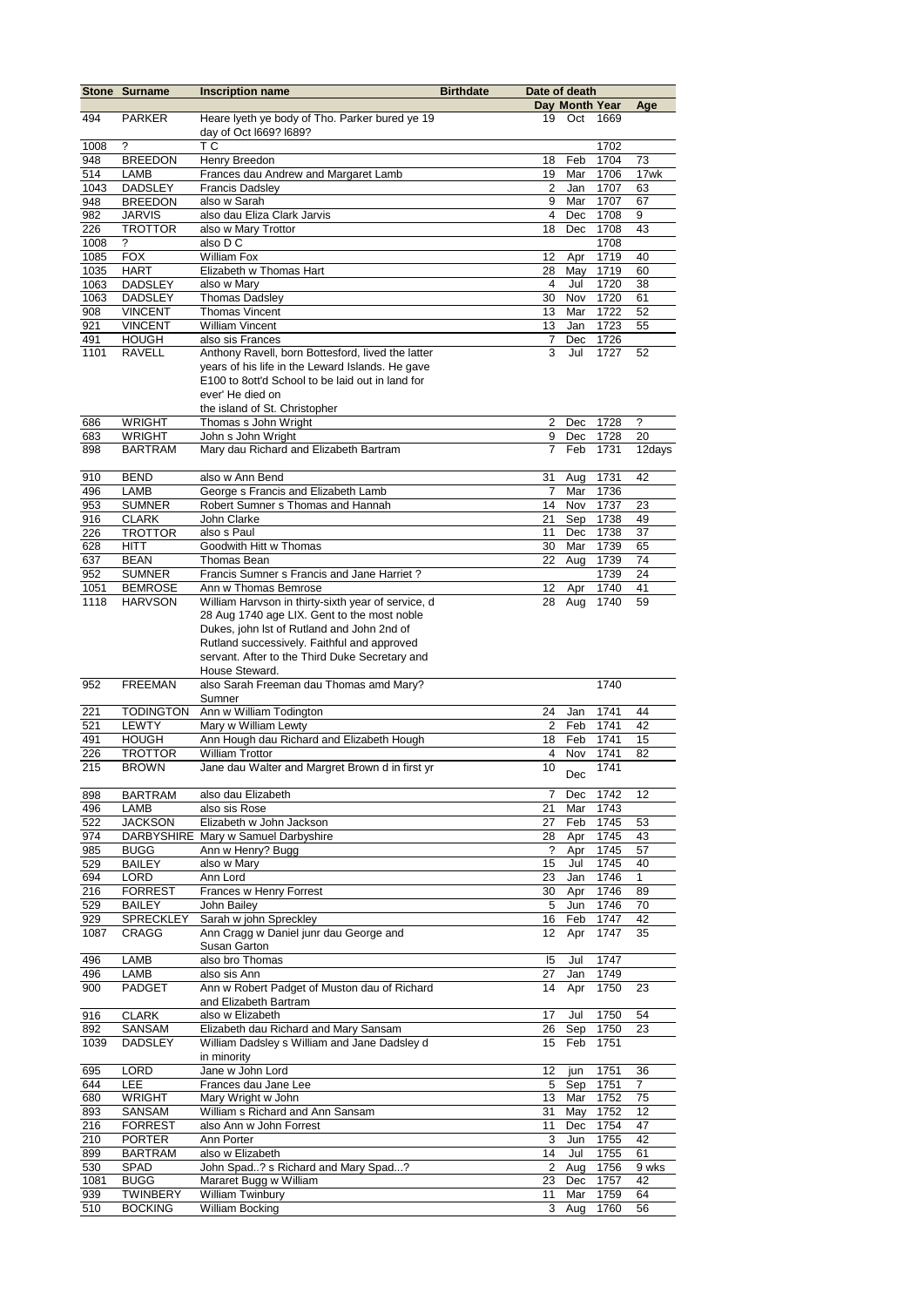|             | <b>Stone Surname</b>            | <b>Inscription name</b>                                 | <b>Birthdate</b> | Date of death  |                |              |                |
|-------------|---------------------------------|---------------------------------------------------------|------------------|----------------|----------------|--------------|----------------|
|             |                                 |                                                         |                  |                | Day Month Year |              | Age            |
| 682         | <b>BOCKING</b>                  | <b>William Bocking</b>                                  |                  | 3              | Aug            | 1760         | 56             |
| 629         | <b>HITT</b>                     | Thomas Hitt s Thomas and Elizabeth Hitt,                |                  | 3              | Jul            | 1762         | 76             |
|             |                                 | Husband to Goodworth. She was dau James                 |                  |                |                |              |                |
|             |                                 | Cragg of Easthorpe Bott'd                               |                  |                |                |              |                |
| 1089        | <b>CRAGG</b><br><b>JACKSON</b>  | also w Mary<br>also Mary w John Jackson                 |                  | 7<br>19        | Aug<br>Jan     | 1762<br>1763 | 35<br>61       |
| 522<br>932  | CAM                             | Robert Cam                                              |                  | 21             | Jun            | 1763         | 38             |
| 531         | <b>FRYER</b>                    | also dau Kate                                           |                  | 7              | Mar            | 1764         | 11 mth         |
| 527         | <b>BAILEY</b>                   | Mary w John Bailey                                      |                  | 5              | Oct            | 1764         | 48             |
| 521         | <b>LEWTY</b>                    | also Ann w William Lewty                                |                  | 27             | Jan            | 1765         | 55             |
| 979         | <b>HOPKINSON</b>                | Thomas Hopkinson                                        |                  | 18             | Oct            | 1765         | 61             |
| 502         | <b>PARKER</b>                   | Sarah w John Parker                                     |                  | 19             | Jun            | 1766         | 57             |
| 223         | <b>TODINGTON</b>                | William Todington                                       |                  | 11             | Sep            | 1766         | 64             |
| 716         | <b>PORTER</b>                   | also dau Rebecca                                        |                  | 5              | Nov            | 1767         | $\overline{c}$ |
| 229         | <b>WINTER</b>                   | also w Elizabeth                                        |                  | 31             | Dec            | 1767         | 66             |
| 980         | <b>HOPKINSON</b>                | Mary w Thomas Hopkinson                                 |                  | 27             | Jul            | 1768         | 63             |
| 497         | LAMB                            | Elizabeth w Thomas Matchitt dau Francis and             |                  | 10             | Aug            | 1768         | 55             |
|             |                                 | Elizabeth Lamb                                          |                  |                |                |              |                |
| 947         | <b>BELDAN</b>                   | <b>Richard Beldan</b>                                   |                  | 11             | Dec            | 1768         | 73             |
| 640         | <b>WATTS</b>                    | <b>Richard Watts</b>                                    |                  | 15             | Dec            | 1768         | 47             |
| 966         | <b>STAFFORD</b>                 | John Stafford                                           |                  | 13             | Feb            | 1769         | 56             |
| 515         | LAMB                            | also two sons named William                             |                  | 19             | Nov            | 1769         |                |
| 690         | <b>BOCKING</b>                  | Mary dau John and Sarah Bocking                         |                  | 22             | Mar            | 1770         | 5              |
| 919         | <b>VINCENT</b>                  | <b>Robert Vincent</b>                                   |                  | 6              | Aug            | 1770         | 65             |
| 688         | <b>BOCKING</b>                  | Mary w William Bocking                                  |                  | 25             | Oct            | 1770         | 64             |
| 501         | LAMB                            | George Lamb                                             |                  | 31             | Dec            | 1770         | 27             |
| 1054        | <b>WANER</b>                    | Ann Waner dau John and Elizabeth of Asleckby            |                  | 13             | Jul            | 1771         | 47             |
|             |                                 | in the county of Lincolnshire                           |                  |                |                |              |                |
| 963<br>949  | <b>BAILEY</b>                   | <b>Thomas Bailey</b>                                    |                  | 21<br>22       | Jun            | 1772         | 71             |
| 1088        | <b>SANSAM</b><br><b>CRAGG</b>   | Ann w Mark Sansam<br>Daniel Cragg                       |                  | 26             | Jul<br>Nov     | 1772<br>1772 | 80<br>61       |
| 690         | <b>BOCKING</b>                  | also Sarah                                              |                  | 26             | Dec            | 1772         | in             |
|             |                                 |                                                         |                  |                |                |              | infancy        |
|             |                                 |                                                         |                  |                |                |              |                |
| 223         | <b>TODINGTON</b>                | also q Elizabeth                                        |                  | 17             | Feb            | 1773         | 69             |
| 1033        | <b>PIGGINS</b>                  | also dau Judith                                         |                  | 20             | May            | 1773         | 1              |
| 993         | <b>JARVIS</b>                   | Mary w John Jarvis                                      |                  | 26             | Nov            | 1773         | 73             |
| 1033        | <b>PIGGINS</b>                  | also s William                                          |                  | 9              | Mar            | 1774         | 10             |
| 1033        | <b>PIGGINS</b>                  | Elizabeth w Thomas Piggins                              |                  | 7              | May            | 1774         | 31             |
| 1033        | <b>PIGGINS</b>                  | also dau Mary                                           |                  | $\overline{7}$ | Sep            | 1774         | 3              |
| 906         | <b>VINCENT</b>                  | Mary w William Vincent                                  |                  | 28             | Sep            | 1774         | 50             |
| 1082        | <b>STREETON</b>                 | Margaret w John Streeton dau William and                |                  | 29             | Oct            | 1774         | 30             |
|             |                                 | Margaret Bugg                                           |                  |                |                |              |                |
| 1053        | <b>ALISTER</b>                  | Ann Alister w William                                   |                  | $\overline{7}$ | Jan            | 1776         | 77             |
| 910         | <b>BEND</b>                     | John Bend                                               |                  | 15             | Mar            | 1776         | 81             |
| 1007        | <b>HUTHWAITE</b>                | Hannah Huthwaite w William                              |                  | 21             | May            | 1776         | 61             |
| 943         | <b>SUMNER</b>                   | also Francis Sumner                                     |                  | $\overline{4}$ | Jun            | 1776         | 41             |
| 229         | <b>WINTER</b>                   | <b>Richard Winter</b>                                   |                  | 9              | Feb            | 1777         | 78             |
| 966         | STAFFORD also w Mary            |                                                         |                  |                | 21 Apr 1777    |              | 60             |
| 917         |                                 | MILNEHOUSE Thomas Milnehouse                            |                  |                | 30 Apr 1777    |              | 30             |
| 1066        | <b>DADSLEY</b>                  | Elizabeth w Robert Dadsley                              |                  |                | 3 May 1777     |              | 59             |
| 829         | <b>HIGGINS</b>                  | Ann dau William and Sarah Higgins                       |                  | $\mathbf{1}$   | Aug            | 1777         | 4              |
| 492         | HOUGH                           | Elizabeth dau Richard and Elizabeth Hough<br>also w Ann |                  | $\overline{7}$ | Apr            | 1778         | 57             |
| 1032<br>994 | <b>PIGGINS</b><br><b>JARVIS</b> | also dau Mary                                           |                  | 28<br>20       | Aug<br>Sep     | 1778<br>1778 | 76<br>1        |
| 1055        | <b>ALISTER</b>                  | <b>William Alister</b>                                  |                  | 23             | Mar            | 1779         | 16             |
| 940         | <b>TWINBERY</b>                 | Ann w William Twinbery, dau of Francis and              |                  | 16             | May            | 1779         |                |
|             |                                 | Jane Sumner                                             |                  |                |                |              |                |
| 220         | MARCH                           | Henry March                                             |                  | 20             | Jun            | 1779         | 42             |
| 635         | <b>WATTS</b>                    | Mary w John Watts Junt                                  |                  | 3              | Oct            | 1779         | 47             |
| 1032        | <b>PIGGINS</b>                  | William Piggins                                         |                  | 8              | Dec            | 1779         | 76             |
| 1012        | <b>BURTON</b>                   | Catherine Burton w Thomas                               |                  | 19             | Jan            | 1780         | 45             |
| 984         | <b>BUGG</b>                     | Francis Bugg                                            |                  | 28             | Feb            | 1780         | 72             |
| 636         | <b>WATTS</b>                    | Thomas s John and Jane Watts                            |                  | 16             | Mar            | 1780         | 42             |
| 907         | <b>VINCENT</b>                  | <b>William Vincent</b>                                  |                  | 21             | Mar            | 1780         | 49             |
| 1040        | <b>DADSLEY</b>                  | Francis Dadsley s Francis and Elizabeth                 |                  | 4              | Jun            | 1780         | 19             |
| 515         | LAMB                            | Penelope dau Andrew and Margaret Lamb                   |                  | 28             | Aug            | 1780         |                |
| 528         | <b>BAILEY</b>                   | also w Mary                                             |                  | 9              | Feb            | 1781         | 68             |
| 712         | <b>HINDS</b>                    | Robert only s Edward and Elizabeth Hinds                |                  | $\sqrt{2}$     | Nov            | 1781         | 27             |
| 643         | <b>NELSON</b>                   | also his sis Mary                                       | b 22 Jan 1778    | 27             | Ort            | 1781         | 3              |
| 528         | <b>BAILEY</b>                   | <b>William Bailey</b>                                   |                  | 11             | Apr            | 1782         | 74             |
| 1009        | <b>HUTHWAITE</b>                | William Huthwait                                        |                  | 21             | May            | 1782         | 58             |
| 949         | <b>SANSAM</b>                   | also h Mark                                             |                  | 1              | Sep            | 1782         | 86             |
| 239         | <b>BROWN</b>                    | Eunice Brown                                            |                  | 9              | Dec            | 1782         |                |
| 511         | <b>WRIGHT</b>                   | John s John Wright                                      |                  | 9              | Dec            | 1782         | 20             |
| 1014        | <b>BOTTOMLEY</b>                | Elizabeth w Hugh Bottomley                              |                  | 3              | Feb            | 1783         | 40             |
| 643         | <b>NELSON</b>                   | William s William and Sarah Nelson                      | b 29 Jun 1780    | 18             | Apr            | 1783         | 3              |
| 696         | <b>FERMAN</b>                   | Ann Ferman w Thomas dau John and Jane                   |                  | 9              | May            | 1783         | 33             |
| 984         | <b>BUGG</b>                     | Lord<br>also sis Ann                                    |                  | 27             | Jun            | 1783         | 72             |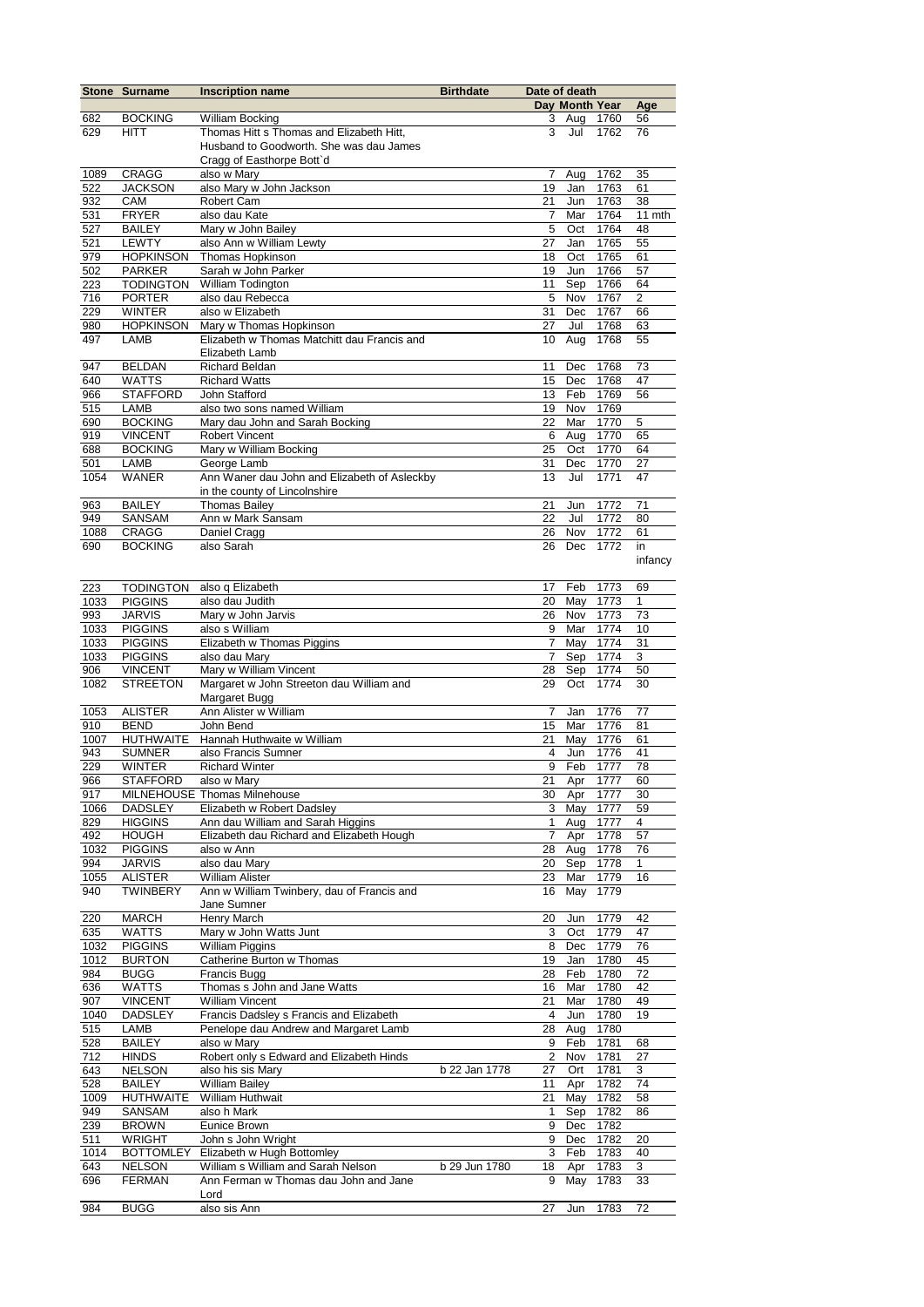|      | <b>Stone Surname</b>           | <b>Inscription name</b>                                                 | <b>Birthdate</b> | Date of death  |                |      |                |
|------|--------------------------------|-------------------------------------------------------------------------|------------------|----------------|----------------|------|----------------|
|      |                                |                                                                         |                  |                | Day Month Year |      | Age            |
| 1011 | <b>PARKER</b>                  | Ann w William Parker                                                    |                  | 20             | Aug            | 1783 | 72             |
| 521  | <b>LEWTY</b>                   | also h of both William                                                  |                  | 12             | Sep            | 1783 | 83             |
| 1086 | CRAGG                          | Mary dau Daniel and Mary Cragg                                          |                  | 22             | Nov            | 1783 | 22             |
| 639  | <b>WATTS</b>                   | John s John and Jane Watts                                              |                  | 24             | Nov            | 1783 | 48             |
| 899  | <b>BARTRAM</b>                 | <b>Richard Bartram</b>                                                  |                  | 3              | Dec            | 1783 | 82             |
| 513  | <b>HOUGH</b>                   | Elizabeth w Richard Hough                                               |                  | 15             | Jan            | 1784 | 72             |
| 685  | <b>HOUGH</b>                   | Elizabeth Hough w Richard                                               |                  | 15             | Jan            | 1784 | 72             |
| 516  | LAMB                           | Daniel Lamb                                                             |                  | 24             | Jan            | 1784 | 77             |
| 922  | <b>VINCENT</b>                 | William s Francis and Elizabeth Vincent                                 |                  | 23             | Mar            | 1784 | 4              |
| 498  | LAMB                           | Andrew s Andrew and Margaret Lamb                                       |                  | $\overline{2}$ | Apr            | 1784 | 17wks          |
| 716  | <b>PORTER</b>                  | Alice w John Porter                                                     |                  | 14             | Apr            | 1784 | 53             |
| 509  | LAMB                           | also w Elizabeth                                                        |                  | 19             | Apr            | 1784 |                |
| 963  | <b>BAILEY</b>                  | also w Mary                                                             |                  | 20             | Apr            | 1784 | 76             |
| 357  | <b>TAYLOR</b>                  | Elizabeth w William Taylor dau Richard and<br>Elizabeth Kettleborrow    |                  | 28             | Aug            | 1784 | 25             |
| 551  | <b>SPRAY</b>                   | <b>Henry Spray</b>                                                      |                  | 11             | Nov            | 1784 | 66             |
| 928  | <b>SPRECKLEY</b>               | George s John and Sarah Spreckley                                       |                  | 14             | Dec            | 1784 | 47             |
| 965  | <b>ROSE</b>                    | Anthony Rose                                                            |                  | 26             | Apr            | 1785 | 59             |
| 1095 | CRAGG                          | Mary w john Cragg                                                       |                  | $\overline{7}$ | Jul            | 1785 | 27             |
| 956  | <b>RAVELL</b>                  | William Ravel!                                                          |                  | 11             | Aug            | 1785 | 62             |
| 1095 | CRAGG                          | also dau Elizabeth                                                      |                  | 18             | Aug            | 1785 | $\overline{c}$ |
| 1095 | CRAGG                          | also john in his first year                                             |                  | 27             | Aug            | 1785 |                |
| 911  | <b>BEND</b>                    | Ann dau John and Ann Bend                                               |                  | 29             | Nov            | 1785 | 63             |
| 499  | LAMB                           | also w Mary                                                             |                  | 10             | Jan            | 1786 | 76             |
| 994  | <b>JARVIS</b>                  | Thomas jarvis                                                           |                  | 22             | Mar            | 1786 | 47             |
| 959  | <b>GUY</b>                     | <b>Thomas Guy</b>                                                       |                  | 30             | May            | 1786 | 56             |
| 549  | <b>SPRAY</b>                   | Ann w Robert Spray                                                      |                  | 21             | Oct            | 1786 | 37             |
| 514  | LAMB                           | also sis Frances Penelope                                               |                  | 24             | Jan            | 1787 | <b>I5days</b>  |
| 1068 | <b>DINNIS</b>                  | <b>Thomas Dinnis</b>                                                    |                  | 13             | Jun            | 1787 |                |
| 222  | <b>HALLAM</b>                  | John s John and Elizabeth Hallam                                        |                  | 19             | Oct            | 1787 | 6mth           |
| 382  | MAY                            | John May s John and Margaret May                                        |                  | 25             | Dec            | 1787 | 5              |
| 641  | <b>WATTS</b>                   | John Watts                                                              |                  | 28             | Mar            | 1788 | 82             |
| 739  | <b>BROWN</b>                   | also w Ann                                                              |                  | 29             | Mar            | 1788 | 71             |
| 1064 | <b>DADSLEY</b>                 | Robert Dadsley                                                          |                  | 9              | Apr            | 1788 | 74             |
| 324  | <b>BENNETT</b>                 | Mary w Thomas Bennett                                                   |                  | 20             | Apr            | 1788 | 56             |
| 957  | <b>RAVELL</b>                  | also w Margaret                                                         |                  | 23             | May            | 1788 | 65             |
| 734  | <b>DRING</b>                   | also w Ann                                                              |                  | 26             | May            | 1788 | 42             |
| 994  | <b>JARVIS</b>                  | also dau Ann                                                            |                  | 26             | Nov            | 1788 | $\overline{c}$ |
| 982  | <b>JARVIS</b>                  | also dau Ann                                                            |                  | 29             | Dec            | 1788 | 6              |
| 930  | <b>MOTT</b>                    | <b>Edward Mott</b>                                                      |                  | 28             | May            | 1789 | 76             |
| 1041 | <b>DADSLEY</b>                 | William Dadsley s Francis and Elizabeth                                 |                  | 9              | Jun            | 1789 | 33             |
| 642  | <b>WATTS</b>                   | Jane relict John Watts                                                  |                  | 1              | Sep            | 1789 | 81             |
| 233  | <b>FORREST</b>                 | John Forrest, Gent                                                      |                  | $\overline{7}$ | Oct            | 1789 | 84             |
| 509  | LAMB                           | Francis Lamb                                                            |                  | 31             | Dec            | 1789 | 84             |
| 944  | <b>SPRECKLEY</b>               | also w Elizabeth                                                        |                  | 15             | Jan            | 1790 | 63             |
| 982  | <b>JARVIS</b>                  | Ann w John Jarvis                                                       |                  | 16             | Jan            | 1790 | 44             |
| 231  | <b>FORREST</b>                 | Abigail Forrest relict of John Forrest                                  |                  | 16             | Feb            | 1790 | 69             |
| 630  | <b>HAND</b>                    | Gregory s Thomas and Ann Hand                                           |                  | 7              | Jul            | 1790 | 7wks           |
| 1084 | <b>BUGG</b>                    | William Bugg                                                            |                  | 11             | Sep            | 1790 | 81             |
| 1038 | <b>DADSLEY</b>                 | Ann Dadsley dau Francis and Elizabeth                                   |                  | 15             | Feb            | 1791 | 37             |
| 1037 | <b>SIMPKIN</b>                 | also w Elizabeth dau john and Penelope<br>Simpkin                       |                  | 15             | Feb            | 1791 | 17             |
| 219  | MARCH                          | also Thomas s Henry and Sarah March                                     |                  | 24             | Jul            | 1791 | 15             |
| 358  | <b>KETTLEBOR</b>               | Sarah dau Richard and Elizabeth Kettleborrow                            |                  | 6              | Aug            | 1791 | 29             |
|      | <b>ROW</b>                     |                                                                         |                  |                |                |      |                |
| 363  | <b>BUGG</b>                    | Thomas Bugg s William and Elizabeth Bugg                                |                  | 24             | Aug            | 1791 | 20             |
| 516  | LAMB                           | also w Elizabeth                                                        |                  | 21             | Dec            | 1791 | 85             |
| 944  | <b>SPRECKLEY</b>               | John Spreckley                                                          |                  | 28             | Jul            | 1792 | 84             |
| 369  | LAMB                           | Elizabeth dau Andrew and Margaret Lamb                                  |                  | 8              | Sep            | 1792 | 18             |
| 292  | <b>WRIGHT</b>                  | Elizabeth dau Matthew and Elizabeth Wright                              |                  | 14             | Jan            | 1793 | 16             |
| 951  | <b>HUNTER</b>                  | Ann w William Hunter                                                    |                  | 22             | Jan            | 1793 | 67             |
| 638  | <b>WATTS</b>                   | Elizabeth w Richard Watts dau of Thomas and<br>Ann Cross of Ab Kettleby |                  | 6              | May            | 1793 | 38             |
| 391  | <b>PORTER</b>                  | Ann dau Thomas and Mary Porter                                          |                  | 5              | Feb            | 1794 | 31             |
| 499  | LAMB                           | George Lamb                                                             |                  | 9              | May            | 1794 | 84             |
| 219  | MARCH                          | William March                                                           |                  | 24             | Jun            | 1794 | 56             |
| 356  | <b>KETTLEBOR</b><br><b>ROW</b> | <b>Richard Kettleborrow</b>                                             |                  | 11             | Aug            | 1794 | 74             |
| 209  | <b>PORTER</b>                  | John Porter                                                             |                  | 18             | Nov            | 1794 | 54             |
| 693  | LORD                           | John Lord                                                               |                  | 22             | Mar            | 179? | 81             |
| 734  | <b>DRING</b>                   | also dau Elizabeth                                                      |                  | 29             | May            | 1795 | 24             |
| 981  | <b>JARVIS</b>                  | John Jarvis                                                             |                  | 10             | Dec            | 1795 | 60             |
| 734  | <b>DRING</b>                   | James Dring                                                             |                  | 9              | Feb            | 1796 | 59             |
| 385  | WHITEHEAD                      | Martha dau John and Anne Whitehead                                      |                  | 13             | Jun            | 1796 | 17             |
| 640  | WATTS                          | also w Elizabeth                                                        |                  | 27             | Jan            | 1797 | 70             |
| 228  | <b>HALLAM</b>                  | Margaret w John Hallam                                                  |                  | 15             | Mar            | 1797 | 63             |
| 945  | SPRECKLEY                      | William Spreckley                                                       |                  | $\mathbf{1}$   | Jun            | 1797 | 41             |
| 955  | <b>TWINBERY</b>                | Thomas Twinbery                                                         |                  | 25             | Jun            | 1797 | 77             |
| 366  | <b>BUGG</b>                    | also William Bugg                                                       |                  | 29             | Jul            | 1797 | 59             |
| 390  | <b>PORTER</b>                  | <b>Thomas Porter</b>                                                    |                  | 31             | May            | 1798 | 66             |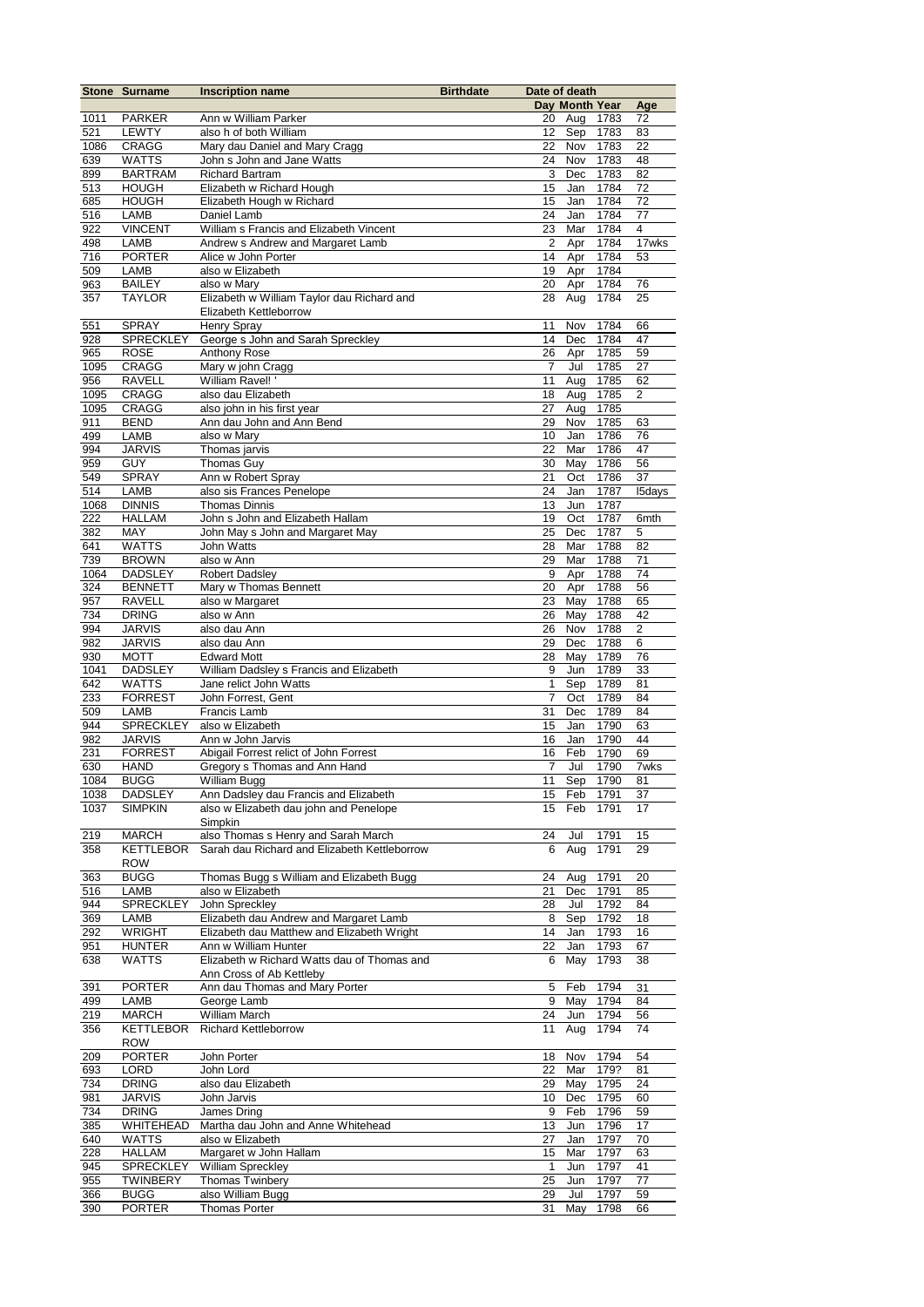|             | <b>Stone Surname</b>             | <b>Inscription name</b>                                                  | <b>Birthdate</b> | Date of death  |                |              |          |
|-------------|----------------------------------|--------------------------------------------------------------------------|------------------|----------------|----------------|--------------|----------|
|             |                                  |                                                                          |                  |                | Day Month Year |              | Age      |
| 390<br>943  | <b>PORTER</b><br><b>TWINBERY</b> | also w Mary<br>also w Eleanor, late of North Muskham near                |                  | 3<br>26        | Jul<br>Aug     | 1798<br>1798 | 75<br>61 |
|             |                                  | Newark                                                                   |                  |                |                |              |          |
| 896         | <b>BROWN</b>                     | <b>Thomas Brown</b>                                                      |                  | 20             | Apr            | 1799         | 72       |
| 938         | <b>MOGGS</b>                     | Mary W Joseph Moggs                                                      |                  | 29             | Jun            | 1799         | 65       |
| 901         | <b>BARTRAM</b>                   | Richard Bartram                                                          |                  | 20             | Aug            | 1799         | 73       |
| 955         | <b>TWINBERY</b>                  | also w Elizabeth                                                         |                  | 2              | Sep            | 1799         | 80       |
| 366         | <b>BUGG</b>                      | Elizabeth w William Bugg                                                 |                  | 12             | Oct            | 1799         | 62       |
| 739         | <b>BROWN</b>                     | John Brown                                                               |                  | 27             | Oct            | 1799         | 89       |
| 738<br>1091 | <b>ROBINSON</b><br><b>CRAGG</b>  | <b>Willam Robinson</b>                                                   |                  | 9<br>1         | Nov            | 1799<br>1800 | 29<br>70 |
| 355         | <b>KETTLEBOR</b>                 | Millicent w Daniel Cragg<br>John Kettleborrow                            |                  | 31             | Dec<br>Jan     | 1801         | 29       |
|             | <b>ROW</b>                       |                                                                          |                  |                |                |              |          |
| 703         | <b>HADDISON</b>                  | also William' Haddison apprentice to above                               |                  | 3              | Mar            | 1801         | 19       |
| 1034        | <b>HART</b>                      | John Hart                                                                |                  | 3              | Jun            | 1801         | 69       |
| 224         | <b>TODINGTON</b>                 | William Todington                                                        |                  | 7              | Jun            | 1801         | 71       |
| 931         | CAM                              | William Cam                                                              |                  | 27             | Aug            | 1801         | 72       |
| 354         | <b>KETTLEBOR</b>                 | William Kettleborrow                                                     |                  | 31             | Dec            | 1801         | 24       |
| 975         | <b>ROW</b><br><b>GRAVES</b>      |                                                                          |                  | 13             | Jan            | 1802         | 58       |
| 999         | <b>DADSLEY</b>                   | Mary w Robert Graves<br>Eleanor Dadsley dau William and Jane             |                  | $\mathbf{1}$   | Apr            | 1802         | 55       |
| 1044        | <b>DADSLEY</b>                   | Elizabeth rel Francis Dadsley                                            |                  | 15             | May            | 1802         | 74       |
| 950         | <b>KELHAM</b>                    | Elizabeth Kelham dau John and Mary Sumner                                |                  | 24             | May            | 1802         | 70       |
| 960         | <b>GUY</b>                       | Mary w Thomas Guy, dau Wright and Mary                                   |                  | $\overline{7}$ | Nov            | 1803         | 66       |
|             |                                  | Calcraft                                                                 |                  |                |                |              |          |
| 1102        | <b>HOUGH</b>                     | [THE FIRST WINDOW] Eleanor Hough d 21                                    |                  | 21             | Jan            | 1804         | 24       |
|             |                                  | Jan MDCCCIV age XXIV (erected by nei                                     |                  |                |                |              |          |
|             |                                  | Elizabeth and Sophia Fillingham)                                         |                  |                |                |              |          |
| 356<br>1099 | <b>HOUGH</b>                     | KETTLEBORR also betwixt their two sons lieth w Elizabeth<br>Thomas Hough |                  | 19<br>26       | Jul<br>Jan     | 1804<br>1805 | 72<br>66 |
| 1010        | <b>HUTHWAITE</b>                 | Robert Huthwaite s William and Mary                                      |                  | 31             | Oct            | 1805         | 23       |
| 926         | SANSAM                           | William Sansam                                                           |                  | 21             | Aug            | 1806         | 76       |
| 1018        | <b>STAFFORD</b>                  | also w Mary                                                              |                  | 27             | Dec            | 1806         | 57       |
| 1001        | <b>MASON</b>                     | <b>Stewart Mason</b>                                                     |                  | 8              | May            | 1807         | 17mth    |
| 606         | <b>HUDSON</b>                    | Gladys Elsie dau Joseph and Mary Ann Hudson                              |                  | 4              | Jun            | 1807         | 2        |
|             |                                  |                                                                          |                  |                |                |              |          |
| 220         | <b>MARCH</b>                     | also w Sarah                                                             |                  | 2              | Aug            | 1807         | 65       |
| 1001        | <b>MASON</b>                     | also sis Katherine Penelope                                              |                  | 11             | Dec            | 1807         | 5wks     |
| 1034<br>520 | <b>HART</b><br><b>LEWTY</b>      | also relict Margaret<br><b>William Lewty</b>                             |                  | 13<br>29       | Feb<br>Mar     | 1808<br>1808 | 74<br>72 |
| 236         | <b>DIKES</b>                     | John Dikes                                                               |                  | 28             | May            | 1808         | 83       |
| 234         | LAMB                             | Lucy Lamb w George Lamb                                                  |                  | 1              | May            | 1808         | 62       |
| 236         | <b>DIKES</b>                     | also w Ann                                                               |                  | 28             | Jun            | 1808         | 80       |
| 1025        | <b>NORRIS</b>                    | also Ist w Ann d in childbirth                                           |                  | 11             | Jul            | 1808         | 20       |
| 1013        | <b>BOTTOMLEY</b>                 | <b>Hugh Bottomley</b>                                                    |                  | 26             | Oct            | 1808         | 76       |
| 290         | <b>RILEY</b>                     | Mary w John Riley                                                        |                  | 5              | Feb            | 1809         | 73       |
| 897         | <b>BIRCH</b>                     | also w Felicia                                                           |                  | 6              | Mar            | 1809         | 81       |
| 890<br>322  | <b>NORRIS</b><br><b>BAILEY</b>   | <b>Joseph Norris</b><br>John Bailey                                      |                  | 8              | Apr<br>31 May  | 1809<br>1809 | 74<br>51 |
| 935         | RAGSDALE                         | John Ragsdale                                                            |                  | $\overline{2}$ | Jun            | 1809         | 34       |
| 488         | MARSHALL                         | <b>Edward Marshall</b>                                                   |                  | 30             | Jun            | 1809         | 77       |
| 646         | <b>CHALLANDS</b>                 | also w Jane                                                              |                  | 16             | Dec            | 1809         | 50       |
| 387         | WHITEHEAD                        | George Whitehead                                                         |                  | 20             | Jan            | 1810         | 85       |
| 703         | DAUBNEY                          | Ruth w Coolin Daubney                                                    |                  | $\overline{2}$ | Jan            | 1811         | 53       |
| 978         | <b>GRAVES</b>                    | <b>Robert Graves</b>                                                     |                  | 2              | Apr            | 1811         | 72       |
| 927         | SANSAM                           | Richard Sansam                                                           |                  | 10             | Jun            | 1811         |          |
| 967<br>1052 | <b>STAFFORD</b>                  | also sis Sarah<br>Robert Bemrose                                         |                  | 12<br>24       | Aug<br>Sep     | 1811<br>1811 | 16<br>67 |
| 1011        | <b>BEMROSE</b><br><b>PARKER</b>  | also h William                                                           |                  | 14             | Nov            | 1811         | 88       |
| 520         | LEWTY                            | also w Elizabeth                                                         |                  | 4              | Jan            | 1812         | 63       |
| 689         | <b>BOCKIN</b>                    | William s John and Sarah Bockin                                          |                  | 12             | Jan            | 1812         | 49       |
| 645         | <b>TOW</b>                       | Thomas Tow                                                               |                  | 22             | Jan            | 1812         | 61       |
| 682         | <b>BOCKIN</b>                    | also w Sarah                                                             |                  | 13             | Feb            | 1812         | 78       |
| 967         | <b>STAFFORD</b>                  | John s William and Elizabeth Stafford                                    |                  | $\overline{c}$ | Mar            | 1812         | 18       |
| 293         | LINE                             | <b>William Line</b>                                                      |                  | 5              | Apr            | 1812         | 58       |
| 370<br>687  | LAMB<br><b>SMITH</b>             | Andrew Lamb<br>Ann w Samuel Smith dau John and Sarah                     |                  | 29<br>9        | Aug<br>Oct     | 1812<br>1812 | 71<br>43 |
|             |                                  | Bockin                                                                   |                  |                |                |              |          |
| 235         | LAMB                             | also George s George and Lucy Lamb                                       |                  | 25             | Oct            | 1812         | 23       |
| 209         | <b>PORTER</b>                    | also w Mary Porter                                                       |                  | 22             | Apr            | 1813         | 64       |
| 235         | LAMB                             | George Lamb                                                              |                  | 8              | May            | 1813         | 66       |
| 897         | <b>BIRCH</b>                     | Robert Birch                                                             |                  | 3              | Feb            | 1814         | 87       |
| 1018        | <b>STAFFORD</b>                  | <b>Thomas Stafford</b>                                                   |                  | 3              | Feb            | 1814         | 65       |
| 704         | <b>DAUBNEY</b>                   | Coolin Daubney                                                           |                  | 24             | Aug            | 1814         | 61       |
| 936         | <b>TWINBERY</b>                  | <b>William Twinbery</b>                                                  |                  | 15             | Dec            | 1814         | 79       |
| 681<br>386  | <b>BOCKIN</b><br><b>DIXON</b>    | John Bockin<br>also s William                                            |                  | 31<br>24       | Dec<br>Mar     | 1814<br>1815 | 87<br>15 |
| 645         | <b>TOW</b>                       | also w Ann                                                               |                  | $\overline{7}$ | Feb            | 1816         | 60       |
| 503         | QUANT                            | Sarah w William Quant                                                    |                  | 22             | Feb            | 1816         | 37       |
| 692         | <b>BOCKIN</b>                    | Mary dau John and Sarah Bockin                                           |                  | 4              | Mar            | 1816         | 44       |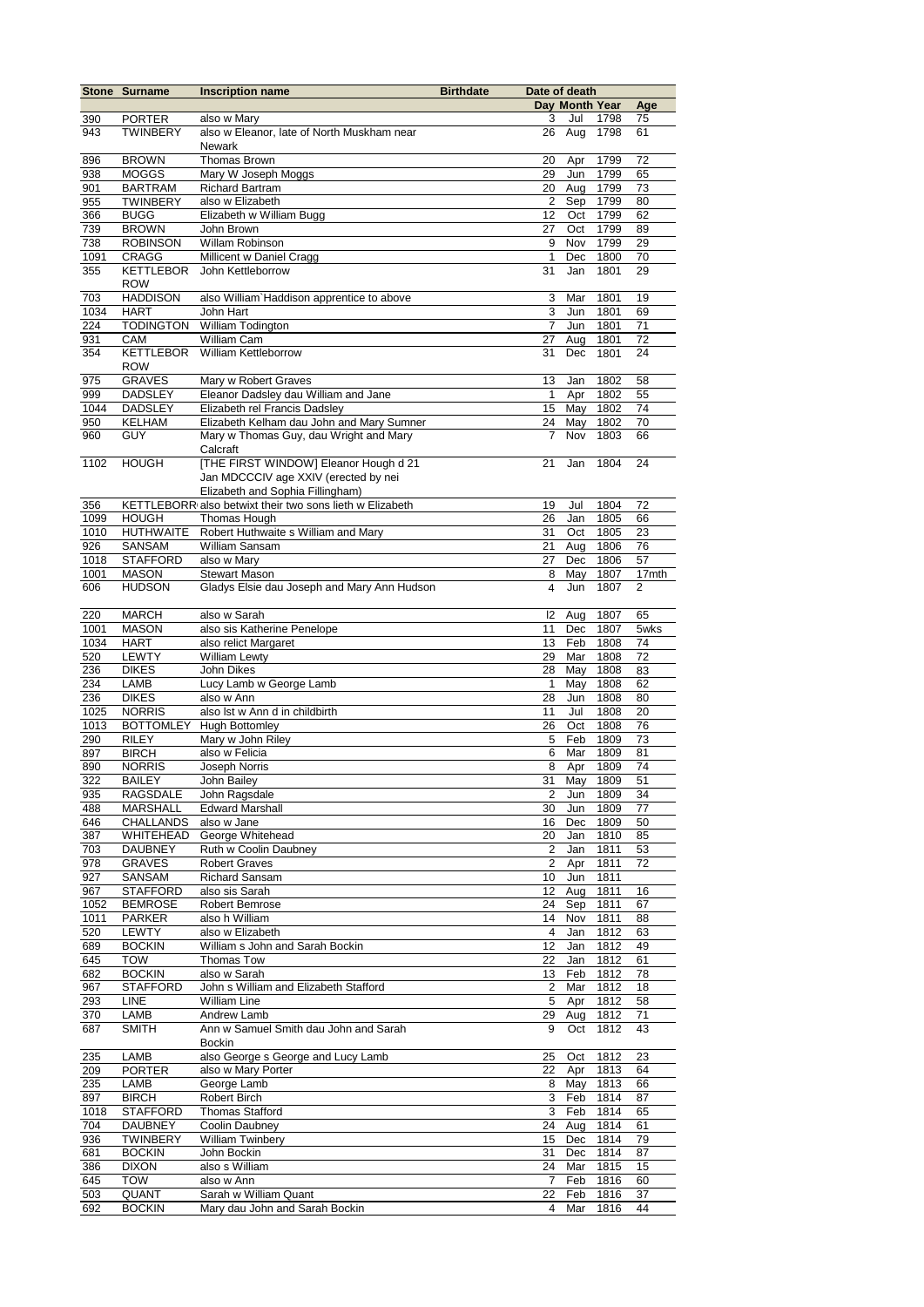|            | <b>Stone Surname</b>    | <b>Inscription name</b>                   | <b>Birthdate</b> | Date of death |                |          |       |
|------------|-------------------------|-------------------------------------------|------------------|---------------|----------------|----------|-------|
|            |                         |                                           |                  |               | Day Month Year |          | Age   |
| 500        | <b>SIMPKIN</b>          | John Simpkin                              |                  | 6             |                | May 1816 | 66    |
| 1076       | <b>RAVELL</b>           | also sis Sarah                            |                  | 19            | Jun            | 1816     | 19    |
| 1028       | HALLAM                  | Ann dau john and Elizabeth Hallam         |                  | 24            | Aug            | 1816     | 27    |
| 1037       | <b>MASON</b>            | William Mason of Walton-le-Wolds Leics    |                  | 13            | Dec            | 1816     | 38    |
| 1045       | LAMB                    | Francis Lamb                              |                  | 12            | Feb            | 1817     | 78    |
| 332        | <b>BROWN</b>            | John Brown                                |                  | 22            | Mar            | 1817     | 40    |
| 218        | <b>BRYAN</b>            | Catherine w George Bryan                  |                  | 28            | Mar            | 1817     | 29    |
| 415        | LAMB                    | Robert Lamb                               |                  | 18            | May            | 1817     | 65    |
| 1099       | <b>HOUGH</b>            | also w Eleanor                            |                  | 11            | Mar            | 1818     | 68    |
|            |                         |                                           |                  |               |                |          |       |
| 904        | <b>JACKSON</b>          | Ann w William Jackson                     |                  | 18            | Jul            | 1818     | 59    |
| 945        | <b>SPRECKLEY</b>        | also w Susannah                           |                  | 17            | Apr            | 1819     | 73    |
| 542        | <b>LIEUSLEY</b>         | also sis Mary Ann                         |                  | 23            | Apr            | 1819     | 18    |
| 920        | <b>STAFFORD</b>         | also Elizabeth Stafford                   |                  | 23            | May            | 1819     | 10    |
| 384        | MAY                     | John May                                  |                  | 28            | Aug            | 1819     | 72    |
| 371        | LAMB                    | Margaret w Andrew Lamb                    |                  | 20            | Oct            | 1819     | 72    |
| 1076       | <b>RAVELL</b>           | also bro Thomas                           |                  | 27            | Oct            | 1819     | 3     |
| 1006       | <b>HUTHWAITE</b>        | Mary rel William Huthwaite                |                  | 17            | Jul            | 1820     | 80    |
| 542        | <b>LIEUSLEY</b>         | also sis Elizabeth                        |                  | 3             | Nov            | 1820     | 16    |
| 964        | <b>BAILEY</b>           | also w Mary                               |                  | 10            | Jun            | 1821     | 76    |
| 493        | LAMB                    | also w Elizabeth                          |                  | 23            | Jul            | 1821     | 33    |
| 394        | <b>FISHER</b>           | Ann Fisher w William                      |                  | 11            | Aug            | 1821     | 42    |
| 299        | <b>WRIGHT</b>           | Ann Wright dau John and Mary Wright       |                  | 14            | Oct            | 1821     | 28    |
| 990        | <b>SPALTON</b>          | Olivea w Thomas Spalton                   |                  | 24            | Dec            | 1821     | 51    |
| 670        | <b>WATTS</b>            | Mary Watts                                |                  | 12            | Mar            | 1822     | 73    |
| 415        | LAMB                    | also w Mary                               |                  | 22            | Jul            | 1822     | 66    |
| 920        | <b>SRATT</b>            | also Mary Stafford                        |                  | 6             | Nov            | 1822     | 18    |
| 493        | LAMB                    | Thomas Lamb                               |                  | 4             | Feb            | 1823     | 44    |
| 992        | <b>SPALTON</b>          | Elizabeth w Thomas Spalton                |                  | 8             | Apr            | 1823     | 29    |
| 684        | <b>BOCKIN</b>           | John Bockin Junr,                         |                  | 28            | May            | 1823     | 55    |
| 512        | <b>BOCKING</b>          | John Bockin Junr                          |                  | 28            | May            | 1823     | 55    |
| 668        | <b>WATTS</b>            | Thomas s Thomas and Elizabeth Watts       |                  | 31            | May            | 1823     | 2     |
|            |                         |                                           |                  |               |                |          |       |
| 901        | <b>BARTRAM</b>          | also w Mary                               |                  | 23            | Oct            | 1823     | 88    |
| 679        | <b>HICKSON</b>          | Jane dau Richard and Elizabeth Hickson    |                  | 30            | Dec            | 1823     | 5     |
| 964        | <b>BAILEY</b>           | <b>Richard Bailey</b>                     |                  | $\mathbf{1}$  | Feb            | 1824     | 81    |
| 506        | <b>CROSS</b>            | Sarah Cross d Ab Kettleby, dau John and   |                  | 28            | Mar            | 1824     | 2     |
|            |                         | Margery Allen Murray Cross                |                  |               |                |          |       |
| 344        | <b>LEIGHTON</b>         | Robert Leighton                           |                  | 21            | Apr            | 1824     | 27    |
| 633        | <b>DUFFIN</b>           | Mary Duffin w john                        |                  | 23            | May            | 1824     | 38    |
| 396        |                         | SKILLINGTON John Skillington              |                  | 23            | Nov            | 1824     | 30    |
| 1079       | <b>RAVELL</b>           | <b>William Ravell</b>                     |                  | 18            | Dec            | 1824     | 58    |
| 706        | <b>BOCKIN</b>           | Sara dau John and Sarah Bockin            |                  | 5             | Feb            | 1825     | 19    |
| 325        | <b>MUNKS</b>            | Catharine w William Munks                 |                  | 15            | Feb            | 1825     | 55    |
| 50         | <b>WOOD</b>             | Thomas Wood                               |                  | 15            | Feb            | 1825     | 55    |
| 500        | <b>SIMPKIN</b>          | also w Penelope                           |                  | 17            | Feb            | 1825     | 74    |
| 1076       | <b>RAVELL</b>           | also sis Ann                              |                  | 26            | Mar            | 1825     | 22    |
| 320        | <b>BAILEY</b>           | Martha dau John and Mary Bailey           |                  | $\mathbf{1}$  | May            | 1825     | 42    |
| 1031       | <b>HALLAM</b>           | Mary dau Elizabeth and John Hallam        |                  | 31            | May            | 1825     | 21    |
| 240        | <b>PICKERING</b>        | <b>Thomas Pickering</b>                   |                  | 12            | Jun            | 1825     | 72    |
| 737        | <b>KIRK</b>             | also w Susanna                            |                  | 16            | Jun            | 1825     | 51    |
| 142        | <b>WILSON</b>           | also s John Wilson                        |                  |               | 29 Aug         | 1825     | 5     |
| 295        | <b>BRADON</b>           | William Bradon                            |                  | $\mathbf{1}$  | Sep            | 1825     | 62    |
| 1094       | CRAGG                   | John Cragg                                |                  | 27            | Sep            | 1825     | 71    |
| 901        | <b>BARTRAM</b>          | also dau Frances                          |                  | 24            | Oct            | 1825     | 48    |
| 264        | <b>WILSON</b>           | also Dorothy dau George and Mary Wilson   |                  | 18            | Dec            | 1825     | 20    |
| 772        | <b>FLEEMAN</b>          | also dau Ann                              |                  | 5             | Jan            | 1826     | 8     |
| 270        | PALETHORP               | Emanuel Palethorpe s Thomas and Lydia     |                  | 8             | Apr            | 1826     | 23    |
|            | E.                      | Palethorpe                                |                  |               |                |          |       |
| 285        | PALETHORPE also w Lydia |                                           |                  | 28            | Apr            | 1826     |       |
| 543        | <b>LIEUSLEY</b>         | John Lieusley                             |                  | 15            | Jun            | 1826     | 57    |
| 505        | <b>CROSS</b>            | John Cross                                |                  | 11            | Sep            | 1826     | 42    |
| 142        | <b>WILSON</b>           | also s George Wilson                      |                  | 21            | Sep            | 1826     | 8mths |
| 905        | <b>JACKSON</b>          | William Jackson                           |                  | 22            | Oct            | 1826     | 66    |
|            |                         | also sis Caroline                         |                  | 22            | Oct            | 1826     | 20    |
| 542<br>943 | <b>LIEUSLEY</b>         |                                           |                  |               |                |          |       |
|            | TWINBERY                | John Twinbery father of William and Mary  |                  | 20            | Feb            | 1827     | 90    |
| 393        | <b>FISHER</b>           | <b>William Fisher</b>                     |                  | 15            | Apr            | 1827     | 48    |
| 321        | <b>BAILEY</b>           | Mary w john Bailey                        |                  | 28            | Apr            | 1827     | 69    |
| 918        | <b>STAFFORD</b>         | William Stafford                          |                  | 26            | Jul            | 1827     | 83    |
| 1100       | <b>RAVELL</b>           | Matthew Ravell (erected by neph William   |                  | 21            | Mar            | 1828     | 74    |
|            |                         | Ravell)                                   |                  |               |                |          |       |
| 506        | <b>CROSS</b>            | also sis Ellen Murray Cross               |                  | 7             | Jun            | 1828     | 14    |
| 367        | <b>BUGG</b>             | William Bugg                              |                  | 20            | Jul            | 1828     | 60    |
| 962        | <b>GUY</b>              | Mary Guy                                  |                  | 13            | Sep            | 1828     | 68    |
| 1045       | LAMB                    | also w Elizabeth                          |                  | 14            | Sep            | 1828     | 78    |
| 918        | <b>STAFFORD</b>         | also w Elizabeth                          |                  | 23            | Oct            | 1828     | 74    |
| 671        | <b>WATTS</b>            | <b>Richard Watts</b>                      |                  | 22            | Nov            | 1828     | 67    |
| 1005       | <b>HUTHWAITE</b>        | William Huthwaite                         |                  | 5             | Feb            | 1829     | 47    |
| 992        | <b>SPALTON</b>          | also dau Olivea                           |                  | 5             | Feb            | 1829     | 5     |
| 669        | WATTS                   | <b>Thomas Watts</b>                       |                  | 8             | Feb            | 1829     | 43    |
| 1002       | <b>MASON</b>            | Elizabeth Mason dau William and Elizabeth |                  | 8             | Mar            | 1829     | 25    |
| 386        | <b>DIXON</b>            | also s John                               |                  | 27            | Mar            | 1829     | 17    |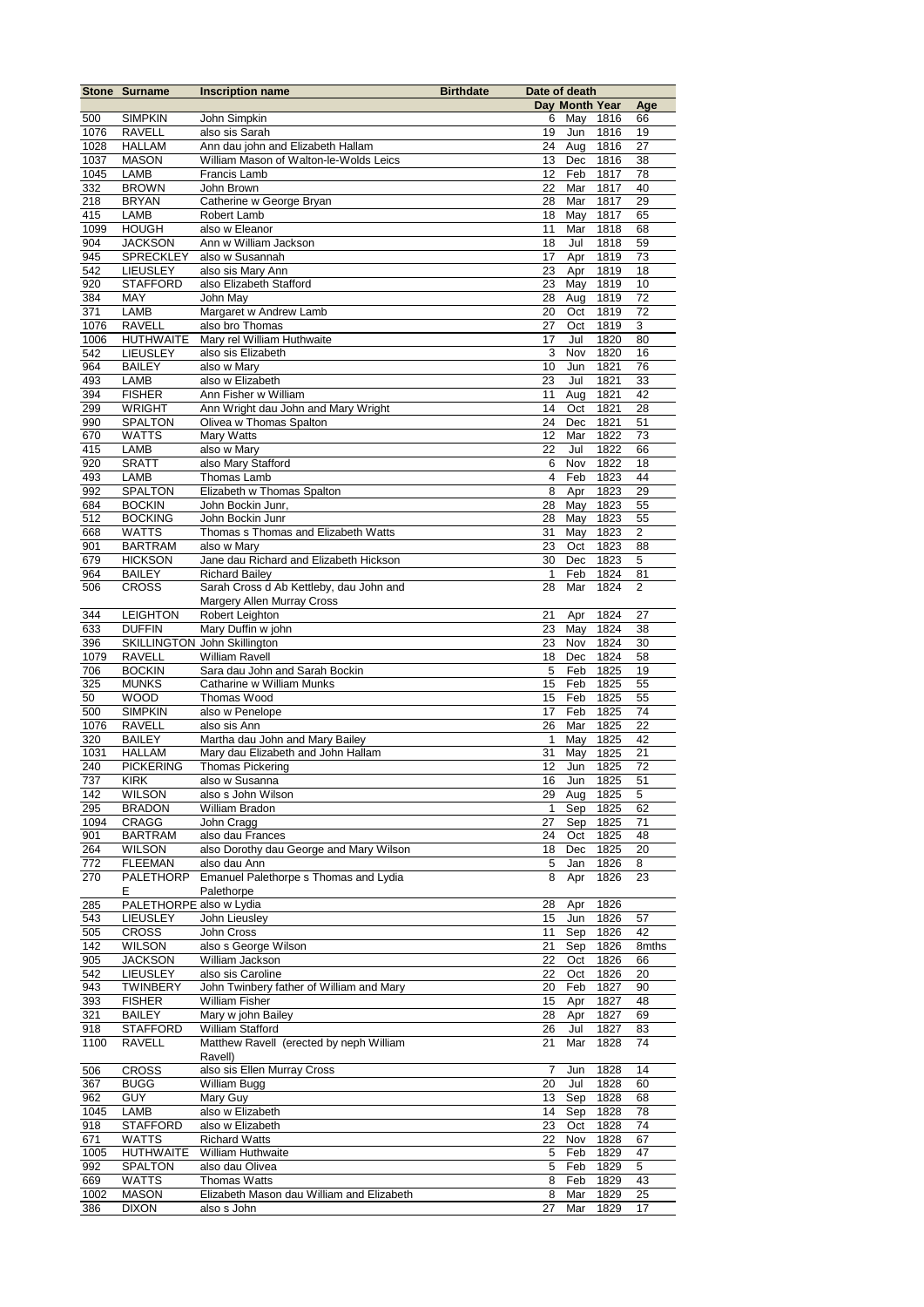|            | <b>Stone Surname</b>           | <b>Inscription name</b>                       | <b>Birthdate</b> | Date of death     |                      |                  |              |
|------------|--------------------------------|-----------------------------------------------|------------------|-------------------|----------------------|------------------|--------------|
|            |                                |                                               |                  |                   | Day Month Year       |                  | Age          |
| 1071       | <b>MILLER</b>                  | Mary Miller dau John and Ann                  |                  | 15                | Apr                  | 1829             | 5            |
| 1071       | <b>MILLER</b>                  | also bro William                              |                  | 17                | Apr                  | 1829             | 3            |
| 920        | <b>STAFFORD</b>                | John Stafford                                 |                  | 16                |                      | May 1829         | 22           |
| 550        | <b>SPRAY</b>                   | Ann dau Robert and Mary Spray                 |                  | 27                | May                  | 1829             | 20           |
| 740        | <b>BROWN</b>                   | <b>William Brown</b>                          |                  | 18                | Aug                  | 1829             | 84           |
| 227        | <b>HALLAM</b>                  | also w Mary Hallam                            |                  | 23                | Aug                  | 1829             | 59           |
| 697        | LANE                           | also dau Fanny                                |                  | 20                | Jan                  | 1830             | 15           |
| 563        | MAY                            | <b>Thomas May</b>                             |                  | 17                | Jun                  | 1830             | 45           |
| 1076       | <b>RAVELL</b>                  | Mary dau William and Anna Ravell              |                  | 11                | Jul                  | 1830             | 31           |
| 553        | <b>SILSING</b>                 | also w Ann                                    |                  | 25                | Jul                  | 1830             | 71           |
| 669        | WATTS                          | also Richard s Thomas and Elizabeth Watts     |                  | 12                | Dec                  | 1830             | 6            |
| 240        | <b>PICKERING</b>               | also w Mary                                   |                  | 17                | Jan                  | 1831             | 81           |
| 271        | <b>CHALLANDS</b>               | Elizabeth w Joseph Challands, dau of Thomas   |                  | 26                | May                  | 1831             | 35           |
|            |                                | and Lydia Palethorpe (MDCCCXXXI)              |                  |                   |                      |                  |              |
| 1079       | <b>RAVELL</b>                  | also w Anna                                   |                  | 28                | Jul                  | 1831             | 59           |
| 380        | WHITEHEAD                      | Sarah w Thomas Whitehead                      |                  | 16                | Jan                  | 1832             | 81           |
| 1023       | <b>PIGGINS</b>                 | also dau Margaret                             |                  | 19                | Apr                  | 1832             | 17           |
| 285        | PALETHORP                      | <b>Thomas Palethorpe</b>                      |                  | 12                | May                  | 1832             | 68           |
|            | Е                              |                                               |                  |                   |                      |                  |              |
| 348        | <b>KETTLEBOR</b>               | <b>Richard Kettleborrow</b>                   |                  | 20                | Oct                  | 1832             | 69           |
|            | <b>ROW</b>                     |                                               |                  |                   |                      |                  |              |
| 995        | <b>JARVIS</b>                  | John Jarvis                                   |                  | 8                 | Nov                  | 1832             | 49           |
| 708        | <b>HODSON</b>                  | also w Elizabeth                              |                  | 12                | Nov                  | 1832             | 67           |
| 758        | <b>BROWITT</b>                 | <b>Benjamin Browitt</b>                       |                  | 8                 | dec                  | 1832             | 55           |
| 958        | <b>GUY</b>                     | Thomas Guy                                    |                  | 11                | Apr                  | 1833             | 71           |
| 774        | <b>WINN</b>                    | John s Robert and Harriot Lilly               |                  | 18                | Jun                  | 1833             | 9mth         |
| 1021       | <b>HALLAM</b>                  | Jno Hallam                                    |                  | $\overline{4}$    | Sep                  | 1833             | 44           |
| 131        | <b>AYRE</b>                    | also 1st w Elizabeth                          |                  | 17                | Oct                  | 1833             | 23           |
| 281        | <b>WOOD</b>                    | John s James and Elizabeth Wood               |                  | 23                | Oct                  | 1833             | 41           |
| 1079       | <b>RAVELL</b>                  | also s Richard                                |                  | 10                | Nov                  | 1833             | 25           |
| 359        | <b>PEPPER</b>                  | John Pepper                                   |                  | 31                | Jan                  | 1834             | 70           |
| 349        | <b>SCRIMSHAW</b>               | John s Thomas and Ann Scrimshaw               | b 17 Aug 1830    | 15                | Mar                  | 1834             | 4            |
| 280        | <b>WOOD</b>                    | also h James Wood                             |                  | 20                | Apr                  | 1834             | 71           |
| 238        | <b>CHAMBERS</b>                | <b>Richard Chambers</b>                       |                  | 3                 | May                  | 1834             | 76           |
| 542        | <b>LIEUSLEY</b>                | <b>William Lieusley</b>                       |                  | 30                | Jun                  | 1834             | 31           |
| 351        | <b>KETTLEBOR</b>               | Elizabeth dau John and Elizabeth Kettleborrow |                  | 4                 | Aug                  | 1834             | 8            |
|            | <b>ROW</b>                     |                                               |                  |                   |                      |                  |              |
| 1037       | <b>MASON</b>                   | 3rd s Steward and Catherine Mason             |                  | 9                 | Oct                  | 1834             | 66           |
| 264        | <b>WILSON</b>                  | also Jane ditto                               |                  | 17                | Oct                  | 1834             | 20           |
| 460        | <b>CHALLANDS</b>               | also bro Hugh                                 |                  | $\mathbf{1}$      | Jan                  | 1835             | $\mathbf{1}$ |
| 244        | <b>PORTER</b>                  | also w Mary                                   |                  | 24                | Jan                  | 1835             | 61           |
| 745        | <b>CHALLANDS</b>               | Caroline dau Francis and Sarah Challands      |                  | 12                | Feb                  | 1835             | 3            |
| 1050       | <b>BEMROSE</b>                 | Joseph Bemrose                                |                  | 2                 | Mar                  | 1835             | 49           |
| 230        | <b>BRYAN</b>                   | George Bryan                                  |                  | $\overline{c}$    | Jun                  | 1835             | 60           |
| 553        | <b>SILSING</b>                 | Daniel Silsling                               |                  | 28                | Sep                  | 1835             | 79           |
| 1050       | <b>BEMROSE</b>                 | also Mary Ann Rogers dau Alice and Joseph     |                  | 20                | Nov                  | 1835             | 24           |
|            |                                | Bemrose d in Dublin                           |                  | 28                |                      |                  |              |
| 708<br>298 | <b>HODSON</b><br><b>WRIGHT</b> | also dau Mary                                 |                  | 29                | Nov 1835<br>Dec 1835 |                  | 28<br>74     |
| 36         |                                | John Wright                                   |                  |                   |                      |                  |              |
| 365        | <b>HAYNES</b><br><b>JARVIS</b> | <b>Edward Haynes</b>                          |                  | 5 <sup>5</sup>    | 24 Apr 1836          |                  | 71<br>61     |
| 543        | LIEUSLEY                       | Elizabeth w John Jarvis<br>also w Sarah       |                  | 11                | Oct                  | Sep 1836<br>1836 |              |
| 295        | <b>BRADON</b>                  | also w Elizabeth                              |                  | 10                |                      | Dec 1836         | 79           |
| 920        | <b>STAFFORD</b>                | also Sarah Stafford, s and dau William and    |                  | 12                | Dec                  | 1836             | 22           |
|            |                                | Mary Stafford                                 |                  |                   |                      |                  |              |
| 379        | WHITEHEAD                      | George Whitehead                              |                  | 31                | Dec                  | 1836             | 66           |
| 129        | <b>PARNHAM</b>                 | <b>Richard Parnham</b>                        |                  | 6                 | Feb                  | 1837             | 41           |
| 279        | <b>JOHNSON</b>                 | James s Charles and Melicent Johnson          |                  | 19                | Mar                  | 1837             | 24           |
| 977        | <b>CHALLANDS</b>               | Mary w Samuel Challands, dau Robert and       |                  | 20                | Mar                  | 1837             | 27           |
|            |                                | Elizabeth Bennett                             |                  |                   |                      |                  |              |
| 244        | <b>BUST</b>                    | also Bridget Bust                             |                  | 3                 | Jun                  | 1837             | 87           |
| 741        | <b>BROWN</b>                   | Jane w William Brown                          |                  | 28                | Jun                  | 1837             | 74           |
| 738        | <b>ROBINSON</b>                | also w Mary                                   |                  | 27                | Oct                  | 1837             | 65           |
| 335        | <b>KETTLEBOR</b>               | also bro John b 2 Aug ??                      |                  | 30                | Aug                  | 1838             |              |
|            | <b>ROW</b>                     |                                               |                  |                   |                      |                  |              |
| 1052       | <b>BEMROSE</b>                 | also w Elizabeth                              |                  | 8                 | Sep                  | 1838             | 86           |
| 364        | <b>JARVIS</b>                  | John Jarvis                                   |                  | 12                | Dec                  | 1838             | 62           |
| 232        | <b>TOWNE</b>                   | Penelope Frances Towne                        |                  | 28                | Dec                  | 1838             | 79           |
| 623        | <b>HICKSON</b>                 | <b>Richard Hickson</b>                        |                  | 30                | Dec                  | 1838             | 48           |
| 1066       | <b>DENNIS</b>                  | <b>Robert Dennis</b>                          |                  | 5                 | Jan                  | 1839             | 57           |
| 264        | <b>WILSON</b>                  | also George Wilson                            |                  | 13                | Jan                  | 1839             | 60           |
| 135        | MILLS                          | George Mills                                  |                  | 31                | Jan                  | 1839             | 62           |
| 36         | <b>HAYNES</b>                  | also w Esther                                 |                  | 5                 | Apr                  | 1839             | 76           |
| 1062       | MARSHALL                       | Ann dau Matthew and Lucy Marshall             |                  | 26                | Apr                  | 1839             | 4            |
| 227        |                                | SOUTHERLAN also Elizabeth w WE Southerland    |                  | 17                | Jun                  | 1839             | 22           |
| 671        | <b>WATTS</b>                   | also w Elizabeth                              |                  | 29                | Jun                  | 1839             | 62           |
| 238        | <b>CHAMBERS</b>                | also w Jane                                   |                  | 10                | Aug                  | 1839             | 91           |
| 1015       | WHITEHEAD                      | Elizabeth w George Whitehead                  |                  | $12 \overline{ }$ | Aug                  | 1839             | 34           |
| 976        | <b>BENNETT</b>                 | Robert Bennett                                |                  | 18                | Dec                  | 1839             | 62           |
| 280        | <b>WOOD</b>                    | Elizabeth w James Wood                        |                  | 19                | Dec                  | 1839             | 68           |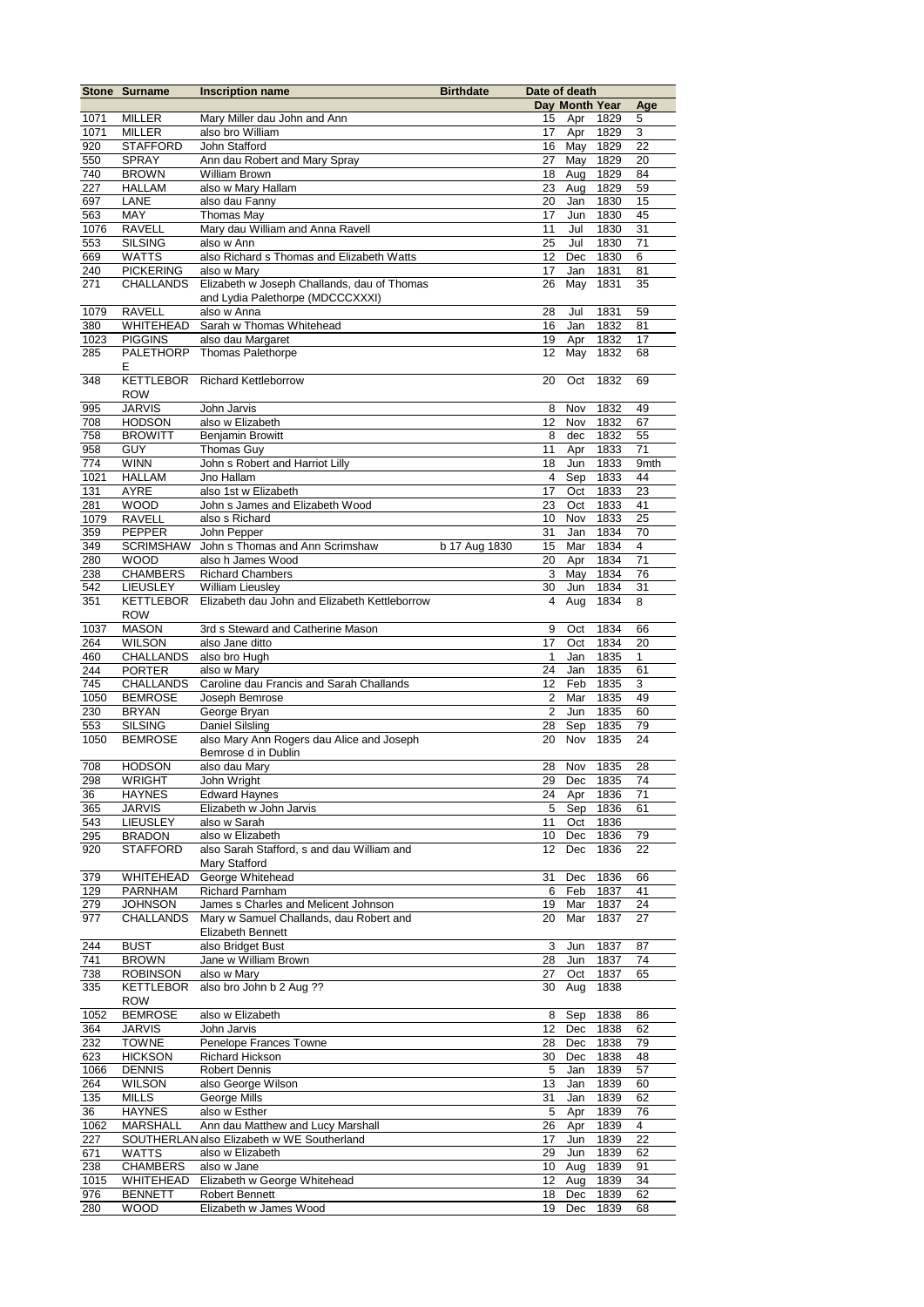|             | <b>Stone Surname</b>            | <b>Inscription name</b>                       | <b>Birthdate</b> | Date of death |                |              |                |
|-------------|---------------------------------|-----------------------------------------------|------------------|---------------|----------------|--------------|----------------|
|             |                                 |                                               |                  |               | Day Month Year |              | Age            |
| 268         | <b>TOMKINSON</b>                | Mary Tomkinson w Hezekiah Tomkinson           |                  | 19            | Jan            | 1840         | 56             |
| 308         | <b>BARRATT</b>                  | Abraham s Thomas and Elizabeth Barratt        |                  | 27            | Apr            | 1840         | 18             |
| 208         | <b>VINCENT</b>                  | <b>Thomas Vincent</b>                         |                  | 28            | Apr            | 1840         | 74             |
| 91          | <b>WHITE</b>                    | Ann White dau Robert and Sarah White          |                  | 18            | Aug            | 1840         | 17             |
| 89          | <b>WHITE</b>                    | Mary White                                    |                  | 27            | Oct            | 1840         | 69             |
| 958         | <b>GUY</b>                      | also w Frances, she dau Daniel and Milicent   |                  | 8             | Nov            | 1840         | 75             |
|             |                                 | Cragg                                         |                  |               |                |              |                |
| 646         | CHALLANDS                       | <b>William Challands</b>                      |                  | 24            | Nov            | 1840         | 82             |
| 230         | <b>BRYAN</b>                    | also w Mary                                   |                  | 8             | Mar            | 1841         | 67             |
| 237         | CANT                            | Elizabeth w Richard Cant                      |                  | 9             | Jul            | 1841         | 81             |
| 37          | <b>WATTS</b>                    | Mary Jane Watts dau William and Mary Watts    |                  | 18            | Jul            | 1841         | 5              |
| 901         | <b>BARTRAM</b>                  | also s Richard                                |                  | 2             | Dec            | 1841         | 74             |
| 773         | <b>WINN</b>                     | Henry Winn                                    |                  | 31            | Dec            | 1841         | 72             |
| 1047        |                                 | PICKWORTH William Pickworth                   |                  | 27            | Jan            | 1842         | 70             |
| 252         | <b>WINN</b>                     | Daniel s George and Hannah Winn               |                  | 24            | Mar            | 1842         | 6              |
| 880         | <b>JACKSON</b>                  | John Jackson                                  |                  | 14            | Jul            | 1842         | 51             |
| 737         | <b>KIRK</b>                     | <b>Thomas Kirk</b>                            |                  | 24            | Jul            | 1842         | 72             |
| 919         | <b>VINCENT</b>                  | also Mary                                     |                  | 7             | Aug            | 1842         | 62             |
| 1073        | <b>MUSSON</b>                   | Elizabeth w William Musson                    |                  | 24            | Sep            | 1842         | 73             |
| 368         | <b>BUGG</b>                     | Mary w William Bugg                           |                  | 6             | Dec            | 1842         | 69             |
| 297         | <b>WRIGHT</b>                   | also William Warren Wright d in Malta         |                  | 8             | Dec            | 1842         | 37             |
| 729         | <b>CHALLANDS</b>                | also Mary                                     |                  | 31            | Dec            | 1842         | 39             |
| 991         | <b>SPALTON</b>                  | Thomas Spalton                                |                  | 6             | Feb            | 1843         | 66             |
| 335         | <b>KETTLEBOR</b>                | Richard                                       | b 1 Oct 1842     | 26            | Feb            | 1843         | 5mth           |
|             | <b>ROW</b>                      |                                               |                  |               |                |              |                |
| 80          | <b>NORRIS</b>                   | <b>Francis Norris</b>                         |                  | 6             | Oct            | 1843         | 42             |
| 38          | <b>BRADLEY</b>                  | also s Robert                                 |                  | 20            | Mar            | 1844         | 9mths          |
| 1021        | <b>HALLAM</b>                   | also s Jno                                    |                  | 23            | Mar            | 1844         | 13             |
| 1019        | <b>STAFFORD</b>                 | also Elizabeth                                |                  | 22            | Aug            | 1844         | 66             |
| 298         | <b>WRIGHT</b>                   | also relict Mary                              |                  | 30            | Aug            | 1844         | 77             |
| 1021        | <b>HALLAM</b>                   | also w Mary                                   |                  | 20            | Sep            | 1844         | 54             |
| 537         | <b>BREWITT</b>                  | John Brewitt                                  |                  | 14            | Oct            | 1844         | 67             |
| 75          | <b>PULLEN</b>                   | John Pullen                                   |                  | 27            | Nov            | 1844         | 72             |
| 161         | <b>COOPER</b>                   | Caroline w Edward Cooper of Grantham, dau     |                  | 15            | Mar            | 1845         | 26             |
|             |                                 | John and Elizabeth Wood                       |                  |               |                |              |                |
| 943         | <b>TWINBERY</b>                 | also Mary Twinbery                            |                  | 15            | Mar            | 1845         | 74             |
| 335         | <b>KETTLEBOR</b>                | also sis Elizabeth Sarah                      | b 20 May 1845    | 22            | May            | 1845         | 2days          |
|             | <b>ROW</b>                      |                                               |                  |               |                |              |                |
| 745         | CHALLANDS                       | also sis Charlotte                            |                  | 9             | Jul            | 1845         | 16             |
| 901<br>1021 | <b>BARTRAM</b><br><b>HALLAM</b> | also dau Mary<br>also Margaret Hallam         |                  | 11<br>4       | Oct<br>Jan     | 1845<br>1846 | 76<br>19       |
| 347         | <b>KETTLEBOR</b>                | Sarah w Richard Kettleborrow                  |                  | 10            | jan            | 1846         | 83             |
|             | <b>ROW</b>                      |                                               |                  |               |                |              |                |
| 386         | <b>DIXON</b>                    | also w Elizabeth                              |                  | 19            | Jan            | 1846         | 77             |
| 1019        | <b>STAFFORD</b>                 | John Stafford                                 |                  | 28            | Jan            | 1846         | 70             |
| 297         | <b>WRIGHT</b>                   | Elizabeth Wright '                            |                  | 30            | Jan            | 1846         | 55             |
| 1111        | <b>THOROTON</b>                 | <b>BRASS ON STEPS Rev Charles Roos</b>        |                  | 14            | Feb            | 1846         | 76             |
|             |                                 | Thoroton rector                               |                  |               |                |              |                |
| 359         | PEPPER                          | also w Elizabeth P                            |                  | 25            | Feb            | 1846         | 79             |
| 1021        | <b>HALLAM</b>                   | also William Hallam                           |                  | 23            | Apr            | 1846         | 22             |
| 80          | <b>NORRIS</b>                   | also dau Ann                                  |                  | 30            | Apr            | 1846         | 13             |
| 208         | <b>VINCENT</b>                  | also w Sarah                                  |                  | 3             | Jun            | 1846         | 79             |
| 208         | <b>VINCENT</b>                  | also dau Sarah Vincent                        |                  | 1             | Jun            | 1846         | 50             |
| 119         | ADAMS                           | also s Benjamin                               |                  | 16            | Jul            | 1846         | 6wks           |
| 130         | <b>PARNHAM</b>                  | John Parnham                                  |                  | 21            | Sep            | 1846         | 45             |
| 708         | <b>HODSON</b>                   | William Hodson                                |                  | 27            | Sep            | 1846         | 78             |
| 119         | ADAMS                           | Mary w John Adams of Nottingham and dau       |                  | 9             | Oct            | 1846         |                |
|             |                                 | Thomas and Catherine Pickering                |                  |               |                |              |                |
| 1025        | <b>NORRIS</b>                   | John Norris                                   |                  | 26            | Jan            | 1847         | 61             |
| 773<br>362  | <b>WINN</b><br><b>JARVIS</b>    | also w Ann<br>William Jarvis                  |                  | 27<br>31      | Jan<br>May     | 1847<br>1847 | 75<br>69       |
| 725         | <b>ROBINSON</b>                 | John s John and Mary Robinson                 |                  | 8             | Aug            | 1847         | 12             |
| 247         | DAYBELL                         | Emma Richmond Daybell dau Daniel and Ann      |                  | 15            | Aug            | 1847         | 15             |
|             |                                 | D.                                            |                  |               |                |              |                |
| 1056        | <b>DUFFIN</b>                   | Elizabeth w John Duffin dau Thomas and        |                  | 9             | Dec            | 1847         | 23             |
|             |                                 | Olivea Spalton                                |                  |               |                |              |                |
| 38          | <b>BRADLEY</b>                  | Isabella dau Robert Gray Bradley and Isabella |                  | 27            | Dec            | 1847         | $\overline{2}$ |
| 744         | <b>CHALLANDS</b>                | <b>Francis Challands</b>                      |                  | 6             | May            | 1848         | 46             |
| 1042        | LAMB                            | Francis Lamb s Francis and Elizabeth          |                  | 24            | Oct            | 1848         | 59             |
| 758         | <b>BROWITT</b>                  | also Joseph s Benjamin and Mary               |                  | 4             | Nov            | 1848         | 27             |
| 537         | <b>BREWITT</b>                  | also w Sarah                                  |                  | 31            | Dec            | 1848         | 73             |
| 777         | KING                            | Ann daughter of Samuel and Mary King          |                  | 2             | Jan            | 1849         | 46             |
| 62          | <b>DENMAN</b>                   | Thomas Denman                                 |                  | 7             | Feb            | 1849         | 77             |
| 405         | <b>SHERWIN</b>                  | also Sarah Ann dau Samuel and Amelia          |                  | 25            | Feb            | 1849         | 3              |
| 976         | <b>BENNETT</b>                  | also rel Elizabeth                            |                  | 5             | Mar            | 1849         | 66             |
| 405         | <b>SHERWIN</b>                  | Sam Sherwin                                   |                  | 19            | May            | 1849         | 47             |
| 113         | <b>JAMES</b>                    | William James                                 |                  | 16            | Jul            | 1849         | 34             |
| 1029        | <b>HALLAM</b>                   | Elizabeth w john Hallam                       |                  | 16            | Jan            | 1850         | 68             |
| 112         | <b>ARNOLD</b>                   | <b>Charles Arnold</b>                         |                  | 24            | Jan            | 1850         | 30             |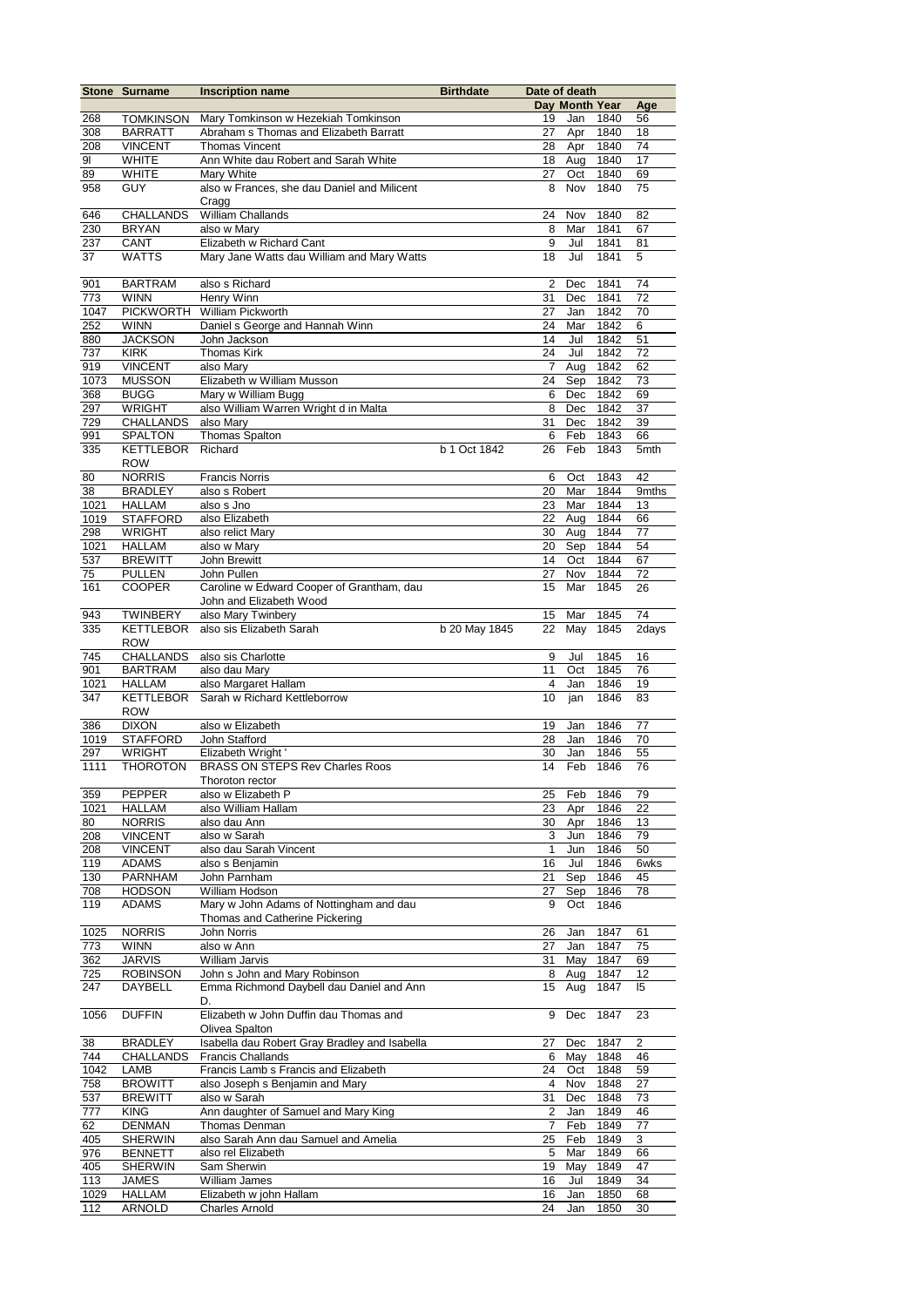|             | <b>Stone Surname</b>                 | <b>Inscription name</b>                                                                                                           | <b>Birthdate</b> | Date of death<br>Day Month Year |            |              |          |
|-------------|--------------------------------------|-----------------------------------------------------------------------------------------------------------------------------------|------------------|---------------------------------|------------|--------------|----------|
|             |                                      |                                                                                                                                   |                  |                                 |            |              | Age      |
| 327         | <b>HOE</b>                           | also w Mary                                                                                                                       |                  | 23                              | Mar        | 1850         | 69       |
| 1070        | <b>MILLER</b>                        | John Miller<br>also rel Ann                                                                                                       |                  | 10                              | May        | 1850         | 32<br>69 |
| 1005        | <b>HUTHWAITE</b>                     |                                                                                                                                   |                  | 16                              | May<br>Jul | 1850<br>1850 |          |
| 276<br>276  | <b>BARNSDALE</b><br><b>BARNSDALE</b> | also Emma<br>Ann w Hugh Barnsdale                                                                                                 |                  | 10<br>19                        | Jul        | 1850         | 15<br>42 |
| 142         | WILSON                               | also dau Rebecca Wilson w John Tinley                                                                                             |                  | 15                              | Aug        | 1850         | 27       |
| 1023        | <b>PIGGINS</b>                       | <b>William Piggins</b>                                                                                                            | b 19 Aug 1788    | 31                              | Jan        | 1851         | 63       |
| 1036        | <b>FISHER</b>                        | Ann Fisher                                                                                                                        |                  | 12                              | Apr        | 1851         | 38       |
| 523         | <b>CHALLANDS</b>                     | <b>Francis Challands</b>                                                                                                          |                  | 8                               | Jun        | 1851         | 77       |
| 39          | <b>GOODSON</b>                       | Isabella w Robert Goodson                                                                                                         |                  | 20                              | Jul        | 1851         | 64       |
| 118         | <b>PICKERING</b>                     | also w Catherine                                                                                                                  |                  | 5                               | Aug        | 1851         | 64       |
| 26          | WALKER                               | Benjamin Walker                                                                                                                   |                  | 5                               | Oct        | 1851         | 53       |
| 1104        | WALKER                               | [THE SECOND WINDOW] Benjamin Walker                                                                                               |                  | 5                               | Oct        | 1851         | 53       |
|             |                                      | (erected by Abigail Walker)                                                                                                       |                  |                                 |            |              |          |
| 517<br>352  | <b>TINLEY</b><br>KETTLEBOR<br>ROW    | <b>Robert Tinley</b><br>Elizabeeth w John Kettleborrow                                                                            |                  | 6<br>9                          | Dec<br>Dec | 1851<br>1851 | 62<br>53 |
| 75          | <b>PULLEN</b>                        | also w Mary Pullen                                                                                                                |                  | 18                              | Mar        | 1852         | 75       |
| 386         | <b>DIXON</b>                         | <b>William Dixon</b>                                                                                                              |                  | 20                              | Mar        | 1852         | 80       |
| 132         | AYRE                                 | John Ayre                                                                                                                         |                  | 6                               | May        | 1852         | 81       |
| 353         | KETTLEBOR<br><b>ROW</b>              | John Kettleborrow                                                                                                                 |                  | 27                              | Jun        | 1852         | 57       |
| 35          | <b>JACKSON</b>                       | Thomas Jackson                                                                                                                    |                  | 29                              | Oct        | 1852         | 55       |
| 12          | <b>RAGSDALE</b>                      | Ann, w of William Ragsdale                                                                                                        |                  | 18                              | Feb        | 1853         | 76       |
| 227         | <b>HALLAM</b>                        | Anthony Hallam                                                                                                                    |                  | $\overline{2}$                  | Jun        | 1853         | 77       |
| 258         | <b>HAYNES</b>                        | Mary d William and Elizabeth Haynes                                                                                               |                  | 18                              | Aug        | 1853         | 7        |
| 55          | <b>GUY</b>                           | John Guy                                                                                                                          |                  | 18                              | Sep        | 1853         | 57       |
| 114         | <b>JAMES</b>                         | James James                                                                                                                       |                  | 12                              | Jan        | 1854         | 34       |
| 726         | CHALLANDS                            | John Challands                                                                                                                    |                  | 11                              | May        | 1854         | 42       |
| 523         | <b>CHALLANDS</b>                     | also w Mary                                                                                                                       |                  | 28                              | Aug        | 1854         | 80       |
| 129         | <b>PARNHAM</b>                       | also w Sarah                                                                                                                      |                  | 8                               | Sep        | 1854         | 65       |
| 937         | TWINBERY                             | <b>William Twinbery</b>                                                                                                           |                  | 10                              | Oct        | 1854         | 85       |
| 132         | AYRE                                 | w Elizabeth                                                                                                                       |                  | 13                              | Jan        | 1855         | 79       |
| 26          | WALKER                               | also Abigail Walker                                                                                                               |                  | 20                              | Jan        | 1855         | 84       |
| 518         | LEWTY                                | also w Mary                                                                                                                       |                  | 29                              | jan        | 1855         | 81       |
| 13          | <b>REYNOLDS</b>                      | also s Thomas                                                                                                                     |                  | 24                              | Mar        | 1855         | 37       |
| 727<br>1029 | <b>CHALLANDS</b>                     | <b>Richard Challands</b><br>also h John                                                                                           |                  | $\mathbf{1}$<br>13              | May        | 1855<br>1855 | 46<br>76 |
| 13          | <b>HALLAM</b><br><b>REYNOLDS</b>     | also w Rhoda                                                                                                                      |                  | 19                              | May<br>jun | 1855         | 71       |
| 160         | <b>SHAW</b>                          | Ann Shaw                                                                                                                          |                  | 9                               | Nov        | 1855         | 76       |
| 346         | <b>KETTLEBOR</b>                     | <b>Richard Kettleborrow</b>                                                                                                       |                  | 10                              | Dec        | 1855         | 63       |
|             | <b>ROW</b>                           |                                                                                                                                   |                  |                                 |            |              |          |
| 246         | <b>DAYBELL</b>                       | Ann w Daniel Daybell                                                                                                              |                  | 15                              | Dec        | 1855         | 47       |
| 244         | <b>PORTER</b>                        | John Porter                                                                                                                       |                  | $\overline{2}$                  | Jun        | 1856         | 83       |
| 577         | <b>CHALLANDS</b>                     | Robert s John and Rebecca ???                                                                                                     |                  | $\overline{\phantom{0}}$        | Jul        | 1856         | 20       |
| 258         | CANT                                 | also bro William                                                                                                                  |                  | 23                              | Nov        | 1856         | 9        |
| 427         | <b>MEGGISON</b>                      | The Reverend Augustine Meggison THE<br>BROKEN PILLAR In the midst of life we are in<br>death. In memory of Rev Augustine Meggison |                  | 17                              | Dec        | 1856         | 33       |
|             |                                      | MA of Bolom Northumberland for upwards of 6<br>years the respected curate of this parish died                                     |                  |                                 |            |              |          |
|             |                                      | 17 Dec 1856 aged 33. Erected by his                                                                                               |                  |                                 |            |              |          |
|             |                                      | parishioners and friends to mark their high                                                                                       |                  |                                 |            |              |          |
|             |                                      | appreciation of the able and faithful manner in                                                                                   |                  |                                 |            |              |          |
|             |                                      | which he discharged his ministerial duties                                                                                        |                  |                                 |            |              |          |
| 729         | CHALLANDS                            | Joseph Challands                                                                                                                  |                  | 21                              | Dec        | 1856         | 57       |
| 623<br>414  | <b>HICKSON</b><br>LAMB               | also w Elizabeth<br>Thomas Lamb                                                                                                   |                  | 8<br>23                         | May<br>Aug | 1857<br>1857 | 65<br>70 |
| 334         | KETTLEBOR                            | <b>Richard Kettleborrow</b>                                                                                                       |                  | 18                              | Sep        | 1857         | 37       |
|             | ROW                                  |                                                                                                                                   |                  |                                 |            |              |          |
| 697         | LANE                                 | John Lane                                                                                                                         |                  | 16                              | Oct        | 1857         | 63       |
| 155         | ROSE                                 | William Rose                                                                                                                      |                  | 5                               | Dec        | 1857         | 25       |
| 142         | WILSON                               | John Wilson                                                                                                                       |                  | 13                              | Jan        | 1858         | 71       |
| 725         | <b>ROBINSON</b>                      | also sis Sarah                                                                                                                    |                  | 1                               | Apr        | 1858         | 27       |
| 80          | <b>NORRIS</b>                        | also s John Norris                                                                                                                |                  | 8                               | May        | 1858         | 28       |
| 194         | DAYBELL                              | Catherine w William Hall                                                                                                          |                  | 22                              | Jun        | 1858         | 47       |
| 395         | SKILLINGTON also s John              |                                                                                                                                   |                  | 17                              | Oct        | 1858         | 4        |
| 646<br>400  | CHALLANDS<br><b>CARTHY</b>           | <b>William Challands</b><br>Henry who d in London, only s William Carthy                                                          |                  | 24<br>8                         | Nov<br>Dec | 1858<br>1858 | 74<br>29 |
|             |                                      | Primitive Methodist Minister by w Sarah                                                                                           |                  |                                 |            |              |          |
| 20          | GOODSON                              | Madeline Emilia only child of James and Mary<br>Ann Goodson                                                                       |                  | 18                              | Jan        | 1859         | 5        |
| 333         | <b>BROWN</b>                         | Ann dau John and Ann Brown                                                                                                        | b 4 Dec 1811     | 10                              | Feb        | 1859         | 48       |
| 246         | DAYBELL                              | also h Daniel Daybell                                                                                                             |                  | 12                              | Apr        | 1859         | 48       |
| 1069        | DENNIS                               | <b>Thomas Dennis</b>                                                                                                              |                  | 26                              | Aug        | 1859         | 56       |
| 111         | JAMES                                | also dau Elizabeth                                                                                                                |                  | 24                              | Jan        | 1860         | 3        |
| 405         | <b>SHERWIN</b>                       | also Amelia w Samuel Sherwin                                                                                                      |                  | 24                              | Jan        | 1860         | 49       |
| 62          | DENMAN                               | also w Ann                                                                                                                        |                  | 11                              | Feb        | 1860         | 82       |
| 242         | <b>HOYTE</b>                         | Sophia, 3rd dau Mr Hoyte of Croxton Park                                                                                          |                  | 14                              | Jun        | 1860         | 41       |
| 57          | <b>MORRIS</b>                        | Robert Morris s William and Ann Barramd                                                                                           |                  | 17                              | Jul        | 1860         | 2        |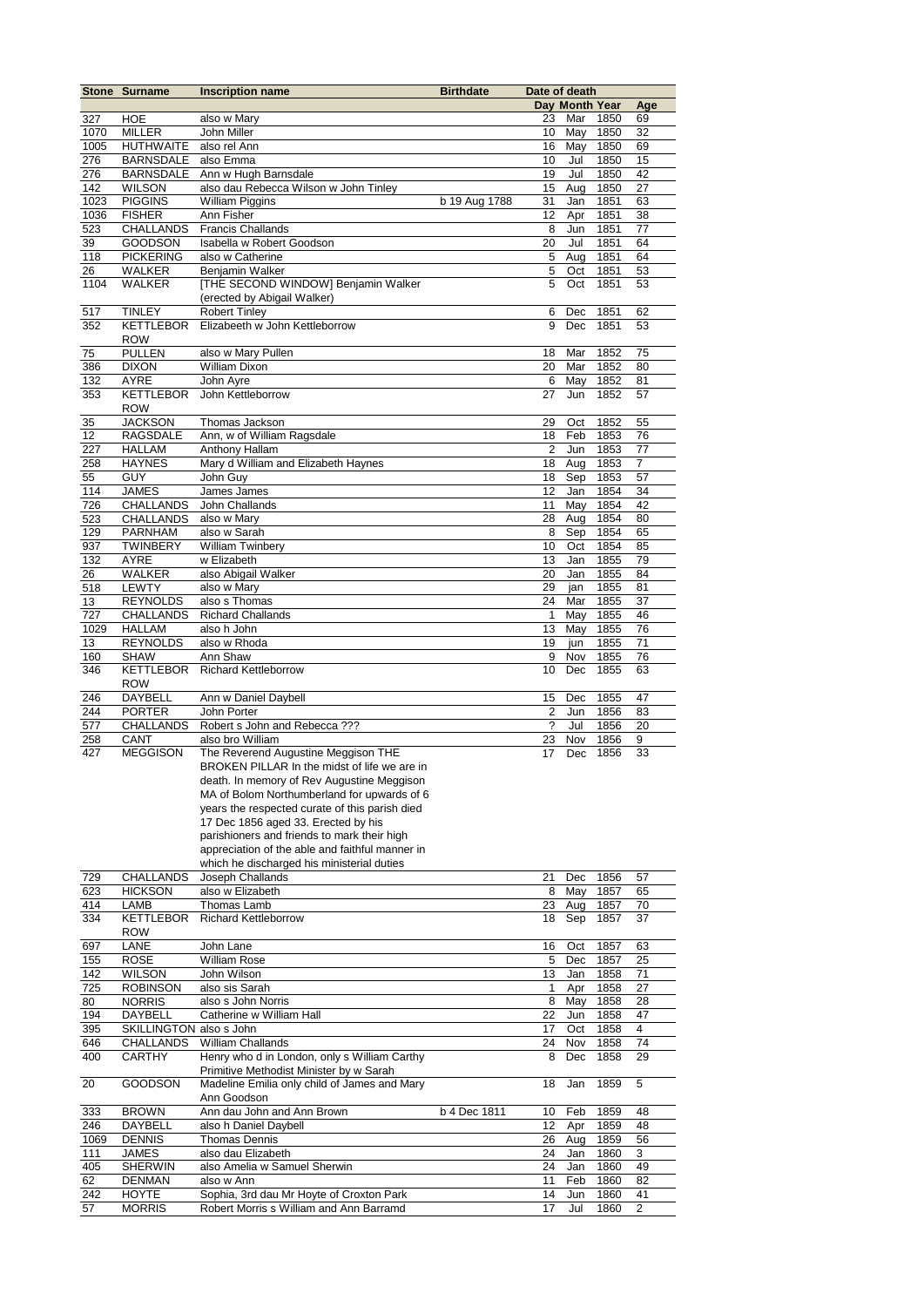|      | Stone Surname            | <b>Inscription name</b>                           | <b>Birthdate</b> | Date of death  |                |       |      |
|------|--------------------------|---------------------------------------------------|------------------|----------------|----------------|-------|------|
|      |                          |                                                   |                  |                | Day Month Year |       | Age  |
| 518  | LEWTY                    | John Lewty                                        |                  | 7              | Aug            | 1860  | 83   |
| 772  | <b>FLEEMAN</b>           | also w Elizabeth                                  |                  | 22             | Sep            | 1860  | 74   |
| 632  | <b>PORTER</b>            | Annie Porter dau George and Annie                 |                  | 10             | Jan            | 1861  | 4    |
| 248  | <b>WINN</b>              | Ann Winn dau John and Frances Winn                |                  | $\overline{2}$ | Feb            | 1861  | 3    |
| 410  | <b>HOLLINGSW</b><br>ORTH | also dau Harriet                                  |                  | 24             | Feb            | 1861  | 24   |
| 1023 | <b>PIGGINS</b>           | also w Mary b 19 Jan 1788                         | b 19 Jan 1788    | 31             | Mar            | 1861  | 73   |
| 21   | <b>EDWARDS</b>           | Ann dau of Robert and Elizabeth Edwards           |                  | 24             | Jun            | 1861  | 25   |
| 658  | <b>DENT</b>              | Joseph Dent                                       |                  | 2              | Aug            | 1861  | 54   |
| 381  | <b>WHITE</b>             | Mary w Thomas May dau John and Elizabeth          |                  | 7              | Oct            | 1861  | 42   |
|      |                          | White                                             |                  |                |                |       |      |
| 13   | <b>REYNOLDS</b>          | John Reynolds                                     |                  | 17             | Nov            | 1861  | 76   |
| 744  | <b>CHALLANDS</b>         | also w Sarah                                      |                  | 25             | Nov            | 1861  | 53   |
| 785  | <b>NORTON</b>            | Charlotte Norton, w Rev James Norton              |                  | 8              | Jan            | 1862  | 47   |
|      |                          | <b>Primitive Methodist Minister</b>               |                  |                |                |       |      |
| 67   | <b>NORRIS</b>            | <b>Thomas Norris</b>                              |                  | 20             | Jan            | 1862  | 71   |
| 70   | <b>BOND</b>              | Henry Bond s Charles and Mary Bond                |                  | 25             | Feb            | 1862  | 2    |
| 133  | <b>ESHELBY</b>           | Mary Eshelby                                      |                  | 25             | Feb            | 1862  | 91   |
| 971  | <b>PYCROFT</b>           | Sarah Pycroft                                     |                  | $\mathbf{1}$   | Jun            | 1862  | 45   |
| 580  | <b>TAYLOR</b>            | Doris Taylor                                      |                  | 28             | Jun            | 1862  | 56   |
| 989  | <b>SPALTON</b>           | Olivea dau Thomas and Olivea Spalton              |                  | 16             | Aug            | 1862  | 25   |
| 729  | <b>CHALLANDS</b>         | also John                                         |                  | $\mathbf{1}$   | Oct            | 1862  | 24   |
| 518  | <b>LEWTY</b>             | also Edith w William Lewty                        |                  | 16             | Nov            | 1862  | 50   |
| 267  | <b>TOMKINSON</b>         | Hezekiah Tomkinson                                |                  | $\mathbf{1}$   | Feb            | 1863  | 65   |
| 173  | GUY                      | Mary Guy                                          |                  | 23             | Mar            | 1863  | 30   |
| 525  | <b>BAILEY</b>            | also w Alice                                      |                  | 19             | Apr            | 1863  | 44   |
| 971  | LAYFIELD                 | also aunt Mary Layfield                           |                  | 17             | Jun            | 1863  | 69   |
| 901  | <b>BARTRAM</b>           | also dau Margaret                                 |                  | 6              | Sep            | 1863  | 89   |
| 410  | <b>HOLLINGSW</b>         | Richard Hollingsworth h Ann                       |                  | 18             | Sep            | 1863  | 68   |
|      | ORTH                     | John s William and Sarah Lamb killed Gt           |                  |                |                |       |      |
| 431  | LAMB                     |                                                   |                  | 17             | Nov            | 1863  | 25   |
|      |                          | Northern Railway between Bottesford and           |                  |                |                |       |      |
|      |                          | Sedgebrook                                        |                  |                |                |       |      |
| 315  | <b>SHIPLEY</b>           | Daniel Shipley                                    | b 24 Dec 1815    | $\mathbf{1}$   | Feb            | 1864  | 49   |
| 736  | <b>RICHARDS</b>          | Joseph Richards                                   |                  | 8              | Feb            | 1864? | 33   |
| 376  | <b>MARRIOTT</b>          | Elizabeth w Thomas Marriott                       |                  | 8              | Apr            | 1864  | 49   |
| 257  | WEBB                     | Mary Webb                                         |                  | 8              | Apr            | 1864  | 73   |
| 68   | <b>PAYLING</b>           | also s Isaac                                      |                  | 17             | Sep            | 1864  | 4    |
| 188  | <b>GOODSON</b>           | also Henry Goodson                                |                  | 9              | Oct            | 1864  | 14?  |
| 15   | <b>TALYOR</b>            | Jane Taylor, late servant to Sir RE Welbourn?     |                  | 23             | Oct            | 1864  |      |
| 261  | WELBOURN                 | William Welbourn                                  |                  | 14             | Jan            | 1865  |      |
| 432  | <b>JACKSON</b>           | William Jackson of Bottesford                     |                  | 24             | Jan            | 1865  | 76   |
| 257  | WEBB                     | also Rev Thomas Webb                              |                  | 1              | Feb            | 1865  | 73   |
| 1025 | <b>NORRIS</b>            | also 2nd w Judith                                 |                  | 9              | Jun            | 1865  | 78   |
| 697  | LANE                     | also John Lane                                    |                  | 15             | Jun            | 1865  | 78   |
| 40   | <b>GOODSON</b>           | Robert Goodson                                    |                  | 6              | Feb            | 1866  | 75   |
| 14   | <b>REYNOLDS</b>          | John Reynolds                                     |                  | 8              | Feb            | 1866  | 18   |
| 337  | <b>TOMLINSON</b>         | also dau Elizabeth                                |                  | $\overline{c}$ | May            | 1866  | 25   |
| 341  | <b>SMART</b>             | Robert Smart                                      |                  |                | 18 Sep         | 1866  | 66   |
| 137  | <b>NIXON</b>             | also w Sarah Eleanor relict of Henry Nixon        |                  |                | 28 Sep 1866    |       |      |
| 144  | <b>HARVEY</b>            | Melicent w James Harvey                           |                  | 22             | Oct            | 1866  | 71   |
| 275  | <b>BARNSDALE</b>         | William Barnsdale                                 |                  | 1              | Dec            | 1866  | 65   |
| 902  | ORTON                    | also Francis Orton                                | b 1813           |                |                | 1866  | 53   |
| 254  | <b>WINN</b>              | G W                                               |                  |                |                | 1866  |      |
| 261  | WELBOURN                 | also relict Sophia Matilda                        | b 25 Jun 1800    | 6              | Mar            | 1867  | 66   |
| 118  | <b>PICKERING</b>         | <b>Thomas Pickering</b>                           |                  | 31             | Mar            | 1867  | 78   |
| 769  | <b>WHITE</b>             | Louisa w Edward White, dau Richard Everard        |                  | $\overline{7}$ | Apr            | 1867  | 29   |
|      |                          | of Great Hale                                     |                  |                |                |       |      |
| 1049 | <b>BEMROSE</b>           | Alice Bemrose                                     |                  | 11             | Apr            | 1867  | 86   |
| 891  | <b>BEND</b>              | William Sansom Bend                               |                  | 6              | Jun            | 1867  | 57   |
| 296  | <b>WRIGHT</b>            | Mary Wright                                       |                  | 29             | Aug            | 1867  | 71   |
| 814  | <b>LEACH</b>             | <b>Thomas Leach</b>                               |                  | 21             | Sep            | 1867  | 66   |
| 327  | HOE                      | David Hoe                                         |                  | 7              | Mar            | 1868  | 91   |
| 531  | <b>FRYER</b>             | Harriet Martha w John Fryer                       |                  | 4              | Aug            | 1868  | 31   |
| 330  | <b>BROWN</b>             | Elizabeth Brown late of Grantham b 16 May         | b 16 May 1814    | 24             | Dec            | 1868  | 53   |
|      |                          | 1814                                              |                  |                |                |       |      |
| 172  | GUY                      | also s Andrew                                     |                  | 31             | Dec            | 1868  | 2    |
| 808  | <b>PRESTON</b>           | <b>Edith Emily Preston</b>                        |                  | 21             | Mar            | 1869  | 63   |
| 55   | <b>GUY</b>               | also w Mary                                       |                  | 11             | Aug            | 1869  | 74   |
| 248  | <b>WINN</b>              | also sis Frances Mary                             |                  | 3              | Nov            | 1869  | 5mth |
| 345  |                          | KETTLEBORR also h Richard interred Bossall, Yorks |                  | 15             | Jan            | 1870  | 25   |
| 112  | <b>ARNOLD</b>            | also Charles Arnold                               |                  | 26             | Jan            | 1870  | 57   |
| 1004 | <b>DENNIS</b>            | Ann dau Robert and Alice Dennis                   |                  | $\mathbf{1}$   | Feb            | 1870  | 15   |
| 265  | <b>ARNOLD</b>            | also Susannah                                     |                  | 13             | Mar            | 1870  | 84   |
| 430  | LAMB                     | Robert Lamb                                       |                  | 14             | Mar            | 1870  | 58   |
| 60   | GOODSON                  | Enoch Goodson                                     |                  | 31             | May            | 1870  | 44   |
| 309  | <b>SMITH</b>             | Betsy Smith dau William and Emelia Smith          |                  | 19             | Aug            | 1870  | 17   |
| 160  | AYRE                     | also sis Elizabeth Ayre                           |                  | 30             | Aug            | 1870  | 82   |
| 517  | <b>TINLEY</b>            | also w Elizabeth                                  |                  | 3              | Oct            | 1870  | 70   |
| 772  | <b>FLEEMAN</b>           | George Fleeman                                    |                  | 14             | Oct            | 1870  | 83   |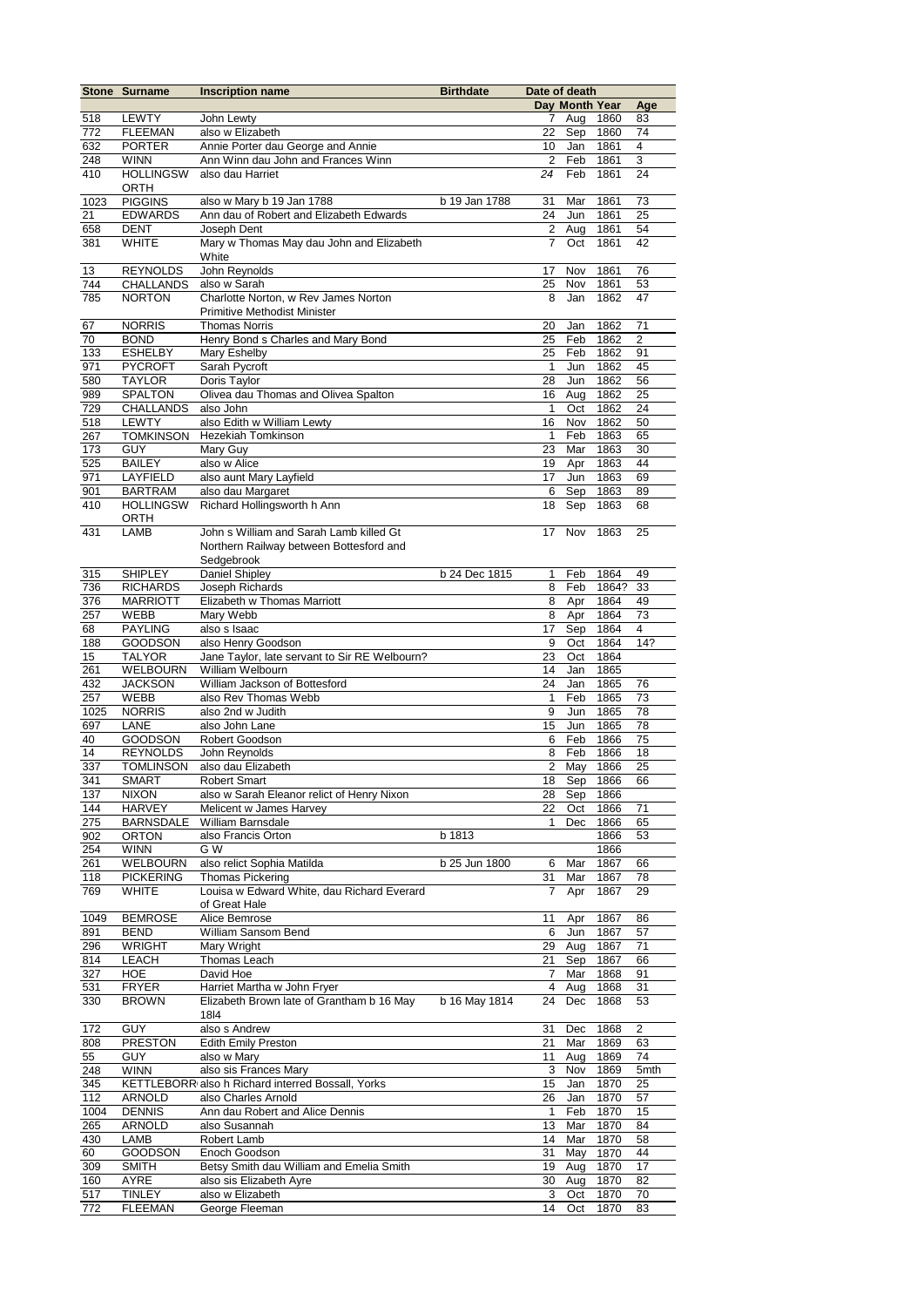|             | <b>Stone Surname</b>              | <b>Inscription name</b>                                  | <b>Birthdate</b> | Date of death<br>Day Month Year |            |              |              |
|-------------|-----------------------------------|----------------------------------------------------------|------------------|---------------------------------|------------|--------------|--------------|
|             |                                   |                                                          |                  |                                 |            |              | Age          |
| 439         | LAMB                              | Florence dau William and Mary Lamb                       |                  | ?                               | Mar?       | 1871?        | 14           |
| 314         | <b>GOODSON</b>                    | Thomas Goodson                                           |                  | $\overline{2}$                  | Apr        | 1871         | 52           |
| 211         | <b>BEAN</b>                       | Robert Bean                                              |                  | 6                               | Apr        | 1871         | 62           |
| 410         | <b>HOLLINGSW</b><br><b>ORTH</b>   | also Ann                                                 |                  | 23                              | Apr        | 1871         | 77           |
| 85          | <b>WILSON</b>                     | Jane dau William and Mary Wilson                         |                  | 7                               | May        | 1871         | 32           |
| 113         | <b>JAMES</b>                      | also w Hannah                                            |                  | 26                              | May        | 1871         | 64           |
| 111         | <b>JAMES</b>                      | Ann w Francis James                                      |                  | 11                              | Jun        | 1871         | 35           |
| 1036        | <b>STANILAND</b>                  | also dau Sophia Staniland                                |                  | 31                              | Aug        | 1871         | 31           |
| 275         | <b>BARNSDALE</b>                  | also relict Charlotte                                    |                  | 21                              | Sep        | 1871         | 61           |
| 1016        | WHITEHEAD                         | Thomas eld s Thomas and Elizabeth                        |                  | 5                               | Nov        | 1871         | 36           |
|             |                                   | Whitehead                                                |                  |                                 |            |              |              |
| 843         | <b>MOULD</b>                      | Katherine Marshall Mould                                 | b 1789           |                                 |            | 1871         | 82           |
| 810         | <b>GIBSON</b>                     | Elizabeth w John Gibson of Bottesford                    |                  | 21                              | Jan        | 1872         | 55           |
| 311         | <b>ROBINSON</b>                   | James Robinson<br>also Ann Vincent                       |                  | 9<br>13                         | Jun        | 1872<br>1872 | 37<br>74     |
| 208<br>1061 | <b>VINCENT</b><br><b>MARSHALL</b> | Thomas Marshall of Normanton                             |                  | $\overline{2}$                  | Jun<br>Jul | 1872         | 40           |
| 313         | <b>SPALTON</b>                    | William Spalton                                          |                  | 21                              | Oct        | 1872         | 42           |
| 331         | <b>BROWN</b>                      | Mary dau John and Ann Brown b 20 Jun 1813                | b 20 Jun 1813    | 17                              | Jan        | 1873         | 59           |
| 377         | <b>MARRIOTT</b>                   | <b>Robert Marriott</b>                                   |                  | 7                               | Apr        | 1873         | 65           |
| 143         | <b>HARVEY</b>                     | James Harvey                                             |                  | 22                              | Apr        | 1873         | 66           |
| 461         | <b>KEYWORTH</b>                   | Caroline Keyworth                                        |                  | 6                               | Jun        | 1873         | 49           |
| 349         | <b>SCRIMSHAW</b>                  | also Sarah Scrimshaw                                     | b 19 Feb 1841    | 26                              | Jul        | 1873         | 32           |
| 251         | <b>WINN</b>                       | Robert Winn                                              |                  | 24                              | Aug        | 1873         | 39           |
| 576         | <b>MILLNS</b>                     | George Millns? (e?)                                      |                  | 4                               | Sep        | 1873         | 35           |
| 969         | <b>GUY</b>                        | Daniel Guy                                               | b 24 Dec 1797    | 11                              | Dec        | 1873         | 75           |
| 1046        | <b>PICKWORTH</b>                  | Elizabeth Pickworth                                      |                  | 11                              | Feb        | 1874         | 95           |
| 594         | <b>BOCKIN</b>                     | Sarah w John Bockin                                      |                  | 10                              | Jun        | 1874         | 59           |
| 90          | <b>WHITE</b>                      | Robert White                                             |                  | 27                              | Jul        | 1874         | 78           |
| 889         | <b>NORRIS</b>                     | also Henry                                               |                  | 19                              | Aug        | 1874         | 62           |
| 730         | <b>CHALLANDS</b>                  | also w Ann                                               |                  | 1                               | Sep        | 1874         | 56           |
| 902         | <b>CROUCHLEY</b>                  | Frances A Crouchley                                      | b 23 Dec 1833    | $\overline{7}$                  | Oct        | 1874         | 41           |
| 10          | <b>STEELE</b>                     | George Steele, Bedehouse Man                             |                  | 16                              | Jan        | 1875         | 78           |
| 563         | MAY                               | also w Ann                                               | Ŧ                | 17                              | Jan        | 1875         | 83           |
| 889         | <b>NORRIS</b>                     | Sarah Norris                                             |                  | 2                               | Feb        | 1875         | 69           |
| 245         | DAYBELL                           | William s Richard and Elizabeth Daybell                  |                  | 10                              | Feb        | 1875         | 6            |
|             |                                   |                                                          |                  |                                 |            |              | months       |
| 968         | LOVETT                            | <b>Thomas Lovett</b>                                     | b 30 Dec 1837    | 20                              | Feb        | 1875         | 37           |
| 19          | <b>GOODSON</b>                    | James Goodson                                            | b 20 May 1830    | $\overline{7}$                  | Mar        | 1875         | 44           |
| 56          | <b>BARRAND</b>                    | William Barrand                                          |                  | $\overline{7}$                  | May        | 1875         | 56           |
| 724         | <b>ROBINSON</b>                   | Mary w John Robinson                                     |                  | 6                               | Nov        | 1875         | 70           |
| 403         | <b>WALKER</b>                     | Ann Walker                                               |                  | 17                              | Nov        | 1875         | 84           |
| 970         | <b>GUY</b>                        | William Guy                                              | b 15? Sep 1806   | 18                              | Nov        | 1875         | 69           |
|             |                                   |                                                          |                  |                                 |            |              |              |
| 595         | <b>NEWBOLD</b>                    | Jane w Robert Newbold of Belvoir, dau                    |                  | 24                              | Dec        | 1875         | 45           |
|             |                                   | Thomas Ellison of Much Woolton nr Liverpool              |                  |                                 |            |              |              |
| 709         | <b>HODSON</b>                     | Mary w John Hodson of Normanton                          |                  | 9                               | Mar        | 1876         | 71           |
| 131         | AYRE                              | Edward Ayre                                              |                  | 11                              |            | Mar 1876     | 72           |
| 1077        | RAVELL                            | also bro John                                            |                  |                                 | 5 May      | 1876         | 28           |
| 189         | GOODSON                           | John James Goodson                                       |                  | $\overline{7}$                  | May        | 1876         | 18           |
| 1080        | RAVELL                            | <b>William Ravell</b>                                    |                  | $\mathbf{1}$                    | Jun        | 1876         | 80           |
| 339         | HALLAM                            | Edmund Hallam of Normanton                               |                  | 30                              | Jun        | 1876         | 69           |
| 403         | <b>SHERWIN</b>                    | also Florence E Sherwin                                  |                  | 16                              | Jul        | 1876         | 11 mth       |
| 171         | HAND                              | Caroline w William Hand                                  |                  | 5                               | Oct        | 1876         | ?            |
| 647<br>31   | <b>BREEDON</b>                    | Robert Breedon<br>also 2nd dau Ann Thrall Huntman Palmer |                  | 9<br>1                          | Oct<br>Oct | 1876         | 72<br>22     |
| 185         | <b>PALMER</b><br><b>PARNHAM</b>   | Sarah Ann dau Richard and Phebe Parnham                  |                  | 1                               | Nov        | 1876<br>1876 | 15           |
| 424         | <b>ALDRIDGE</b>                   | Florence Rose Annie dau William and Rose                 |                  | 20                              | Dec        | 1876         | 6 mth        |
|             |                                   | Annie Aldridge                                           |                  |                                 |            |              |              |
| 426         | <b>SPENCER</b>                    | William M Spencer                                        |                  | 23                              | Jan        | 1877         | 69           |
| 186         | <b>TYLER</b>                      | Thomas Tyler of Normanton                                |                  | 14                              | Feb        | 1877         | 80           |
| 142         | <b>WILSON</b>                     | also w Mary Wilson                                       |                  | 27                              | Feb        | 1877         | 88           |
| 402         | <b>RAWDON</b>                     | also Lucy Rawdon, cousin                                 |                  | 10 <sup>1</sup>                 | Apr        | 1877         | $\mathbf{1}$ |
| 67          | <b>NORRIS</b>                     | also w Elizabeth                                         |                  | 20                              | Apr        | 1877         | 80           |
| 673         | CHALLANDS                         | James Challands                                          |                  |                                 | 10 May     | 1877         | 72           |
| 88          | <b>TAYLOR</b>                     | John Richards s James and Mary Taylor                    |                  | 16                              | May        | 1877         | 8            |
| 1077        | RAVELL                            | Thomas s Matthias and Mary Ravell                        |                  | $\overline{7}$                  | Sep        | 1877         | 27           |
| 1070        | MILLER                            | also Ann                                                 |                  |                                 | 11 Sep     | 1877         | 74           |
| 82          | <b>NORRIS</b>                     | <b>Francis Norris</b>                                    |                  |                                 | 23 Sep     | 1877         | 49           |
| 265         | ARNOLD                            | John Oliver Arnold                                       |                  | 4                               | Dec        | 1877         | 84           |
| 31          | <b>PALMER</b>                     | John Robert Palmer, Lieutenant 21 Regt,                  |                  | 4                               | Dec        | 1877         | 52           |
|             |                                   | Bombay                                                   |                  |                                 |            |              |              |
| 728         | GARNER                            | Mary Garner                                              |                  | 27                              | Dec        | 1877         | 66           |
| 377         | <b>MARRIOTT</b>                   | also w Mary                                              |                  | 9                               | Jan        | 1878         | 64           |
| 293         | <b>WILSON</b>                     | also Hannah Wilson                                       |                  | 20                              | Jan        | 1878         | 90           |
| 402         | <b>SHERWIN</b>                    | Amelia dau Richard and Sarah Sherwin                     |                  | 27                              | Jan        | 1878         | 4            |
| 781         | <b>TAYLOR</b>                     | <b>Robert Taylor</b>                                     |                  | $\overline{7}$                  | Feb        | 1878         | 73           |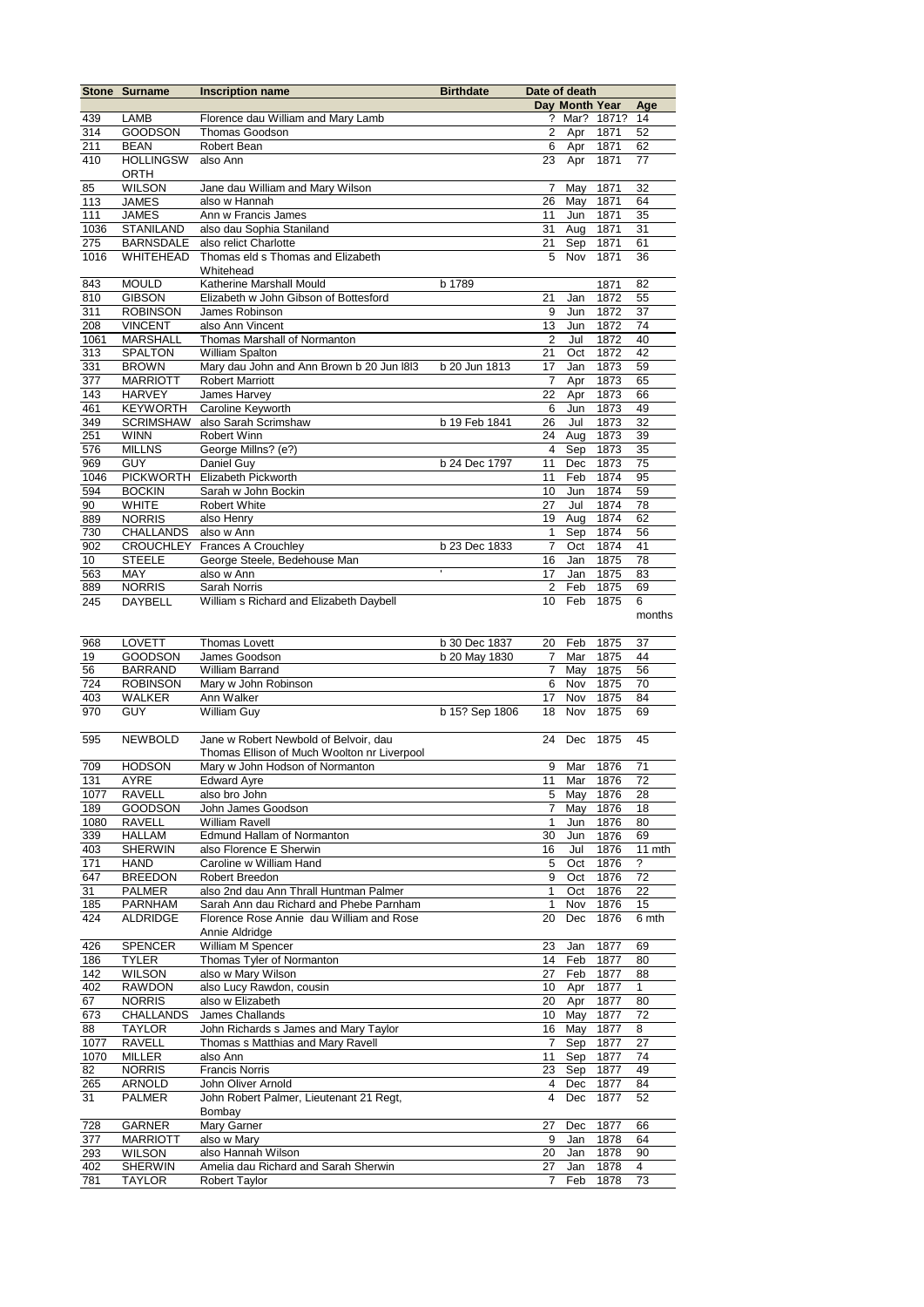|            | <b>Stone Surname</b>                | <b>Inscription name</b>                              | <b>Birthdate</b> | Date of death           |                |              |          |
|------------|-------------------------------------|------------------------------------------------------|------------------|-------------------------|----------------|--------------|----------|
|            |                                     |                                                      |                  |                         | Day Month Year |              | Age      |
| 241        | <b>HOYTE</b>                        | John Hoyte, He was the last of a family which        |                  | 29                      | Mar            | 1878         | 68       |
|            |                                     | as faithful servants or as farmers had lived         |                  |                         |                |              |          |
|            |                                     | under the whole of Dukes of Rutland to the 6th       |                  |                         |                |              |          |
|            |                                     | inclusive                                            |                  |                         |                |              |          |
| 171        | <b>HAND</b>                         | also dau Hannah                                      |                  | 12                      | Jun            | 1878         | 25       |
| 409        | SINGLETON                           | also w Rebecca Winn Singleton                        |                  | 27                      | Jun            | 1878         | 63       |
| 130        | <b>PARNHAM</b>                      | also w Alice Parnham                                 |                  | $\overline{2}$          | Jul            | 1878         | 74       |
| 746        | <b>CHALLANDS</b>                    | also dau Lizzie Jane                                 |                  | 10                      | Sep            | 1878         | 1        |
| 518        | <b>LEWTY</b>                        | also s William                                       |                  | 12                      | Sep            | 1878         | 73       |
| 79         | <b>NORRIS</b>                       | also Frank Norris s Thomas and Mary Norris           |                  | $\mathbf{1}$            | Oct            | 1878         | 10       |
|            |                                     | <b>Francis Norris</b>                                |                  |                         |                |              |          |
| 1066       | <b>DENNIS</b>                       | also w Penelope                                      |                  | 20                      | Dec            | 1878         | 54       |
| 409        | SINGLETON                           | Jonathan Felix Singleton                             |                  | $\mathbf{1}$            | Dec            | 1878         | 91       |
| 186        | <b>TYLER</b>                        | also w Ann Tyler                                     |                  | 16                      | Feb            | 1879         | 76       |
| 115        | <b>PARNHAM</b>                      | Robert Parnham                                       |                  | 4                       | Mar            | 1879         | 76       |
| 460        | <b>CHALLANDS</b>                    | Lancelot s William and Eliz:abeth Challands          |                  | 6                       | Mar            | 1879         | 42       |
| 395        |                                     | SKILLINGTON also dau Elizabeth                       |                  | 26                      | Mar            | 1879         | 16       |
| 311        | <b>ROBINSON</b>                     | also s Richard                                       |                  | 4                       | Apr            | 1879         | 12       |
| 74         | <b>NORRIS</b>                       | <b>Grace Norris</b>                                  |                  | 29                      | May            | 1879         | 26       |
| 969        | <b>GUY</b>                          | also Elizabeth Guy                                   | b 24 Jul 1802    | 31                      | May            | 1879         | 76       |
| 78         | <b>NORRIS</b>                       | <b>Thomas Norris</b>                                 |                  | 21                      | Jun            | 1879         | 54       |
| 79         | <b>NORRIS</b>                       | Emma Norris dau Thomas and Mary Norris               |                  | 28                      | Jun            | 1879         | 23       |
| 1000       | <b>MASON</b>                        | also bro William, William died in Brisbane,          |                  | 25                      | Jul            | 1879         | 67       |
|            |                                     | Colony of Queensland                                 |                  |                         |                |              |          |
| 579        | <b>HARRISON</b>                     | Catherine Annie w Robert Harrison                    |                  | 31                      | Jul            | 1879         | 27       |
| 253        | <b>WINN</b>                         | also R T W                                           |                  |                         |                | 1879         |          |
| 248        | <b>WINN</b>                         | also bro Robert Taylor Winn                          |                  | 14                      | Sep            | 1879         | 12       |
| 211        | <b>BEAN</b>                         | also Elizabeth Bean                                  |                  | 24                      | Sep            | 1879         | 83       |
| 425        | <b>TURNER</b>                       | Flora Kate dau William and Martha Turner             |                  | 25                      | Sep            | 1879         | 3        |
| 59         | <b>LUNN</b>                         | Clara Lunn of Normanton                              |                  | 28                      | Sep            | 1879         | 4        |
| 705        | <b>RICHARDS</b>                     | <b>Thomas Richards</b>                               | b 18 Dec 1818    | 5                       | Dec            | 1879         |          |
| 619        | <b>HNDS</b>                         | George Hinds six years Police Insp. Belvior          |                  | 30                      | Dec            | 1879         | 44       |
| 439        | LAMB                                | also Arthur Henry                                    |                  | ?                       | Sep?           | 1879         |          |
| 605        | GODDARD                             | Mary Ann w Thomas Goddard                            |                  | 9                       | Jan            | 1880         | 35       |
| 789        | <b>LAUGHTON</b>                     | Frances Laughton                                     |                  | 21                      | Jan            | 1880         | 16       |
| 254        | <b>WINN</b>                         | also H W                                             |                  |                         |                | 1880         |          |
| 395        |                                     | SKILLINGTON John Frederick Skillington               |                  | 14                      | Aug            | 1880         | 57       |
| 612        | <b>EDWARDS</b>                      | Ann w Samuel Edward                                  |                  | 19                      | Nov            | 1880         | 62       |
| 433        | <b>JACKSON</b>                      | also w Elizabeth                                     |                  | 3                       | Jan            | 1881         | 88       |
| 426        | <b>SPENCER</b>                      | also Susanna F                                       |                  | 23                      | Jan            | 1881         | 68       |
| 1003       | <b>DENNIS</b>                       | <b>Robert Dennis</b>                                 |                  | 21                      | Feb            | 1881         | 72       |
| 34         | <b>JACKSON</b>                      | also s Henry                                         |                  | 16                      | Mar            | 1881         | 45       |
| 603        | <b>ROBINSON</b>                     | Robert h Ann George                                  |                  | 3                       | Apr            | 1881         | 37       |
| 389        |                                     | HOLLINGWO Thomas h Elizabeth Hollingworth            |                  | 6                       | Apr            | 1881         | 72       |
|            | <b>RTH</b>                          |                                                      |                  |                         |                |              |          |
| 536        | <b>BREWITT</b>                      | also w Ann                                           |                  | 7                       | Apr            | 1881         | 75       |
| 603        | <b>ROBINSON</b>                     | also dau Gertrude Annie                              |                  | 20                      | Apr            | 1881         | 11mth    |
| 617        | <b>WILKINSON</b>                    | <b>William Wilkinson</b>                             |                  | 25                      | May            | 1881         | 55       |
| 172        | GUY.                                | also dau Sarah Ann                                   |                  | 16                      | Sep            | 1881         | 18       |
| 34         | <b>JACKSON</b>                      | Ann Jackson                                          |                  | 8                       | Oct            | 1881         | 82       |
| 46         | <b>DOUBLEDAY</b>                    | George Doubleday of Belvoir, shoeing smith to        |                  | 25                      | Nov            | 1881         | 58       |
|            |                                     | the Duke of Rutland                                  |                  |                         |                |              |          |
| 253        | <b>WINN</b>                         | A W                                                  |                  |                         |                | 1881         |          |
| 1059       | <b>MARSHALL</b>                     | also sis Ann                                         |                  | 16                      | May            | 1882         | 71       |
| 746        | CHALLANDS                           | John Challands d Barkston                            |                  | 12                      | Jul            | 1882         | 38       |
| 488        | <b>MARSHALL</b>                     | also w Sarah                                         |                  | 12                      | Aug            | 1882         | 79       |
| 604        | <b>LORD</b>                         | also w Elizabeth                                     |                  | 27                      | Aug            | 1882         | 62       |
| 404        | DAYBELL                             | also h Henry                                         |                  | 29                      | Sep            | 1882         | 78       |
| 584        | <b>BECKETT</b>                      | Ann Beckett                                          |                  | 10                      | Oct            | 1882         | 58       |
| 970        | <b>GUY</b>                          | also Mary Guy                                        | b 16 Aug 1814    | 30                      | ??             | 1882         | 68       |
| 746        | CHALLANDS                           | also s Edwin                                         |                  | 17                      | Jan            | 1883         | 3        |
| 626        | <b>HICKSON</b>                      | William Hickson                                      |                  | 5                       | Mar            | 1883         | 67       |
| 1116       | <b>HICKSON</b>                      | William Hickson                                      |                  | 5                       | Mar            | 1883         | 67       |
| 1058       | RAVELL                              | Mary w Matthias Ravell                               |                  | 16                      | Apr            | 1883         | 70       |
| 647        | <b>BREEDON</b>                      | also w Sarah<br>William Challands                    |                  | 30                      | Apr            | 1883         | 76       |
| 459        | <b>CHALLANDS</b>                    | also w Elizabeth                                     |                  | 18                      | May            | 1883<br>1883 | 76       |
| 154<br>33  | <b>FURMIDGE</b><br><b>DOUBLEDAY</b> | Thomas s of George and Mary Doubleday                |                  | 16                      | Nov            |              | 83       |
| 154        | <b>FURMIDGE</b>                     | William Furmidge                                     |                  | 14<br>15                | Dec<br>Mar     | 1883<br>1884 | 34<br>86 |
| 92         | <b>WHITE</b>                        | Sarah White                                          |                  | 8                       | Jun            | 1884         | 86       |
|            |                                     | also w Mary                                          |                  | 21                      | Jun            | 1884         | 73       |
| 673        | CHALLANDS                           | Olivea w Joseph Leaper                               |                  | 22                      | Jul            | 1884         | 28       |
| 312        | LEAPER<br><b>NORRIS</b>             | Mary w Josepn Norris'                                |                  |                         | Sep            | 1884         |          |
| 996        | <b>KING</b>                         | also w Maria, In wedlock sixty-four years            | b 11 Jan 1801    | 30<br>6                 | Nov            |              | 54<br>83 |
| 775<br>337 | <b>TOMLINSON</b>                    |                                                      |                  | $\overline{\mathbf{c}}$ | Feb            | 1884<br>1885 | 61       |
| 117        | <b>PICKERING</b>                    | also s George<br>Hannah 2nd dau Thomas and Catherine |                  | 26                      | Feb            | 1885         | 68       |
|            |                                     | Pickering                                            |                  |                         |                |              |          |
|            | ALLEN                               | William Ist s William and Mary Ann Allen             |                  | 8                       | Mar            | 1885         | 24       |
| 620<br>430 | LAMB                                | also w Elizabeth                                     |                  | 26                      | Jul            | 1885         | 74       |
| 22         | <b>EDWARDS</b>                      | Elizabeth wife of Robert Edwards                     |                  | 8                       | Aug            | 1885         | 69       |
|            |                                     |                                                      |                  |                         |                |              |          |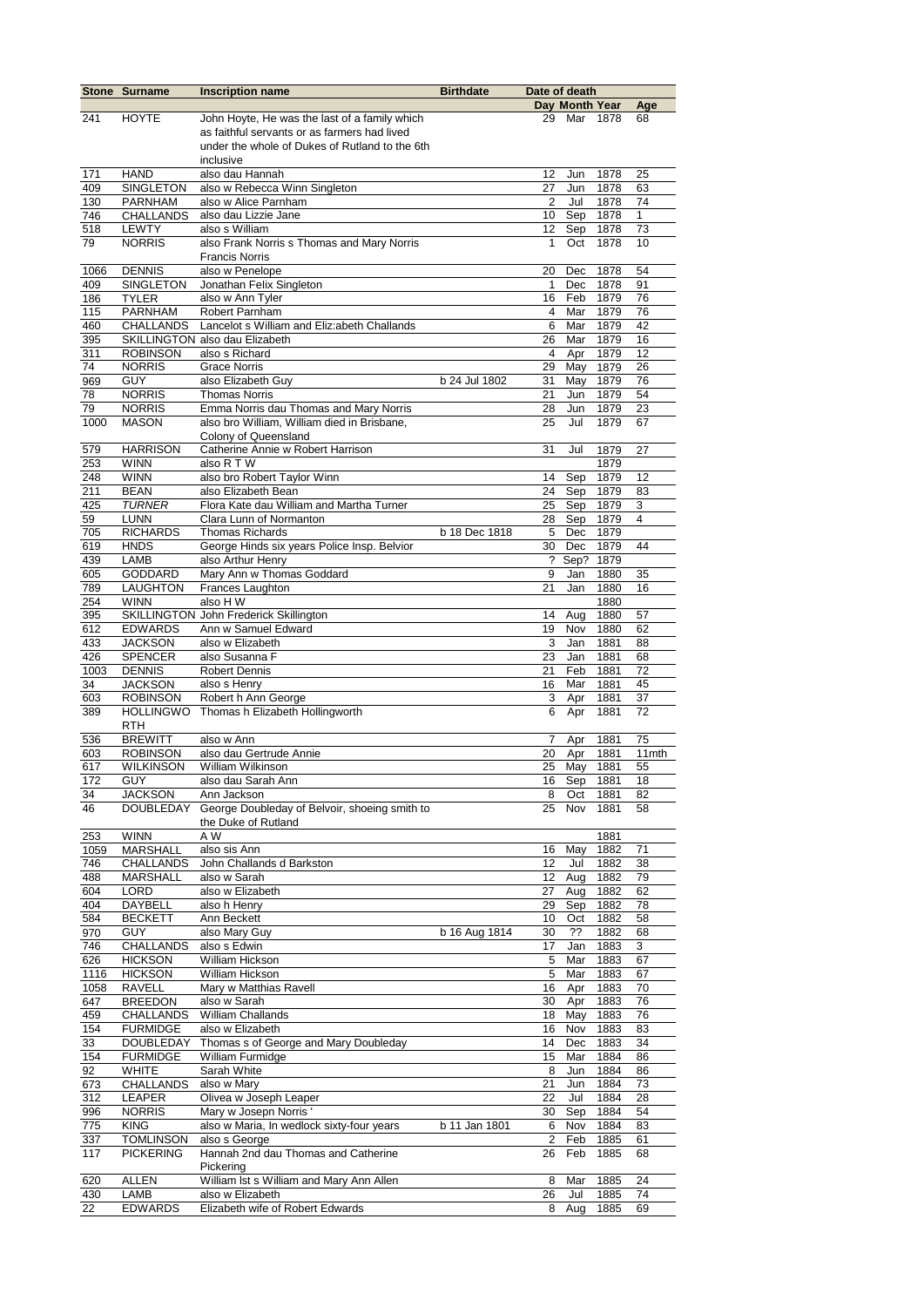|      | <b>Stone Surname</b> | <b>Inscription name</b>                                    | <b>Birthdate</b> | Date of death  |                |          |       |
|------|----------------------|------------------------------------------------------------|------------------|----------------|----------------|----------|-------|
|      |                      |                                                            |                  |                | Day Month Year |          | Age   |
| 573  | <b>BATEMAN</b>       | Mary Bateman                                               |                  | 3              | Mar            | 1885     | 65    |
| 459  | <b>CHALLANDS</b>     | also w Elizabeth                                           |                  | 29             | Mar            | 1886     | 78    |
| 54   | <b>GUY</b>           | Thomas Guy                                                 |                  | 7              | Apr            | 1886     | 60    |
| 107  | LANE                 | <b>Marshall Lane</b>                                       |                  | 30             | Apr            | 1886     | 62    |
| 736  | <b>RICHARDS</b>      | also w Susannah                                            |                  | 9              | May            | 1886     | 49    |
| 759  | <b>BROCKLESB</b>     | <b>Brady Brocklesby</b>                                    | b 22 Oct 1817    | 7              | Jun            | 1886     | 68    |
|      | Y                    |                                                            |                  |                |                |          |       |
| 326  | <b>HOE</b>           | Ann Harris Hoe                                             |                  | 11             | Jul            | 1886     | 81    |
| 188  | <b>GOODSON</b>       | William Goodson                                            |                  | 12             | Jul            | 1886     | 72    |
| 341  | <b>SMART</b>         | also w Mary (Interred at Grt Gonerby)                      |                  | 26             | Jun            | 1886     | 83    |
| 707  | VARE                 | Judith Vare                                                |                  | 7              | Oct            | 1886     | 62    |
| 188  | <b>GOODSON</b>       | also w Susannah                                            |                  | 21             | Dec            | 1886     | 59    |
| 609  | <b>OGILVY</b>        | George only s George William and Mary Ogilvy               |                  | 23             | Dec            | 1886     | 25    |
|      |                      |                                                            |                  |                |                |          |       |
| 152  | <b>HOLLINGSW</b>     | Sarah w George Hollingsworth                               |                  | 12             | Feb            | 1887     | 76    |
|      | ORTH                 |                                                            |                  |                |                |          |       |
| 566  | <b>MONKS</b>         | James Monks, Accidently killed on Grt Northern             |                  | 25             | Apr            | 1887     | 27    |
|      |                      | Railway at Bottesford                                      |                  |                |                |          |       |
| 433  | <b>JACKSON</b>       | Thomas Jackson                                             |                  | 27             | Jun            | 1887     | 68    |
| 448  | <b>NORMAN</b>        | Lady Adeliza Elizabeth Gertrude Norman w of b 29 Dec 1810  |                  | 26             | Oct            | 1887     | 76    |
|      |                      | Canon Norman                                               |                  |                |                |          |       |
| 1110 | <b>NORMAN</b>        | Lady Adeliza Elizabeth Gertrude Norman w of b 29 Dec 1810  |                  | 26             | Oct            | 1887     | 76    |
|      |                      | the Rev Canon Norman                                       |                  |                |                |          |       |
| 163  | <b>ROSE</b>          | also w Elizabeth                                           |                  | 15             | Jan            | 1888     | 75    |
| 536  | <b>BREWITT</b>       | <b>William Brewitt</b>                                     |                  | 21             | Apr            | 1888     | 80    |
| 544  | <b>WHEAT</b>         | Emma w John Wheat                                          |                  | 25             | Apr            | 1888     | 79    |
| 1000 | <b>MASON</b>         | Luke Steward Mason                                         |                  | 20             | May            | 1888     | 78    |
| 49   | <b>WOOD</b>          | also s Tom William                                         |                  | $\mathbf{1}$   | May            | 1888     | 30    |
| 576  | CHALLANDS            | also Rebecca Challands                                     |                  | 9              | Jun            | 1888     | 81    |
| 1020 | <b>DUFFIN</b>        | Ann w John Duffin                                          |                  | 4              | Jul            | 1888     | 66    |
| 440  | LAMB                 | Ada Wade dau William and Mary Lamb                         |                  | 4              | Aug            | 1888     | 21    |
| 339  | <b>HALLAM</b>        | also w Mary                                                |                  | 11             | Aug            | 1888     | 73    |
| 823  | <b>GIBSON</b>        | William only child William and Betsy Gibson                |                  | $\mathbf{1}$   | Sep            | 1888     | 8     |
| 115  | PARNHAM              | also w Mary                                                |                  | 10             | Oct            | 1888     | 85    |
| 447  | <b>NORMAN</b>        | Frederick John Norman, Forty-two years Rector b 9 Nov 1814 |                  | 30             | Dec            | 1888     | 74    |
|      |                      | of this Parish                                             |                  |                |                |          |       |
| 1112 | <b>NORMAN</b>        | Frederic Norman. Canon of Peterborough and b 9 Oct 1814    |                  | 31             | Dec            | 1888     | 74    |
|      |                      | rector of Bott'd for forty-two years                       |                  |                |                |          |       |
| 282  | <b>GEESON</b>        | <b>Richard Geeson</b>                                      | b 28 Jan 1830    | 31             | Jan            | 1889     | 59    |
| 912  | <b>BEND</b>          | also dau Sarah Ellen                                       |                  | 6              | May            | 1889     | 17    |
| 775  | <b>KING</b>          | Thomas King                                                | b 7 Oct 1798     | 23             | May            | 1889     | 90    |
| 416  | <b>BLORE</b>         | Eliza w John Blore                                         |                  | 12             | Aug            | 1889     | 74    |
| 163  | <b>ROSE</b>          | George Rose                                                |                  | 14             | Aug            | 1889     | 80    |
| 559  | <b>ROSE</b>          | Sarah Ann dau Joseph and Lucy Rose                         |                  | 24             | Sep            | 1889     | 29    |
| 525  | <b>BAILEY</b>        | John Bailey                                                |                  | 30             | Oct            | 1889     | 71    |
| 68   | <b>PAYLING</b>       | John Payling                                               |                  | 12             | Nov            | 1889     | 66    |
| 462  | CHALLANDS            | Mary Christiana relict Luke Challands                      |                  | 14             | Dec            | 1889     | 83    |
| 463  | <b>ROBINSON</b>      | Lydia Robinson late of Brandon Lodge                       |                  | 26             | Jan            | 1890     | 85    |
| 656  | <b>BROWN</b>         | John Brown                                                 |                  | 26             | Feb            | 1890     | 73    |
| 434  | <b>JACKSON</b>       | William Jackson                                            |                  | 8              | Mar 1890       |          | 66    |
| 134  | WASS                 | Elijah Wass                                                |                  | 8              |                | Mar 1890 | 71    |
| 574  | <b>LENTON</b>        | Thomas s Joseph and Elizabeth Lenton                       |                  | 19             | Mar            | 1890     | 15    |
| 1003 | <b>DENNIS</b>        | also w Alice                                               |                  | 20             | Mar            | 1890     | 68    |
| 147  | <b>PARNHAM</b>       | also dau Lavinia                                           |                  | 29             | May            | 1890     | 13    |
| 1059 | <b>MARSHALL</b>      | <b>Thomas Marshall</b>                                     |                  | 5              | Aug            | 1890     | 81    |
| 169  | <b>HAND</b>          | William Hand                                               |                  | 10             | Aug            | 1890     | 68    |
| 470  | <b>TOMLINSON</b>     | Mary Tomlinson                                             |                  | 28             | Oct            | 1890     | 91    |
| 612  | <b>EDWARDS</b>       | also Samuel Edward                                         |                  | 7              | Nov            | 1890     | 75    |
| 68   | <b>PAYLING</b>       | also s John Thomas interred at Gt Grimsby                  |                  | $\mathbf{1}$   | Mar            | 1891     | 35    |
| 56   | <b>BARRAND</b>       | also relict Ann                                            |                  | 2              | Mar            | 1891     | 67    |
| 1057 | <b>DUFFIN</b>        | John Duffin                                                |                  | 3              | Mar            | 1891     | 69    |
| 656  | <b>BROWN</b>         | also w Ann                                                 |                  | 6              | Apr            | 1891     | 75    |
| 311  | <b>ROBINSON</b>      | also w Mary                                                |                  | $\overline{3}$ | May            | 1891     | 58    |
| 600  | WEBB                 | John Webb                                                  |                  | 1              | Jun            | 1891     | 71    |
| 730  | <b>CHALLANDS</b>     | Samuel Challands                                           |                  | 15             | Jun            | 1891     | 80    |
| 72   | <b>NORRIS</b>        | John George Gordon s George and Louisa                     |                  | 22             | Jul            | 1891     | 11    |
|      |                      | Norris                                                     |                  |                |                |          | weeks |
| 27   | WALKER               | William Day Walker                                         |                  | 24             | Jul            | 1891     | 62    |
| 22   | <b>EDWARDS</b>       | also h Robert                                              |                  | 15             | Jui            | 1891     | 78    |
| 360  | <b>BAILY</b>         | <b>Alfred Baily</b>                                        |                  | 7              | Jan            | 1892     | 41    |
| 485  | <b>ALLCROFT</b>      | George Allcroft of Belvoir                                 |                  | 25             | Jan            | 1892     | 55    |
| 148  | <b>STATON</b>        | also sis Mary Staton                                       | b 7 Dec 1829     | 14             | Apr            | 1892     | 62    |
| 891  | <b>BEND</b>          | also s Charles                                             |                  | 29             | Apr            | 1892     | 36    |
| 731  | <b>CHALLANDS</b>     | Elizabeth w Joseph Challands                               |                  | 6              | Jun            | 1892     | 56    |
| 80   | <b>NORRIS</b>        | also Ann Norris                                            |                  | $\,$ 5 $\,$    | Aug            | 1892     | 93    |
| 1060 | <b>MARSHALL</b>      | Ann Marshall of Normanton                                  |                  | 24             | Aug            | 1892     | 67    |
| 724  | <b>ROBINSON</b>      | also h John                                                |                  | 25             | Jan            | 1893     | 86    |
| 698  | <b>AUCKLAND</b>      | William Aukland                                            |                  | 24             | Mar            | 1893     | 65    |
| 137  | <b>NIXON</b>         | also 2nd w Rebekah                                         |                  | 29             | Mar            | 1893     | 79    |
| 206  | <b>VINCENT</b>       | <b>Francis Vincent</b>                                     |                  | 5              | May            | 1893     | 87    |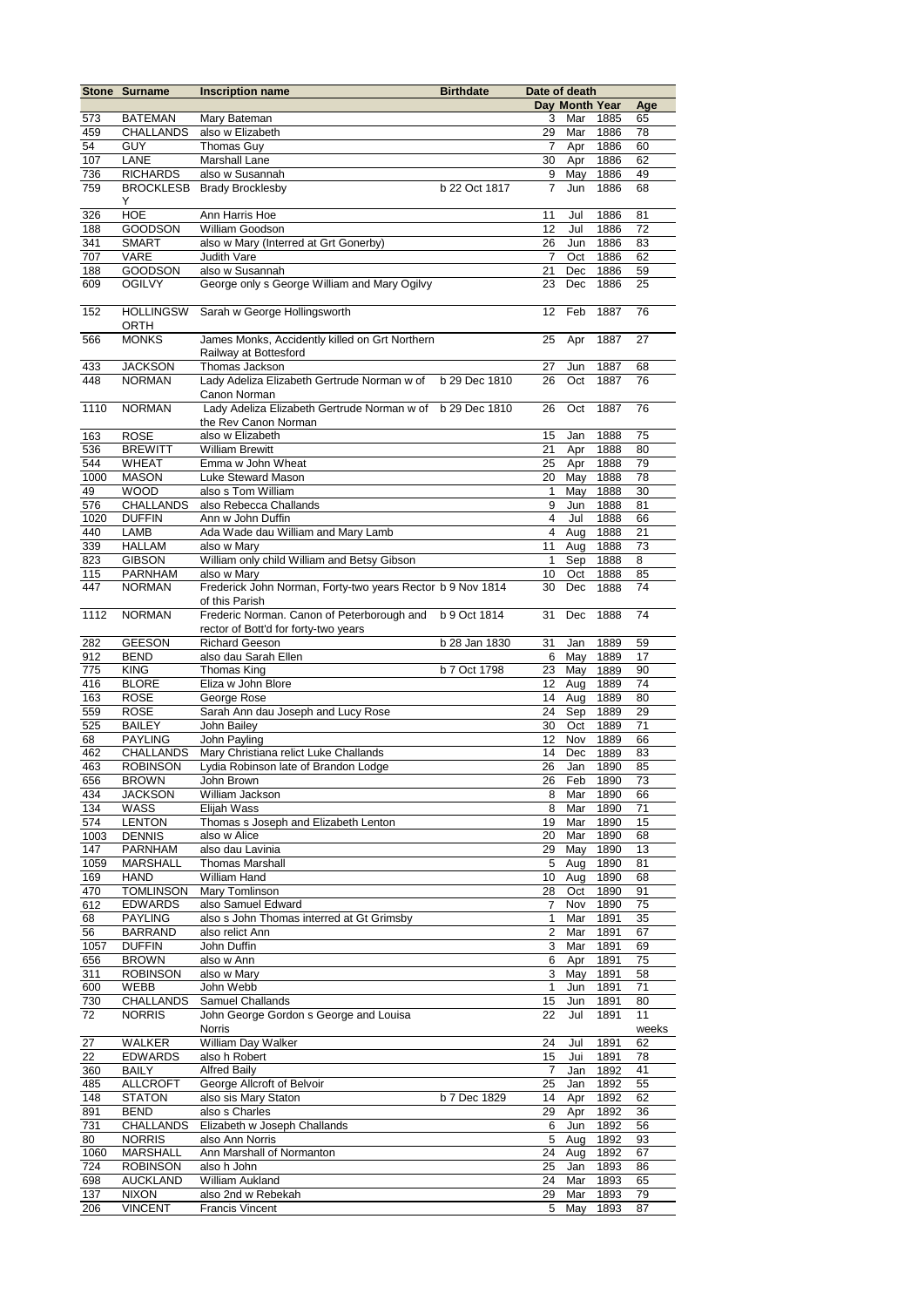|            | Stone Surname                     | <b>Inscription name</b>                                                                 | <b>Birthdate</b> | Date of death  |                |              |                   |
|------------|-----------------------------------|-----------------------------------------------------------------------------------------|------------------|----------------|----------------|--------------|-------------------|
|            |                                   |                                                                                         |                  |                | Day Month Year |              | Age               |
| 428        | <b>GREEN</b>                      | <b>Valentine Green</b>                                                                  | b 1 Apr 1851     | 12             | May            | 1893         | 42                |
| 399        | <b>SUTTON</b><br><b>PICKERING</b> | Kate Sutton w Richard of Sutton Worcs                                                   |                  | 11<br>12       | May            | 1893         | 28<br>72          |
| 116        |                                   | Thomas eldest s Thomas and Catherine<br>Pickering                                       |                  |                | Jun            | 1893         |                   |
| 134        |                                   | HEATON MER also w Sarah d Heaton Mersey. Int Manchester                                 |                  | 21             | Jul            | 1893         | 85                |
| 139        | <b>TOPPS</b>                      | also dau Annie                                                                          |                  | 17             | Dec            | 1893         | 17                |
| 249        | <b>WINN</b>                       | Ellen Whaley Winn d at Osborne House isle of b 23 Jan 1859                              |                  | $\overline{7}$ | Jan            | 1894         | 34                |
|            |                                   | Wight                                                                                   |                  |                |                |              |                   |
| 540        | <b>DAWSON</b>                     | also w Laura                                                                            | b 4 Nov 1861     | 23             | Mar            | 1894         | 32                |
| 674        | <b>CHALLANDS</b>                  | Ellen w George Challands                                                                |                  | 16             | Jul            | 1894         | 54                |
| 569        | COX                               | Harry James Cox                                                                         |                  | 4              | Sep            | 1894         | 15                |
| 861        | WALKER                            | Henry Walker                                                                            |                  | 29             | Sep            | 1894         | 44                |
| 569        | <b>COX</b>                        | also Leonard                                                                            |                  | 14             | Nov            | 1894         | 15mth             |
| 45<br>449  | DOUBLEDAY                         | Julia Annie w Henry Doubleday<br>MANNERS NO Robert Manners Norman M.A., b and d at      | b 8 Aug 1854     | 21<br>1        | Nov<br>Feb     | 1894         | 32<br>40          |
|            |                                   | Rectory. Six years Rector of this parish                                                |                  |                |                | 1895         |                   |
| 264        | <b>TINLEY</b>                     | John Tinley                                                                             |                  | 9              | Feb            | 1895         | 68                |
| 434        | <b>JACKSON</b>                    | also w Mary                                                                             |                  | 3              | Apr            | 1895         | 82                |
| 49         | <b>WOOD</b>                       | Elizabeth Wood                                                                          |                  | 5              | Aug            | 1895         | 73                |
| 454        | <b>WRIGHT</b>                     | Frank Marsh Wright                                                                      | b 25 Jun 1863    | 23             | Aug            | 1895         | 32                |
| 471        | <b>STAFFORD</b>                   | Mark Sansam Stafford                                                                    |                  | 14             | Nov            | 1895         | 82                |
| 1058       | <b>RAVELL</b>                     | also h Matthias                                                                         |                  | 30             | Nov            | 1895         | 82                |
| 558        | <b>ROSE</b>                       | also Lucy                                                                               |                  | 3              | Feb            | 1896         | 63                |
| 337        | <b>TOMLINSON</b>                  | also James Rick                                                                         |                  | 24             | Apr            | 1896         | 61                |
| 148        | <b>HARDY</b>                      | Thomas Hardy of Thoroton                                                                | b 13 Jul 1817    | 10             | Jul            | 1896         | 78                |
| 457        | <b>TAYLOR</b>                     | Samuel Taylor                                                                           |                  | 20             | Aug            | 1896         | 73                |
| 824<br>345 | <b>GIBSON</b><br><b>KETTLEBOR</b> | George Gibson<br>Charity Kettleborrow,                                                  |                  | 22<br>26       | Aug<br>Aug     | 1896<br>1896 | 65<br>66          |
|            | <b>ROW</b>                        |                                                                                         |                  |                |                |              |                   |
| 28         | <b>GUY</b>                        | Cornelius Jackson Guy                                                                   | b 11 Feb 1831    | 23             | Jan            | 1897         | 65                |
| 60         | <b>GOODSON</b>                    | also w Mary                                                                             |                  | 25             | Jan            | 1897         | 78                |
| 389        |                                   | HOLLINGWOR also wid Elizabeth                                                           |                  | 6              | Feb            | 1897         | 82                |
| 583        | <b>BECKETT</b>                    | Samuel Beckett                                                                          |                  | 14             | Apr            | 1897         | 78                |
| 578        | <b>BEND</b>                       | also dau Lillian Hilda                                                                  |                  | 15             | Apr            | 1897         | 10 <sub>mth</sub> |
| 404        | <b>DAYBELL</b>                    | Elizabeth Daybell                                                                       |                  | $\overline{7}$ | Jun            | 1897         | 76                |
| 326        | <b>HOE</b>                        | also h John                                                                             |                  | 23             | Nov            | 1897         | 83                |
| 709        | <b>HODSON</b>                     | also h john                                                                             |                  | 18             | Jan            | 1898         | 88                |
| 558        | <b>ROSE</b>                       | Joseph Rose                                                                             |                  | 10             | Feb            | 1898         | 70                |
| 206        | <b>VINCENT</b>                    | also w Caroline                                                                         |                  | 14<br>17       | Mar            | 1898         | 77                |
| 337<br>575 | <b>TOMLINSON</b><br><b>LENTON</b> | also w Matilda<br>Joseph Lenton                                                         |                  | 24             | Mar<br>Mar     | 1898<br>1898 | 96<br>49          |
| 665        | <b>GREGORY</b>                    | Margaret Hannah dau William Henry and Fanny                                             |                  | 27             | Jun            | 1898         | 25                |
|            |                                   | Gregory                                                                                 |                  |                |                |              |                   |
| 481        | <b>ROLLINSON</b>                  | Edmund Thomas Rollinson late of Grantham<br>Fifty four years husband of Elizabeth Sarah |                  | 27             | Aug            | 1898         | 74                |
| 705        | <b>RICHARDS</b>                   | also w Mary                                                                             | b 21 Jun 1819    | 11             | Sep            | 1898         | 79                |
| 1072       | <b>MILLER</b>                     | <b>Francis Miller</b>                                                                   |                  | 15             | Dec            | 1898         | 71                |
| 622        | <b>MUSSON</b>                     | George Musson                                                                           |                  |                | 9 Feb          | 1899         | 55                |
| 544        | WHEAT                             | also h John, died Boxmoor, Herts                                                        |                  | 16             | Mar            | 1899         | 87                |
| 535<br>135 | JAMES<br>MILLS                    | Hannah James<br>also w Ann                                                              | b 3 Apr 1813     | 27<br>13       | Mar<br>Apr     | 1899<br>1899 | 85<br>85          |
| 82         | <b>NORRIS</b>                     | also w Hannah                                                                           |                  | 19             | Apr            | 1899         | 70                |
| 1022       | <b>DUFFIN</b>                     | John Duffin                                                                             |                  | 7              | May            | 1899         | 43                |
| 137        | LAMB                              | Josiah Lamb                                                                             |                  | 7              | May            | 1899         | 81                |
| 882        | <b>SIMPSON</b>                    | John h Esther Simpson                                                                   |                  | 30             | May            | 1899         | 72                |
| 996        | <b>NORRIS</b>                     | also h Joseph                                                                           |                  | 6              | Jun            | 1899         | 80                |
| 776        | <b>KING</b>                       | also w Mary                                                                             |                  | 31             | Aug            | 1899         | 52                |
| 1036       | <b>FISHER</b>                     | also h George                                                                           |                  | 5              | Sep            | 1899         | 82                |
| 406        | <b>SHERWIN</b>                    | Lucy Ann du George and Fanny Sherwin                                                    |                  | 26             | Nov            | 1899         | 30                |
| 881        | <b>PARR</b>                       | <b>William Parr</b>                                                                     |                  | 28             | Jan            | 1900         | 51                |
| 420        | <b>HOLLINGSW</b><br>ORTH          | Harriet dau William and Mary Hollingsworth                                              |                  | 11             | Feb            | 1900         | 34                |
| 723        | <b>MARSHALL</b>                   | John Marshall                                                                           |                  | 23             | Feb            | 1900         | 72                |
| 264        | <b>TINLEY</b>                     | also w Martha                                                                           |                  | 6              | Mar            | 1900         | 76                |
| 534        | <b>JAMES</b>                      | Austin George, yngst child of Edward and Alice b 30 Jul 1893<br>E James                 |                  | 24             | Apr            | 1900         | 6                 |
| 419        | <b>HOLLINGSW</b><br>ORTH          | also Ist w Susan                                                                        |                  | 28             | May            | 1900         | 33                |
| 139        | <b>FURMIDGE</b>                   | Anne w James Furmidge                                                                   |                  | 30             | May            | 1900         | 63                |
| 213        | <b>ORTON</b>                      | also Harriett Orton                                                                     |                  | 7              | Jul            | 1900         | 60                |
| 278        | LANE                              | William Billings Lane                                                                   |                  | 13             | Jul            | 1900         | 47                |
| 578        | <b>BEND</b>                       | Ann Bend                                                                                |                  | 9              | Aug            | 1900         | 42                |
| 862        | PAGE                              | Thomas Frank Page eldst s Thomas and<br>Elizabeth Page                                  | b 8 Sep 1877     | 16             | Feb            | 1901         | 23                |
| 1069       | <b>DENNIS</b>                     | also w Sarah                                                                            |                  | 23             | Feb            | 1901         | 93                |
| 245        | DAYBELL                           | also f Richard Daybell                                                                  |                  | 30             | Apr            | 1901         | 59                |
| 562        | MAY                               | Thomas Hare May                                                                         | b 19 Feb 1821    | 25             | Aug            | 1901         | 80                |
| 44         | <b>DOUBLEDAY</b>                  | Ethell Annie Doubleday                                                                  |                  | 29             | Jan            | 1902         | 15                |
| 469        | <b>NORRIS</b>                     | Eliza Norris                                                                            |                  | 8              | Feb            | 1902         | 71                |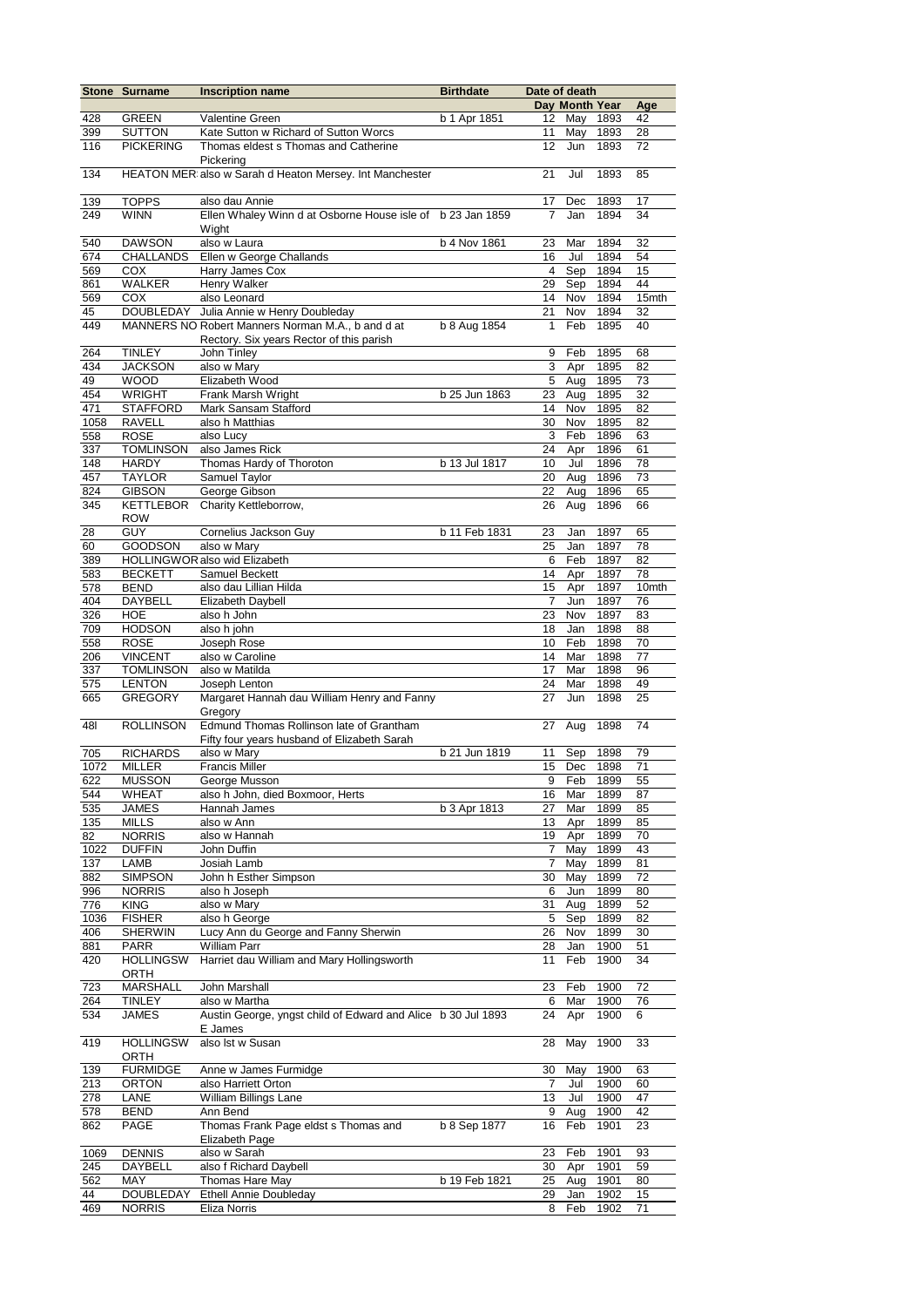|            | <b>Stone Surname</b>          | <b>Inscription name</b>                                     | <b>Birthdate</b> | Date of death           |                |              |          |
|------------|-------------------------------|-------------------------------------------------------------|------------------|-------------------------|----------------|--------------|----------|
|            |                               |                                                             |                  |                         | Day Month Year |              | Age      |
| 152        | <b>HOLLINGSW</b>              | also h George Hollingsworth                                 |                  | 15                      | Mar            | 1902         | 91       |
| 664        | <b>ORTH</b><br><b>HARDY</b>   | Elizabeth Hardy                                             |                  | 12                      | Apr            | 1902         | 94       |
| 342        | <b>VINCENT</b>                | Albert Ernest s John Thomas Vincent and Eliza b 29 Jun 1888 |                  | 23                      | Jun            | 1902         | 13       |
|            | <b>KIRK</b>                   | Kirk                                                        |                  |                         |                |              |          |
| 721        | LEE                           | Sarah w Alfred Lee                                          |                  | 11                      | Aug            | 1902         | 40       |
| 32         | <b>BARKER</b>                 | John Barker                                                 | b 14 Oct 1838    | $\overline{25}$         | Aug            | 1902         | 63       |
| 200        | <b>FORD</b>                   | Rev J Ford Forty-four years minister of primitive           |                  | 15                      | Sep            | 1902         | 70       |
|            |                               | Methodist connection                                        |                  |                         |                |              |          |
| 407        | <b>SHERWIN</b>                | George Sherwin                                              |                  | 18                      | Oct            | 1902         | 60       |
| 586        | <b>TAYLOR</b>                 | <b>Bob Taylor</b>                                           |                  | 22                      | Nov            | 1902         | 69       |
| 883        | <b>SIMPSON</b>                | <b>Esther Simpson</b>                                       |                  | 6                       | Dec            | 1902         | 77       |
| 716        | <b>GARNER</b>                 | John Garner                                                 |                  | $\overline{7}$          | Dec            | 1902         | 82       |
| 1117       | <b>MANNERS</b>                | lanetta, Duchess of Rutland                                 |                  |                         |                | 1902         |          |
| 146        | <b>PAGE</b>                   | <b>William Page</b>                                         | b 25 Feb 1837    | 16                      | Jan            | 1903         | 65       |
| 196        | <b>DRAPER</b>                 | Sarah w late William Draper of Grantham                     |                  | 27                      | Jan            | 1903         | 83       |
| 375        | <b>MARRIOTT</b>               | <b>Thomas Marriott</b>                                      |                  | 5                       | Feb            | 1903         | 82       |
| 781        | <b>TAYLOR</b>                 | also w Mary                                                 |                  | 5                       | Mar            | 1903         | 84       |
| 337        | <b>TOMLINSON</b>              | <b>Charles Tomlinson</b>                                    |                  | 31                      | Mar            | 1903         | 93       |
| 535        | <b>JAMES</b><br><b>LORD</b>   | also h Edward                                               | b 17 Aug 1810    | 14                      | Apr            | 1903         | 92       |
| 604<br>66  | <b>JUDSON</b>                 | George Lord<br>Mary Judson                                  |                  | 18<br>5                 | May<br>Jun     | 1903<br>1903 | 74<br>63 |
| 120        | <b>WELBOURN</b>               | <b>Edward Welbourn</b>                                      |                  | 6                       | Jun            | 1903         | 71       |
| 856        | <b>MILLER</b>                 | Francis Miller of Muston Gorse Farm                         |                  | 26                      | Sep            | 1903         | 80       |
| 95         | <b>BEND</b>                   | James Bend                                                  |                  | 11                      | Dec            | 1903         | 57       |
| 472        | <b>CUMMING</b>                | Mary Ann Cumming                                            |                  | 15                      | Dec            | 1903         | 90       |
| 58         | <b>NORRIS</b>                 | also w Frances                                              |                  | 21                      | Feb            | 1904         | 71       |
| 338        | <b>SPALTON</b>                | <b>William Spalton</b>                                      |                  | 26                      | Feb            | 1904         | 45       |
| 482        | <b>CHALLANDS</b>              | <b>Hugh Challands</b>                                       | b 9 Mar 1839     | 6                       | Mar            | 1904         | 64       |
| 282        | <b>GEESON</b>                 | also w Elizabeth                                            | b 12 Sep 1830    | 3                       | May            | 1904         | 73       |
| 583        | <b>BECKETT</b>                | also w Elizabeth                                            |                  | 17                      | Jun            | 1904         | 77       |
| 589        | <b>COOPER</b>                 | John Thomas Cooper                                          |                  | 2                       | Jul            | 1904         | 46       |
| 583        | <b>BECKETT</b>                | also dau Dorothy                                            |                  | 16                      | Jul            | 1904         | 39       |
| 591        | <b>TAYLOR</b>                 | Hannah w Smith Taylor                                       |                  | 14                      | Aug            | 1904         | 53       |
| 398        |                               | <b>SKILLINGTON William Skillington</b>                      |                  | 14                      | Sep            | 1904         | 59       |
| 552        | <b>HARDY</b>                  | also w Elizabeth                                            |                  | $\boldsymbol{2}$        | Oct            | 1904         | 74       |
| 770        | <b>WHITE</b>                  | <b>Edward White</b>                                         |                  | 3                       | Oct            | 1904         | 72       |
| 765        |                               | <b>GREENBURY Edward Newcombe Greenbury</b>                  |                  | 23                      | Oct            | 1904         | 47       |
| 53         | <b>KING</b>                   | Hannah Sissons w Samuel King                                |                  | 13                      | Nov            | 1904         | 73       |
| 65         | <b>NORRIS</b>                 | <b>Charles Norris</b>                                       |                  | 21                      | Dec            | 1904         | 67       |
| 1114       | <b>JOHNSON</b>                | Frederick James William Johnson b 1913                      | b 1913           |                         |                | 1974         | 61       |
| 77         | <b>NORRIS</b>                 | John Thomas Norris<br>Mary Louisa w John Whitehead          |                  | 16                      | Apr            | 1905         | 49       |
| 307<br>593 | WHITEHEAD<br><b>BOCKIN</b>    | also s Maurice Bockin                                       |                  | 19<br>14                | Apr<br>Sep     | 1905<br>1905 | 28<br>25 |
| 1022       | <b>DUFFIN</b>                 | also w Elizabeth                                            |                  | $\mathbf{1}$            | Nov            | 1905         | 48       |
| 1072       | <b>MILLER</b>                 | also w Ann                                                  |                  | 18                      | Map            | 1905         | 77       |
| 455        | <b>WRIGHT</b>                 | also w Mary Ann Rebecca                                     |                  | 23                      | Jan            | 1906         | 73       |
| 407        | <b>SHERWIN</b>                | also dau Fanny                                              |                  | 7                       | Feb            | 1906         | 41       |
| 597        | <b>RAWDIN</b>                 | Thomas h Annie Rawdin                                       |                  | 9                       | Feb            | 1906         | 33       |
| 471        | <b>STAFFORD</b>               | also w Emma                                                 |                  | 10                      | Feb            | 1906         | 82       |
| 766        | <b>SKELTON</b>                | Annie Skelton                                               |                  | 24                      | May            | 1906         | 68       |
| 626        | <b>HICKSON</b>                | also Mary Ann                                               |                  | 3                       | Aug            | 1906         | 83       |
| 539        | <b>HILSON</b>                 | Robert Hilson                                               | b 20 Feb 1858    | 5                       | Aug            | 1906         | 48       |
| 736        | <b>RICHARDS</b>               | also s Robert                                               | b 20 Feb 1858    | 5                       | Aug            | 1906         | 48       |
| 250        | <b>WINN</b>                   | John Winn                                                   |                  | 30                      | Aug            | 1906         | 75       |
| 578        | <b>BEND</b>                   | also s George Ernest                                        |                  | 16                      | Sep            | 1906         | 20       |
| 464        | <b>CULLEN</b>                 | Leontine Eugenie Cullen                                     |                  | 16                      | Sep            | 1906         | 66       |
| 763        | <b>SENTANCE</b>               | <b>Thomas Sentance</b>                                      |                  | 1                       | Oct            | 1906         | 87       |
| 159        | <b>COOPER</b>                 | Mary Ann dau Edward and Caroline Cooper                     |                  | 21                      | Jan            | 1907         |          |
|            | 107 LANE                      | also w Sarah                                                |                  | 24                      | Jan            | 1907         | 77       |
| 856        | <b>MILLER</b>                 | also w Elizabeth                                            |                  | 9                       | Feb            | 1907         | 86       |
| 455        | <b>WRIGHT</b>                 | James Wright, surgeon                                       |                  | 15                      | Feb            | 1907         | 84       |
| 891        | <b>BEND</b>                   | also w Hannah                                               |                  | $\overline{7}$          | Jun            | 1907         | 87       |
| 58         | <b>NORRIS</b>                 | <b>Thomas Norris</b>                                        |                  | $\mathbf{1}$            | Jul            | 1907         | 74       |
| 251        | <b>WINN</b>                   | also former w Elizabeth Mary James                          |                  | $\overline{\mathbf{4}}$ | Jul            | 1907         | 71       |
| 591        | <b>TAYLOR</b>                 | also dau Esther Ann                                         |                  | 29                      | Jul            | 1907         | 25       |
| 713<br>593 | <b>PIPER</b><br><b>RAWDIN</b> | Sarah Elizabeth Piper<br>Samuel Rawdin                      |                  | 12<br>12                | Oct<br>Oct     | 1907<br>1907 | 79<br>56 |
| 343        | <b>VINCENT</b>                | Eliza w john Thomas Vincent Kirk                            | b 14 Mar 1849    | $\mathbf{1}$            | Feb            | 1908         | 58       |
|            | <b>KIRK</b>                   |                                                             |                  |                         |                |              |          |
| 753        | <b>HEARSON</b>                | William Hearson                                             |                  | 10                      | Feb            | 1908         | 80       |
| 778        | <b>KING</b>                   | Jane w William King                                         |                  | 6                       | Mar            | 1908         | 67       |
| 53         | <b>KING</b>                   | also h Samuel King                                          |                  | 16                      | Mar            | 1908         | 82       |
| 151        | <b>MILLS</b>                  | William Mills                                               |                  | 25                      | Apr            | 1908         | 65       |
| 183        | <b>PARNHAM</b>                | Mary w John Parnham                                         |                  | 8                       | Jun            | 1908         | 53       |
| 621        | <b>ALLEN</b>                  | William Allen ten years Police Insp'                        |                  | 15                      | Oct            | 1908         | 70       |
| 848        | <b>CURTIS</b>                 | also Mary Frances                                           |                  | 20                      | Nov            | 1908         | 82       |
| 375        | <b>MARRIOTT</b>               | also w Alice d Nottingham                                   |                  | 28                      | Nov            | 1908         | 90       |
| 830        | <b>ASHER</b>                  | John Asher h Sarah                                          |                  | 11                      | Feb            | 1909         | 55       |
| 174        | <b>ETCHES</b>                 | <b>Charles Jeffery Etches</b>                               |                  | 19                      | Feb            | 1909         | 56       |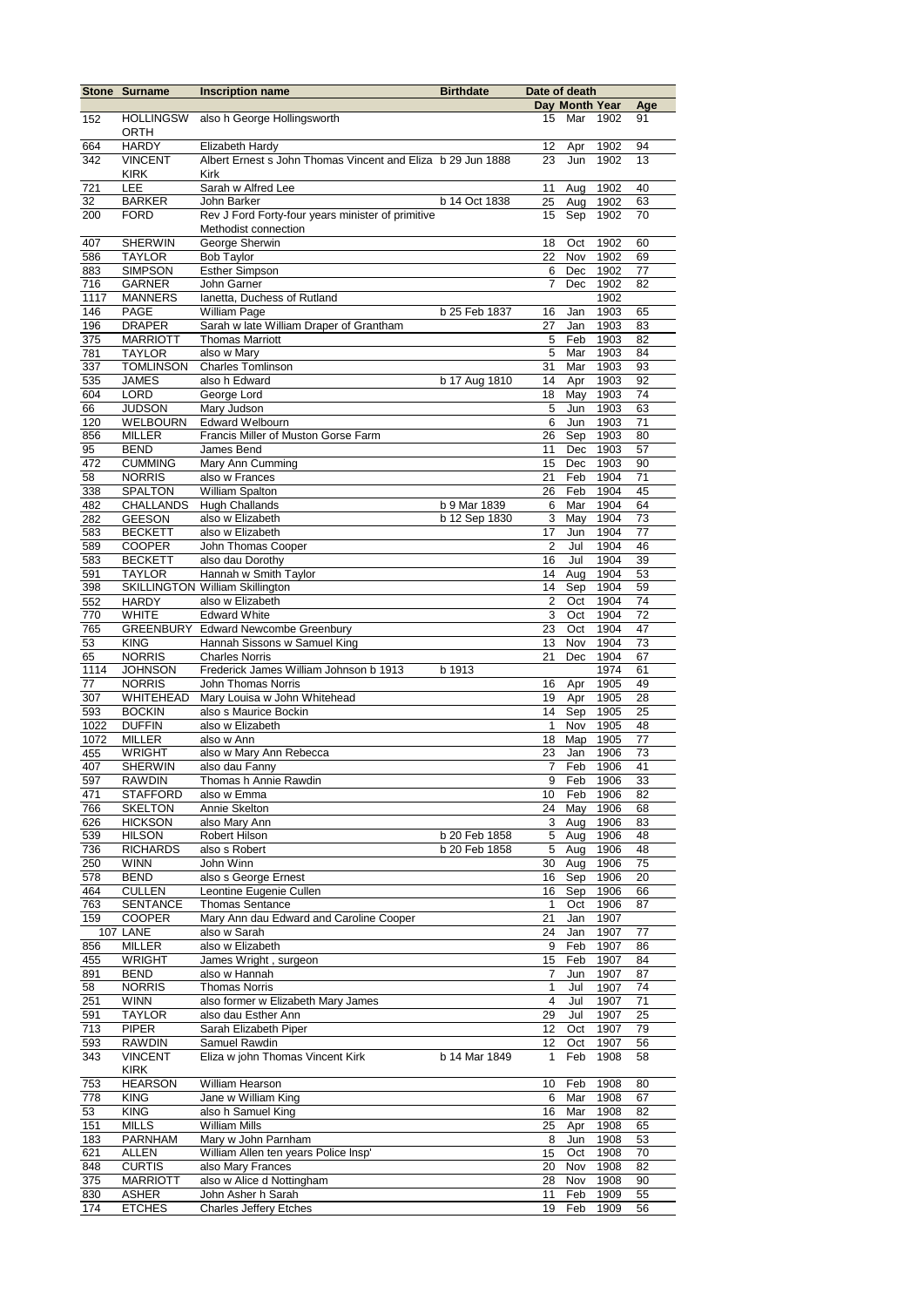|             | <b>Stone Surname</b>             | <b>Inscription name</b>                                 | <b>Birthdate</b> | Date of death      |                |              |          |
|-------------|----------------------------------|---------------------------------------------------------|------------------|--------------------|----------------|--------------|----------|
|             |                                  |                                                         |                  |                    | Day Month Year |              | Age      |
| 300         | <b>COPLEY</b>                    | <b>William Copley</b>                                   |                  | 18                 | Apr            | 1909         | 56       |
| 458<br>770  | <b>NORRIS</b><br><b>WHITE</b>    | <b>John Norris</b><br>also w Emma                       | b 3 Apr 1826     | 15<br>25           | Jun<br>Jun     | 1909<br>1909 | 83<br>66 |
| 593         | <b>BOCKIN</b>                    | also w Catherine                                        |                  | 6                  | Nov            | 1909         | 62       |
| 74          | <b>NORRIS</b>                    | also Lizzie Norris                                      |                  | 5                  | Jan            | 1910         | 47       |
| 1092        | <b>MARSHALL</b>                  | Ann Marshall w William?                                 |                  | 20                 | Jan            | 1910         | 54       |
| 428         | <b>GREEN</b>                     | also s Robert Clifford d in New York                    |                  | 6                  | May            | 1910         | 17       |
| 698         | <b>AUCKLAND</b>                  | also w Sophia                                           |                  | 27                 | May            | 1910         | 90       |
| 181         | <b>BURROWS</b>                   | <b>William Thomas Burrows</b>                           |                  | 8                  | Jun            | 1910         | 70       |
| 340         | <b>HALLAM</b>                    | Elsie Hallam of Normanton                               |                  | 6                  | Jul            | 1910         | 5        |
| 283         | <b>GEESON</b>                    | Francis Wood Geeson                                     |                  | $\overline{7}$     | Aug            | 1910         | 53       |
| 78          | <b>NORRIS</b>                    | also Mary Norris                                        |                  | 5                  | Sep            | 1910         | 80       |
| 582         | CATTON                           | Fanny Mary w William Catton                             |                  | $\overline{4}$     | Nov            | 1910         | 45       |
| 754         | <b>PHILIPS</b>                   | Joseph William Phillips                                 |                  | 24                 | Feb            | 1911         | 25       |
| 172         | GUY                              | Andrew Guy                                              |                  | 23                 | Mar            | 1911         | 76       |
| 824         | <b>GIBSON</b>                    | also w Elizabeth                                        |                  | $\mathbf{1}$       | May            | 1911         | 79       |
| 155         | MAY                              | also former w Caroline May                              |                  | 17                 | Jun            | 1911         | 82       |
| 145         | PARNHAM                          | Thomas Parnham                                          |                  | 17                 | Jul            | 1911         | 66       |
| 731         | CHALLANDS                        | also h Joseph                                           |                  | 3                  | Sep            | 1911         | 75       |
| 1075        | <b>RAVELL</b>                    | <b>William Ravell</b>                                   |                  | 19                 | Oct            | 1911         | 67       |
| 815         | <b>JAMES</b><br><b>CHALLANDS</b> | <b>Francis James</b>                                    |                  | 24<br>$\mathbf{1}$ | Oct<br>Nov     | 1911         | 71<br>70 |
| 732<br>885  | <b>FIRTH</b>                     | <b>Richard Challands</b><br>Rebecca Firth               |                  | 25                 | Dec            | 1911<br>1911 | 50       |
| 397         | <b>WEIGHTMAN</b>                 | John Weightman d Gunthorpe                              |                  | 14                 | Jan            | 1912         | 20       |
| 110         | JAMES                            | <b>Francis James</b>                                    |                  | 16                 | Jan            | 1912         | 82       |
| 885         | <b>FIRTH</b>                     | also h John Charles                                     |                  | 25                 | Jan            | 1912         | 54       |
| 317         | <b>HALLAM</b>                    | Francis Hallam                                          |                  | 3                  | Mar            | 1912         | 77       |
| 1103        | <b>NORRIS</b>                    | William Norris, Fifteen years churchwarden of           | b 25 Dec 1834    | 16                 | Mar            | 1912         | 77       |
|             |                                  | this church                                             |                  |                    |                |              |          |
| 156         | <b>BLACKBOUR</b>                 | Elizabeth w Thomas Blackbourn                           |                  | 5                  | May            | 1912         | 75       |
|             | N                                |                                                         |                  |                    |                |              |          |
| 468         | <b>NORRIS</b>                    | <b>William Norris</b>                                   |                  | 16                 | May            | 1912         | 77       |
| 147         | PARNHAM                          | Mary Ann w Richard Parnham                              |                  | 30                 | May            | 1912         | 76       |
| 191         | <b>WHALEY</b>                    | Ellen Whaley                                            |                  | $\overline{4}$     | Sep            | 1912         | 89       |
| 197         | DAYBELL                          | Elizabeth Helen w Daniel Richmond Daybell               |                  | 13                 | Oct            | 1912         | 69       |
| 473         | PALGRAVE                         | <b>Frances Palgrave</b>                                 |                  | $\overline{7}$     | Nov            | 1912         | 86       |
| 968         | LOVETT                           | also wid Ann                                            |                  | 15                 | Jan            | 1913         | 71       |
| 213         | <b>ORTON</b>                     | <b>Richard Bartram Orton</b>                            |                  | 7                  | Feb            | 1913         | 74       |
| 556         | PARNHAM                          | William Parnham                                         |                  | 24                 | Feb            | 1913         | 75       |
| 441         | LAMB                             | William Lamb                                            |                  | 31                 | Mar            | 1913         | 71       |
| 763         | <b>SENTANCE</b>                  | also w Ann                                              |                  | 29                 | May            | 1913         | 67       |
| 1067<br>175 | LAMB<br><b>SILLS</b>             | Charles s Thomas and Eliza Lamb<br><b>William Sills</b> |                  | 22<br>5            | Jun<br>Nov     | 1913<br>1913 | 24<br>81 |
| 524         | <b>BAILEY</b>                    | Thomas Bailey d at Woodlands                            |                  | 14                 | Nov            | 1913         | 27       |
| 250         | <b>WINN</b>                      | also w Frances Mary Winn                                |                  | $\mathbf{1}$       | Mar            | 1914         | 84       |
| 121         | <b>DAYBELL</b>                   | William Richmond Daybell                                |                  | 16                 | Mar            | 1914         | 75       |
| 46          | <b>DOUBLEDAY</b>                 | also w Mary Ann                                         |                  | 10                 | Apr            | 1914         | 86       |
| 464         | <b>CULLEN</b>                    | also Rev John Cullen D.D. Forty years vicar of          |                  | 9                  | May            | 1914         | 77       |
|             |                                  | Radcliffe on Trent                                      |                  |                    |                |              |          |
| 714         | WEBBER                           | Fanny Webber                                            |                  | 28                 | May            | 1914         | 75       |
| 401         | <b>SHERWIN</b>                   | <b>Richard Sherwin</b>                                  |                  | 1                  | Jun            | 1914         | 76       |
| 788         | MOORE                            | James Moore 48 yrs organist of this church              |                  | 29                 | Jun            | 1914         | 75       |
| 65          | NORRIS                           | also w Ellen                                            |                  | 13                 | Sep            | 1914         | 67       |
| 915         | BEND                             | Harriet w John Duffin Bend                              |                  | 25                 | Sep            | 1914         | 65       |
| 753         | <b>HEARSON</b>                   | also w Elizabeth                                        |                  | 30                 | Sep            | 1914         | 86       |
| 51          | WARD                             | Edith Emma dau Arthur and May Ward                      |                  | 5                  | Nov            | 1914         | 1        |
| 408         | <b>SHERWIN</b>                   | Fanny w George Sherwin                                  |                  | 12                 | Nov            | 1914         | 82       |
| 434         | <b>JACKSON</b>                   | also nei Elizabeth Jackson                              |                  | 4                  | Dec            | 1914         | 74       |
| 848         | <b>CURTIS</b>                    | also Anna Maria                                         |                  | 9                  | Dec            | 1914         | 84       |
| 713<br>552  | VARE                             | also w Caroline                                         |                  | 17<br>7            | Map            | 1914         | 79       |
| 32          | HARDY<br>BARKER                  | Daniel John Hardy<br>also Sarah                         |                  | 3                  | Jan<br>Feb     | 1915<br>1915 | 86<br>95 |
| 735         | RICHARDS                         | Ann Elizabeth Richards                                  |                  | 30                 | Mar            | 1915         | 56       |
| 846         | BRIGGS                           | Frances Emma wid William Ives Briggs of                 |                  | 3                  | May            | 1915         | 78       |
|             |                                  | Bingham                                                 |                  |                    |                |              |          |
| 146         | PAGE                             | also w Mary Jane                                        | b 19 May 1837    | 18                 | Jun            | 1915         | 78       |
| 540         | <b>DAWSON</b>                    | James Dawson                                            | b 31 Jan 1861    | 9                  | Jul            | 1915         | 54       |
| 627         | <b>HICKSON</b>                   | Walter Owen Hickson                                     |                  | 8                  | Oct            | 1915         | 52       |
| 199         | <b>NORRIS</b>                    | Ada only dau George and Louisa Norris and               |                  | 24                 | Oct            | 1915         | 24       |
|             |                                  | grd dau of the late RevJ Ford, after 16 yrs             |                  |                    |                |              |          |
|             |                                  | painful illness                                         |                  |                    |                |              |          |
| 1113        | <b>HICKSON</b>                   | Arthur Bernard Hickson killed in action, only s         |                  | 3                  | Nov            | 1915         | 22       |
|             |                                  | of Arthur Hayes Hickson, he was killed in the           |                  |                    |                |              |          |
|             |                                  | Mediterranean aboard the transport Mercian.             |                  |                    |                |              |          |
|             |                                  | He was in the Lincolnshire Yeomanry                     |                  |                    |                |              |          |
| 155         | MAY                              | also Eleanor May dau Thomas and Caroline                |                  | 17                 | Dec            | 1915         | 50       |
|             |                                  | May                                                     |                  |                    |                |              |          |
| 822         | <b>JOHNSON</b>                   | Maria w Frederick Johnson                               |                  | 4                  | Jan            | 1916         | 72       |
| 752         | <b>MATHEWS</b>                   | George Thomas s Joseph and Alice Mathews                |                  | 13                 | Jan            | 1916         | 21       |
| 829         | <b>ASHER</b>                     | James Kirton Asher                                      |                  | 17                 | Jan            | 1916         | 59       |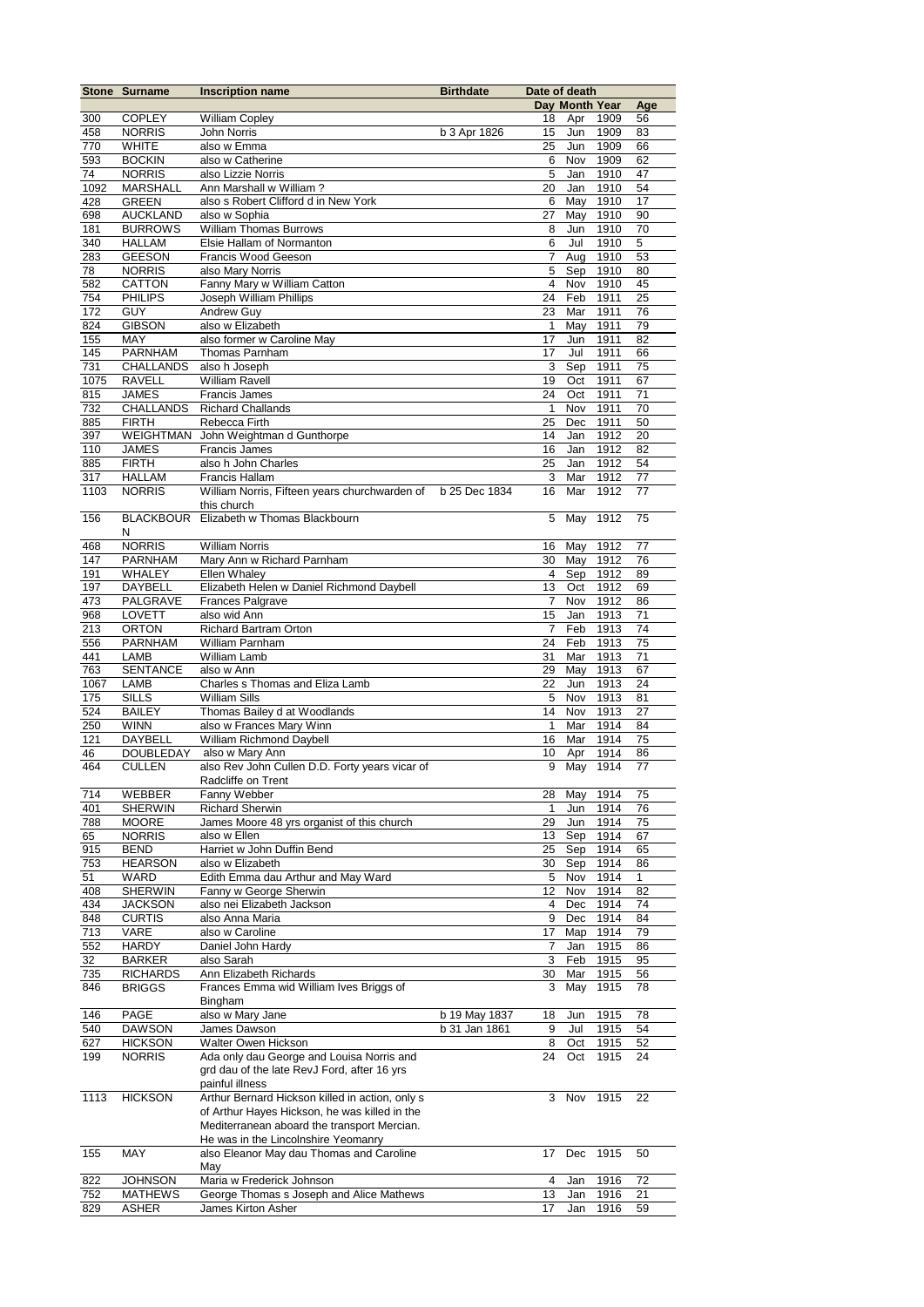|        | <b>Stone Surname</b>     | <b>Inscription name</b>                         | <b>Birthdate</b> | Date of death  |                |          |     |
|--------|--------------------------|-------------------------------------------------|------------------|----------------|----------------|----------|-----|
|        |                          |                                                 |                  |                | Day Month Year |          | Age |
| 1108   | <b>VINCENT-</b>          | Montague John Vincent-Jackson killed in action  |                  | 5              | Feb            | 1916     | 24  |
|        | <b>JACKSON</b>           | Lt 11th Batt Sherwood Foresters died at         |                  |                |                |          |     |
|        |                          | Armentieres France, Only s Rev Canon Vincent-   |                  |                |                |          |     |
|        |                          | Jackson Rector of this parish.                  |                  |                |                |          |     |
| 621    | <b>ALLEN</b>             | also w Mary Ann                                 |                  | 15             | Mar            | 1916     | 86  |
| 398    | SKILLINGTON also w Fanny |                                                 |                  | 30             | Mar            | 1916     | 71  |
| 147    | <b>PARNHAM</b>           | also h Richard Parnham                          |                  | 10             | Apr            | 1916     | 79  |
| 453    | <b>WRIGHT</b>            | Thomas Bentley Wright                           |                  | 23             | Apr            | 1916     | 61  |
|        |                          |                                                 |                  |                |                |          |     |
| 1096   | <b>MILLER</b>            | also s Clifford killed in France                |                  | $\mathbf{1}$   | Jul            | 1916     | 28  |
| 879    | <b>ALLCORN</b>           | also s George                                   |                  | 2              | Jul            | 1916     | 35  |
| 156    |                          | BLACKBOUR also h Thomas                         |                  | 18             | Jul            | 1916     | 80  |
|        | N                        |                                                 |                  |                |                |          |     |
| 482    | <b>ROLLIT</b>            | also Hannah Rollitt                             | b 19 Jan 1839    | 21             | Jul            | 1916     | 77  |
| 442    | LANE                     | Doris Agnes dau Lawson and Agnes Lane           |                  | $\overline{7}$ | Sep            | 1916     | 9   |
| 451    | <b>JACKSON</b>           | also Charlotte Elizabeth Jackson                | b 15 Sep 1837    | 9              | Dec            | 1916     | 79  |
| 343    | <b>VINCENT</b>           | also John Thomas Vincent Kirk                   |                  | 27             | Dec            | 1916     | 70  |
|        | <b>KIRK</b>              |                                                 |                  |                |                |          |     |
| 1097   | <b>MILLER</b>            | Eva Rebecca w William Miller                    |                  | 7              | Jan            | 1917     | 43  |
| 848    | <b>CURTIS</b>            | <b>Clifton Newman Curtis</b>                    |                  | 9              | Feb            | 1917     | 82  |
| 751    | <b>WHISTANCE</b>         | Emma R Whistance                                |                  | 10             | Mar            | 1917     |     |
|        |                          | Joseph W Hudson                                 |                  | 22             | Mar            |          | 64  |
| 607    | <b>TAYLOR</b>            |                                                 |                  |                |                | 1917     |     |
| 98     | <b>MORGAN</b>            | Drusilla Morgan                                 |                  | 13             | Apr            | 1917     | 73  |
| 863    | PAGE                     | Elizabeth w Thomas Page                         |                  | 18             | Apr            | 1917     | 62  |
| 599    | <b>BAKER</b>             | Samuel Baker                                    |                  | 24             |                | Apr 1917 | 56  |
| 172    | <b>GUY</b>               | also w Mary Ann                                 |                  | 30             | Apr            | 1917     | 82  |
| 486    | <b>ALLCROFT</b>          | Florence w James Allcroft of Belvoir            |                  | 4              |                | May 1917 | 39  |
| 786    | <b>WARTNABY</b>          | Anne w John Robert Wartnaby                     |                  | 22             | May            | 1917     | 76  |
| 746    | <b>CHALLANDS</b>         | also Mary Ann                                   |                  | 27             | Jun            | 1917     | 77  |
| 1093   | <b>SKINNER</b>           | James Herbert Skinner d of wounds received in   |                  | 8              | Jul            | 1917     | 31  |
|        |                          | action in France                                |                  |                |                |          |     |
| 318    | <b>LEAPER</b>            | Herbert Woodcock                                |                  | 10             | Aug            | 1917     | 60  |
| 879    | <b>ALLCORN</b>           | William Allcorn                                 |                  | $\overline{7}$ | Sep            | 1917     | 62  |
|        |                          |                                                 |                  |                |                |          |     |
| 429    | <b>CALCRAFT</b>          | also 4th s Edgar Charles killed in Action East  | b 22 Jul 1894    | 17             | Oct            | 1917     | 23  |
|        |                          | Africa                                          |                  |                |                |          |     |
| 136    | <b>DIXON</b>             | Mary Elizabeth Sarah Dixon                      |                  | 20             | Oct            | 1917     | 87  |
| 94     | <b>BEND</b>              | also Charles Albert killed in action, France    |                  | 6              | <b>Nov</b>     | 1917     | 26  |
| 560    | <b>BAINES</b>            | John Henry Baines                               |                  | 24             | Nov            | 1917     | 68  |
| 589    | <b>COOPER</b>            | also s Harold killed in action                  |                  |                |                | 1917     | 24  |
| 539    | <b>HILSON</b>            | also s Brewitt                                  |                  | 12             | Feb            | 1918     | 21  |
| 94     | <b>BEND</b>              | Reuben h Mary Bend                              |                  | 19             | Mar            | 1918     | 54  |
| 822    | <b>JOHNSON</b>           | also Pte Henry Johnson killed in France         |                  | 22             | Mar            | 1918     | 38  |
| 546    | <b>SUTTON</b>            | also s Philip killed in action                  |                  | 24             | Mar            | 1918     | 31  |
| 128    | <b>HILL</b>              | Alfred S Hill                                   |                  | 3              | Apr            | 1918     | 68  |
| 538    | <b>BREWITT</b>           | <b>ELizabeth Brewitt</b>                        |                  | $\overline{7}$ |                | Apr 1918 | 78  |
| 451    | <b>GILLESPIE</b>         | also w Annie Gillespie                          | b 21 Oct 1885    | 24             |                | Apr 1918 | 32  |
| 1105   | <b>GILLESPIE</b>         | also w Anne Gillespie                           | b 21 Oct 1855    | 24             |                | 1918     | 32  |
|        |                          |                                                 |                  |                | Apr            |          |     |
| 560    | <b>BAINES</b>            | also s Charles killed in action                 |                  | 28             | May            | 1918     | 33  |
| 752    | <b>MATHEWS</b>           | also bro Joseph William killed in action France |                  | 27             | Aug            | 1918     | 30  |
|        |                          |                                                 |                  |                |                |          |     |
| 561    | <b>BAINES</b>            | Evelyn eld dau George and Frances E May         |                  | 28             | Aug            | 1918     | 25  |
| 829    | <b>ASHER</b>             | also 4th s 2nd Lt Albert Asher                  |                  | 24             | Sep            | 1918     | 25  |
| 429    | <b>CALCRAFT</b>          | also 2nd s Frank d of wounds in France          | b 17 Jan 1884    | 6              | Oct            | 1918     | 34  |
| 850    | <b>THORLEY</b>           | Fanny w Harris Thorley                          |                  | 28             | Oct            | 1918     | 58  |
| 486    | <b>ALLCROFT</b>          | also George Allcroft Cadet RAF Died New End     |                  | 10             | Nov            | 1918     | 18  |
|        |                          | Hospital. Hampstead London                      |                  |                |                |          |     |
| 592    | <b>BULLIMORE</b>         | also Mary Ellen Bullimore                       |                  | 11             | Nov            | 1918     | 38  |
| $73\,$ | <b>NORRIS</b>            | <b>Bernard Norris</b>                           |                  | 4              | Dec            | 1918     | 18  |
| 564    | <b>LENTON</b>            | Henry Lenton                                    |                  | 6              | Dec            | 1918     |     |
| 575    | <b>LENTON</b>            | also s Henry                                    |                  | 6              | Dec            | 1918     | 35  |
| 870    | <b>SKINNER</b>           | 3/17229 Pte T W Skinner Leics Regiment          |                  | 11             | Dec            | 1918     | 20  |
|        |                          |                                                 |                  | 11             |                |          |     |
| 651    | <b>BONSHOR</b>           | Pte' 597608 T H Bonshor Labour Corps            |                  |                | Dec            | 1918     |     |
| 301    | <b>MILLER</b>            | also only bro William Hedley Miller             |                  | 5              | Feb            | 1919     | 21  |
| 301    | <b>MILLER</b>            | Horace Miller s Hedley and Sarah W Miller       |                  | 10             | Feb            | 1919     | 22  |
| 139    | <b>FURMIDGE</b>          | also James Furmidge                             |                  | 6              | Apr            | 1919     | 85  |
| 176    | <b>BURNETT</b>           | Joseph Burnett (Clerk of parish)                |                  | 14             | May            | 1919     | 63  |
| 678    | SHEPPARD                 | Emilie w John Sheppard                          |                  | 27             | May            | 1919     | 66  |
| 1105   | <b>VINCENT-</b>          | Rev William Vincent Jackson. Twenty-two         | b 10 May 1839    | 8              | Jun            | 1919     | 80  |
|        | <b>JACKSON</b>           | years rector of this parish                     |                  |                |                |          |     |
| 451    | <b>JACKSON</b>           | Rev William Vincent Jackson, Rector Bott'd      | b 19 May 1839    | 8              | June           | 1919     | 80  |
|        |                          | and Kilvington 1895-1918, Honorary Canon of     |                  |                |                |          |     |
|        |                          | Southwell                                       |                  |                |                |          |     |
| 674    | CHALLANDS                | also h George                                   |                  | 19             | Jun            | 1919     | 80  |
| 289    | CAPELL                   | <b>Benjamin Capell</b>                          | b 8 Sep 1859     | 12             | Jul            | 1919     | 59  |
| 877    |                          | also s Walter killed in action                  |                  |                | Oct            | 1919     | 21  |
|        | PALMER                   |                                                 |                  | 4              |                |          |     |
| 592    | <b>TAYLOR</b>            | Smith Taylor accidently killed                  |                  |                | Nov            | 1919     | 68  |
| 106    | LANE                     | Marshall Lane                                   |                  | 11             | Nov            | 1919     | 59  |
| 672    | <b>CHALLANDS</b>         | Mary w Francis Challands                        |                  | 25             | Apr            | 1920     | 84  |
| 1096   | MILLER                   | Mary w john Miller                              |                  | 24             | Jun            | 1920     | 65  |
| 828    | COLE                     | also John Cole b I863                           | b 1863           |                |                | 1920     | 57  |
| 713    | VARE                     | also John Vare of Normanton                     |                  | $\overline{2}$ | Aug            | 1920     | 83  |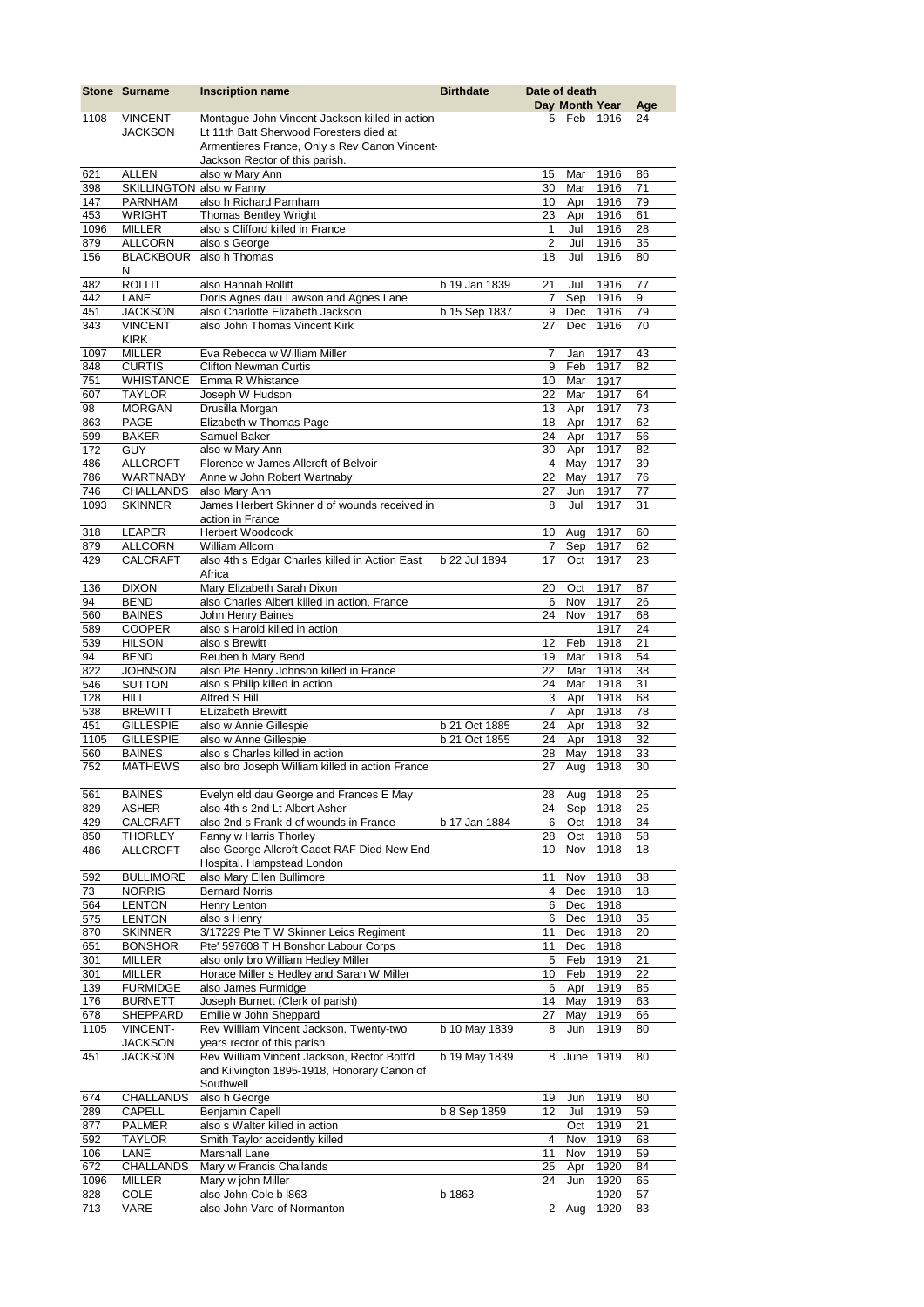|             | <b>Stone Surname</b>             | <b>Inscription name</b>                                                | <b>Birthdate</b> | Date of death  |                |              |          |
|-------------|----------------------------------|------------------------------------------------------------------------|------------------|----------------|----------------|--------------|----------|
|             |                                  |                                                                        |                  |                | Day Month Year |              | Age      |
| 840         | <b>STAINS</b>                    | I0/23736 Pte F Stains, Leics Regiment                                  |                  | 26             | Oct            | 1920         | 44       |
| 421         | <b>HOLLINGSW</b>                 | Mary Elizabeth w William Hollingsworth                                 |                  | 11             | Jan            | 1921         | 85       |
|             | ORTH                             |                                                                        |                  |                |                |              |          |
| 857         | <b>MILLER</b>                    | Sara w John Bissell Miller                                             |                  | 6              | Mar            | 1921         | 75       |
| 85          | <b>WILSON</b>                    | also Eliza Wilson                                                      |                  | 1              | Apr            | 1921         | 63       |
| 524         | <b>BAILEY</b>                    | also m Mary Ann Bailey<br>George William Bradley                       |                  | 23             | Apr            | 1921         | 66       |
| 886         | <b>BRADLEY</b>                   | Daniel Richmond Daybell                                                |                  | 3              | May            | 1921         | 42<br>52 |
| 198<br>177  | <b>DAYBELL</b><br><b>GOODSON</b> | George Goodson                                                         |                  | 26<br>24       | May<br>Jun     | 1921<br>1921 | 70       |
| 849         | <b>BOYNOR</b>                    | James William Boynor                                                   |                  | 17             | Jul            | 1921         | 73       |
| 786         | <b>WARTNABY</b>                  | also h john Robert late of Melton Mowbray                              |                  | $\overline{5}$ | Aug            | 1921         | 77       |
| 672         | <b>CHALLANDS</b>                 | also h Francis                                                         |                  | 24             | Aug            | 1921         | 85       |
| 483         | <b>CHALLANDS</b>                 | William Richard Challands                                              |                  | 26             | Oct            | 1921         | 50       |
| 443         | <b>GEESON</b>                    | also w Eliza                                                           |                  | 17             | Nov            | 1921         | 72       |
| 443         | <b>GEESON</b>                    | James Geeson                                                           |                  | 15             | Dec            | 1921         | 73       |
| 1098        | <b>DICKINSON</b>                 | George Healey Dickinson                                                |                  | 12             | Feb            | 1922         | 67       |
| 742         | SINGLETON                        | Joseph Singleton                                                       |                  | 29             | Jun            | 1922         | 76       |
| 145         | <b>PARNHAM</b>                   | also w Elizabeth Ann                                                   |                  | 13             | Jul            | 1922         | 73       |
| 743         | <b>GAYLORD</b>                   | Richard Charles Gaylord, thirteen years                                |                  | 11             | Sep            | 1922         | 67       |
|             |                                  | <b>Bottesford Station-master</b>                                       |                  |                |                |              |          |
| 747         | <b>PAYNE</b>                     | John Henry Payne, late of Melton Mowbray                               |                  | 14             | Sep            | 1922         | 72       |
| 467         | <b>DRURY</b>                     | Elizabeth Drury                                                        |                  | 24             | Oct            | 1922         | 77       |
| 200         | <b>FORD</b>                      | also w Louisa 8 Ford                                                   |                  | 26             | Oct            | 1922         | 85       |
| 300         | <b>COPLEY</b>                    | also w Jane                                                            |                  | $\overline{4}$ | Jan            | 1923         | 73       |
| 572         | <b>TAYLOR</b>                    | Louisa w Arthur Edward Taylor                                          |                  | 23             | Feb            | 1923         | 49       |
| 421         | <b>HOLLINGSW</b>                 | also h William                                                         |                  | 21             | Mar            | 1923         | 89       |
|             | ORTH                             |                                                                        |                  |                |                |              |          |
| 776         | <b>PORTER</b>                    | also sis Eliza Porter                                                  |                  | 4              | May            | 1923         | 89       |
| 305         | <b>BINGHAM</b>                   | Margaret Hannah w John P Bingham                                       |                  | 13             | Jun            | 1923         | 69       |
| 468         | <b>NORRIS</b>                    | also w Annie                                                           |                  | 13             | Jun            | 1923         | 82       |
| 667         | <b>CLARK</b>                     | <b>Edmund Clark</b>                                                    |                  | 30             | Nov            | 1923         | 65       |
| 556         | PARNHAM                          | also w Sarah                                                           |                  | 13             | Dec            | 1923         | 86       |
| 456         | <b>COLLETT</b>                   | Victor George Collett                                                  | b 1866           |                |                | 1923         | 57       |
| 560         | <b>BAINES</b>                    | also w Fanny                                                           |                  | 5              | Jan            | 1924         | 74       |
| 121         | DAYBELL                          | also Mary Whitehall Daybell                                            |                  | 6              | Feb            | 1924         | 75       |
| 819         | <b>CULPIN</b>                    | Ceril h Winifred Culpin s Richard and Emily                            |                  | 27             | Feb            | 1924         | 24,      |
| 303         | <b>BULLOCK</b>                   | <b>Francis Edward Bullock</b>                                          |                  | $\overline{4}$ | Apr            | 1924         | 11       |
| 397         | <b>WEIGHTMAN</b>                 | also Samuel Weightman                                                  |                  | 21             | Apr            | 1924         | 72       |
| 452         | <b>SHARPLEY</b>                  | Julia Sharpley                                                         |                  | 12             | May            | 1924         | 76       |
| 721         | CECIL                            | also s Harry Cecil                                                     |                  | $\overline{2}$ | Jul            | 1924         | 25       |
| 546         | <b>SUTTON</b>                    | <b>William Sutton</b>                                                  |                  | 21             | Jul            | 1924         | 90       |
| 1067        | <b>LAMB</b>                      | also Winifred                                                          |                  | 10             | Sep            | 1924         | 26       |
| 1067        | <b>LAMB</b>                      | also Edith                                                             |                  | 14             | Sep            | 1924         | 37       |
| 546         | <b>SUTTON</b>                    | also w Eliza                                                           |                  | 29             | Sep            | 1924         | 79       |
| 66          | <b>JUDSON</b>                    | also h William                                                         |                  | 20             | Nov            | 1924         | 85       |
| 858         | <b>MILLER</b>                    | James Miller                                                           |                  | 30             | Jan            | 1925         | 75       |
| 596         | <b>RAWDIN</b>                    | <b>Thomas Rawdin</b>                                                   |                  | 22             | Feb            | 1925         | 78       |
|             |                                  |                                                                        |                  |                |                |              |          |
| 338         | <b>SPALTON</b>                   | also w Harriett                                                        |                  | 16             | Mar            | 1925         | 78       |
| 912         | <b>BEND</b>                      | Mary Bend                                                              |                  | 28             | Apr 1925       |              | 84       |
| 306<br>1107 | CATTON                           | Tryphena w Henry Catton<br>Victor George Collett Superintendent Sunday |                  | 28             | Apr            | 1925         | 78       |
|             | <b>COLLETT</b>                   | School and choirmaster from I893-I920                                  |                  | 28             | Apr            | 1925         |          |
| 466         | <b>PATIENCE</b>                  | George Edward Patience                                                 |                  | 3              | Jun            | 1925         |          |
| 52          | <b>KING</b>                      | Lionel May King BA Oxon                                                |                  | 11             | Aug            | 1925         | 24       |
| 710         | <b>BROWN</b>                     | Robert Brown                                                           |                  | 12             | Dec            | 1925         | 81       |
| 480         | <b>ALLEN</b>                     | Alfred Allen                                                           |                  | 6              | Jan            | 1926         | 73       |
| 9           | <b>HARMSTON</b>                  | also dau Elizabeth                                                     |                  | 16             | Feb            | 1926         | 32       |
| 317         | <b>HALLAM</b>                    | also w Sarah Morley Hallam                                             |                  | 20             | Mar            | 1926         | 87       |
| 678         | SHEPPARD                         | also h John                                                            | b 25 Jan 1861    | 10             | May            | 1926         | 65       |
| 378         | <b>MARRIOTT</b>                  | also h Robert John                                                     |                  | 17             | Jun            | 1926         | 78       |
| 378         | <b>MARRIOTT</b>                  | Eliza Marriott                                                         |                  | 8              | Aug            | 1926         | 77       |
| 748         |                                  | CAWTHORNE John h Eleanor Cawthorne                                     |                  | 15             | Sep            | 1926         | 75       |
| 863         | PAGE                             | also h Thomas                                                          |                  | 13             | Nov            | 1926         | 79       |
| 475         | <b>HATTON</b>                    | Edith M N Hatton wid Rev J L S Hatton rector                           |                  | 6              | Dec            | 1926         | 68       |
|             |                                  | <b>West Barkwith Lincs</b>                                             |                  |                |                |              |          |
| 125         | LOVETT                           | Thomas Guy Lovett                                                      | b 10 Sep 1871    | 9              | Dec            | 1926         | 65       |
| 97          | <b>BRIGGS</b>                    | <b>Thomas Briggs</b>                                                   |                  | 17             | Jan            | 1927         | 68       |
| 778         | <b>KING</b>                      | also h William                                                         |                  | 26             | Jan            | 1927         | 85       |
| 776         | <b>KING</b>                      | Reuben King                                                            |                  | 31             | Jan            | 1927         | 85       |
| 158         | <b>PARNHAM</b>                   | George Parnham                                                         |                  | 6              | Feb            | 1927         | 43       |
| 178         | <b>GOODSON</b>                   | Beatrice Annie w William Henry Goodson                                 |                  | 18             | Feb            | 1927         | 46       |
| 915         | BEND                             | also h John                                                            |                  | 28             | Feb            | 1927         | 75       |
| 846         | <b>BRIGGS</b>                    | also Frank s                                                           |                  | 9              | Mar            | 1927         | 62       |
| 318         | <b>ROBINSON</b>                  | also William Herbert Robinson                                          |                  | 21             | Mar            | 1927         | Imth     |
| 401         | <b>SHERWIN</b>                   | also w Sarah                                                           |                  | 30             | Mar            | 1927         | 85       |
| 879         | <b>ALLCORN</b>                   | also w Elizabeth                                                       |                  | 16             | Apr            | 1927         | 72       |
| 306         | CATTON                           | also h Henry                                                           |                  | 26             | Jul            | 1927         | 75       |
| 829         | ASHER                            | w Annie Proctor                                                        |                  | 28             | Aug            | 1927         | 67       |
| 742         | SINGLETON                        | also w Charlotte                                                       |                  | 23             | Sep            | 1927         | 87       |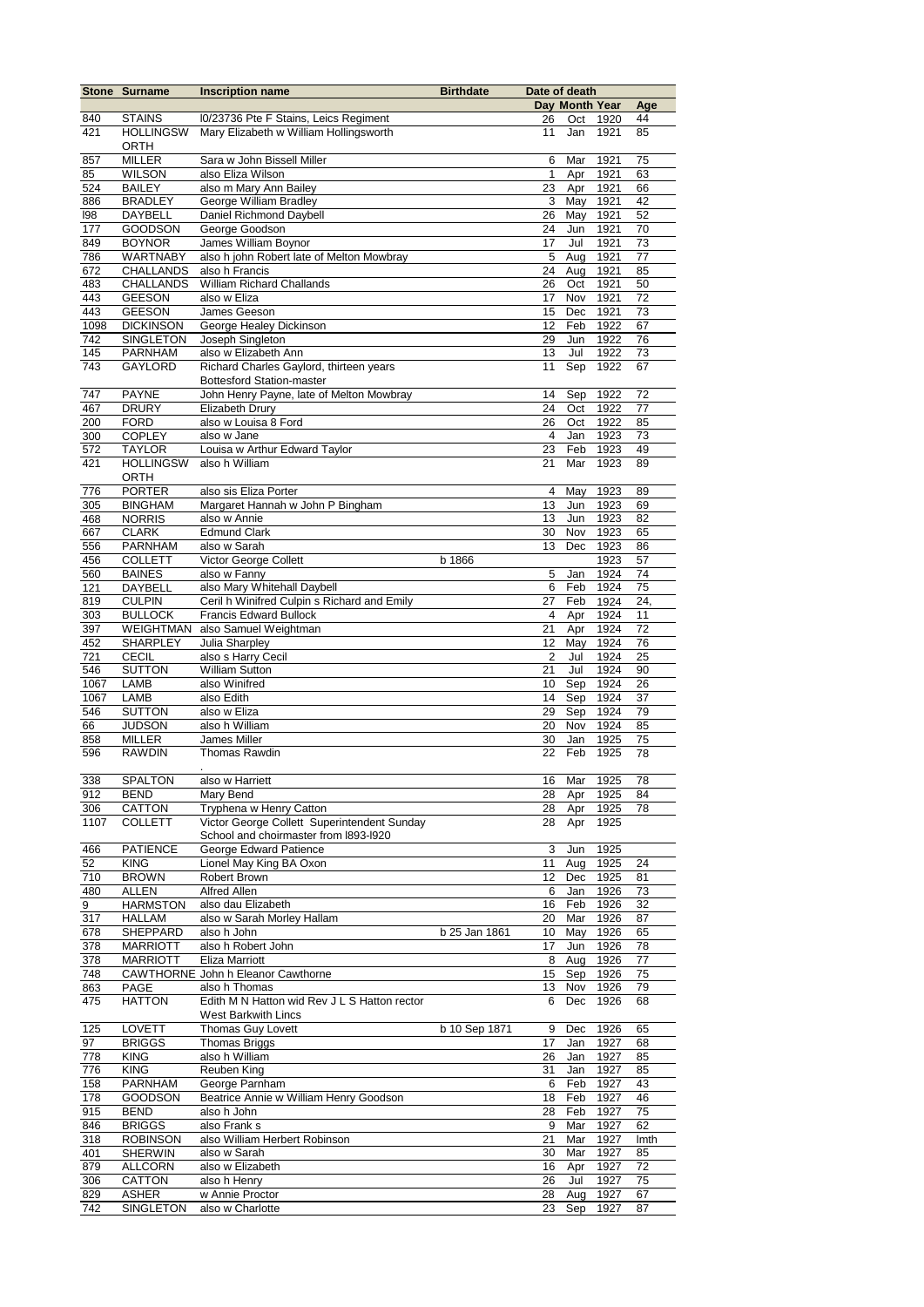|             | <b>Stone Surname</b>             | <b>Inscription name</b>                                                       | <b>Birthdate</b> | Date of death  |                |              |                |    |
|-------------|----------------------------------|-------------------------------------------------------------------------------|------------------|----------------|----------------|--------------|----------------|----|
|             |                                  |                                                                               |                  |                | Day Month Year |              | Age            |    |
| 881         | <b>PARR</b>                      | also w Eleanor                                                                |                  | 17<br>9        | Nov            | 1927         | 77             |    |
| 622<br>181  | <b>TIPPING</b><br><b>BURROWS</b> | also John Tipping<br>also Elizabeth Burrows                                   |                  | 10             | Dec<br>Dec     | 1927<br>1927 | 76<br>82       |    |
| 533         | JAMES                            | Alice Elizabeth w Edward James                                                |                  | 23             | Dec            | 1927         | 73             |    |
| 800         | <b>DOUBLEDAY</b>                 | Jean daughter of Horace and Annie Doubleday                                   |                  | 28             | Dec            | 1927         | $\overline{2}$ |    |
|             |                                  |                                                                               |                  |                |                |              |                |    |
| 256         | <b>CALCRAFT</b>                  | also s Keith                                                                  | b 1923           |                |                | 1927         | $\overline{4}$ |    |
| 180<br>886  | WALFORD<br><b>BRADLEY</b>        | Thomas William Walford<br>also mother Ann widow of the late Charles           | b 1847           | 28             | Jan            | 1927<br>1928 | 80<br>82       |    |
|             |                                  | <b>Bradlev of Elton Notts</b>                                                 |                  |                |                |              |                |    |
| 1074        | PHILBIN                          | Edna Mary only child James A and Emily                                        |                  | 20             | Mar            | 1928         | 14             |    |
|             |                                  | Philbin                                                                       |                  |                |                |              |                |    |
| 43          | <b>DOUBLEDAY</b>                 | Henry Doubleday                                                               |                  | 4              | Apr            | 1928         | 71             |    |
| 429         | <b>RAITHBY</b>                   | Ellen w Charles Raithby                                                       |                  | 18             | Apr            | 1928         | 69             |    |
| 825         | <b>WILLIAM</b>                   | Betsy W William                                                               |                  | 19             | Apr            | 1928         | 67             |    |
| 190<br>450  | <b>WINN</b><br><b>DRUMMOND</b>   | George Henry Winn<br>Lilias Elizabeth Drummond, Widow of Robert               | b 29 Aug 1869    | 11<br>18       | Apr<br>May     | 1928<br>1928 | 72<br>58       |    |
|             | <b>NORMAN</b>                    | Manners Norman, Eldest child Edgar Atheling                                   |                  |                |                |              |                |    |
|             |                                  | Drummond of Cadland Hampshire                                                 |                  |                |                |              |                |    |
| 278         | LANE                             | also w Elizabeth                                                              |                  | 21             | May            | 1928         | 75             |    |
| 180         | WALFORD                          | also w Amelia                                                                 | b 1844           |                |                | 1928         | 84             |    |
| 438         | <b>CREEK</b>                     | <b>Benjamin Creek</b>                                                         |                  | 23             | Aug            | 1928         | 72             |    |
| 183         | <b>PARNHAM</b>                   | also h John Parnham                                                           | b 1856           | 16             | Oct            | 1928<br>1928 | 75<br>72       |    |
| 108<br>812  | <b>DINSLAGE</b><br><b>MANN</b>   | Sarah Ann Dinslage? Dinslace? nee Lane<br>also s Douglas William b 8 Feb 1895 | b 8 Feb 1895     | $\mathbf{1}$   | Jan            | 1929         |                | 33 |
| 585         | <b>ALLIS</b>                     | <b>Harriet Anne Allis</b>                                                     |                  | 14             | Jan            | 1929         | 72             |    |
| 1067        | LAMB                             | also Eliza                                                                    |                  | 15             | Apr            | 1929         | 73             |    |
| 710         | <b>BROWN</b>                     | also w Elizabeth                                                              |                  | 30             | Apr            | 1929         | 80             |    |
| 122         | <b>TUXFORD</b>                   | James Tuxford                                                                 |                  | 31             | May            | 1929         | 78             |    |
| 47          | JALLANDS                         | Emma w Joseph Jallands                                                        |                  | 26             | Jun            | 1929         | 70             |    |
| 122         | <b>TUXFORD</b>                   | also w Lydia Ann                                                              |                  | 6              | Sep            | 1929         | 75             |    |
| 439         | <b>CREEK</b>                     | also Martha Creek w Joseph Creek sis above!!!                                 |                  | $\overline{4}$ | Dec            | 1929         | 76             |    |
| 74          | <b>NORRIS</b>                    | also their h Frank Norris b I853                                              |                  |                |                | 1929         |                |    |
| 336         | <b>TINLEY</b>                    | <b>Thomas Tinley</b>                                                          |                  | 11             | Jan            | 1930         | 65             |    |
| 849         | <b>BOYNOR</b>                    | also w Priscilla                                                              |                  | 19             | Jan            | 1930         | 80             |    |
| 162         | <b>OLIVER</b>                    | Gerald s Doris and Ernest Oliver                                              |                  | 3              | Mar            | 1930         | 3              |    |
| 750         | <b>EDWARDS</b>                   | Lucy w William P Edward                                                       |                  | 16             | Jun            | 1930         | 65             |    |
| 350         | <b>KETTLEBOR</b>                 | also only s Richard                                                           | b 2 Mar 1903     | 16             | Jul            | 1930         | 27             |    |
|             | <b>ROW</b><br><b>LENTON</b>      | also wid Elizabeth                                                            |                  | 3              | Aug            | 1930         | 83             |    |
| 575<br>124  | <b>PARNHAM</b>                   | Sarah w Thomas Parnham                                                        |                  | 27             | Aug            | 1930         | 75             |    |
| 97          | <b>BRIGGS</b>                    | also w Anne Maria                                                             |                  | 28             | Nov            | 1930         | 69             |    |
| 815         | <b>JAMES</b>                     | also w Louisa                                                                 |                  | $\overline{4}$ | Dec            | 1930         | 90             |    |
| 438         | <b>CREEK</b>                     | also w Elizabeth Alice                                                        |                  | 9              | Mar            | 1931         | 77             |    |
| 747         | <b>PAYNE</b>                     | also w Sarah Ann                                                              |                  | 11             | Mar            | 1931         | 78             |    |
| 197         | DAYBELL                          | also h Daniel Richmond Daybell                                                |                  | 11             | May            | 1931         | 90             |    |
| 877         | <b>PALMER</b>                    | <b>Lionel Henry Palmer</b>                                                    |                  | 13             | Sep            | 1931         | 70             |    |
| 622<br>84   | <b>MUSSON</b><br><b>MARSHALL</b> | also wid Caroline<br>also w Sarah                                             |                  | 17<br>22       | Sep<br>Dec     | 1931<br>1931 | 83<br>77       |    |
| 127         | <b>BRIGGS</b>                    | Henry Briggs                                                                  |                  | 4              | Jan            | 1932         | 74             |    |
| 84          | <b>MARSHALL</b>                  | <b>William Marshall</b>                                                       |                  | 6              | Mar            | 1932         | 73             |    |
| 141         | <b>ROWBOTHA</b>                  | Joseph Glassup Rowbotham                                                      |                  | 27             | Mar            | 1932         | 72             |    |
|             | м                                |                                                                               |                  |                |                |              |                |    |
| 193         | <b>WINN</b><br>LANE              | Samuel Whaley Winn<br>also w Annie                                            |                  | 31             | Mar            | 1932         | 66<br>72       |    |
| 106<br>1067 | LAMB                             | also Thomas Dennis Lamb                                                       |                  | 12<br>21       | Apr<br>Apr     | 1932<br>1932 | 33             |    |
| 787         | <b>DICKINSON</b>                 | Harriet w Thomas Dickinson                                                    |                  | 3              | jun            | 1932         | 85             |    |
| 811         | <b>COY</b>                       | George Coy                                                                    |                  | 11             | Jun            | 1932         | 76             |    |
| 103         |                                  | LEADBETTER also Elizabeth Leadbeater                                          |                  | 17             | Jul            | 1932         | 95             |    |
| 474         | <b>HUDSON</b>                    | Henry Marmaduke Hudson                                                        | b 1874           | $\mathbf{1}$   | Jan            | 1933         | 59             |    |
| 857         | <b>MILLER</b>                    | also h john                                                                   |                  | 18             | Jan            | 1933         | 85             |    |
| 151         | <b>MILLS</b>                     | also Annie                                                                    |                  | 2              | Feb            | 1933         | 89             |    |
| 855         | <b>MILLER</b>                    | Florrie May Miller yngst dau of the late John<br><b>Bissell Miller</b>        |                  | 7              | Feb            | 1933         | 47             |    |
| 750         | <b>EDWARDS</b>                   | also h William P                                                              |                  | 13             | Feb            | 1933         | 66             |    |
| 9           | <b>HARMSTON</b>                  | also w Sarah Ellen                                                            |                  | 16             | Feb            | 1933         | 78             |    |
| 912         | BEND                             | also h William                                                                |                  | $\mathbf{1}$   | Feb            | 1933         | 94             |    |
| 578         | <b>BEND</b>                      | also Mark Bend                                                                |                  | 10             | Mar            | 1933         | 76             |    |
| 799         | DAVIDSON                         | <b>Alfred Davidson</b>                                                        |                  | 23             | Jul            | 1933         |                |    |
| 392         | <b>TINKLER</b>                   | <b>William Tinkler</b>                                                        |                  | 20             | Aug            | 1933         | 80             |    |
| 827         | <b>HALES</b>                     | Tom Hales                                                                     |                  | 17             | Oct            | 1933         | 79             |    |
| 804<br>484  | <b>JONES</b><br>CHALLANDS        | Martha Ann w William Jones<br>also only s Hugh                                | b 1908           | 21<br>?        | Oct<br>Jan     | 1933<br>1934 | 72<br>26       |    |
| 809         | <b>PADDISON</b>                  | Lucy w John Paddison                                                          |                  | 20             | Feb            | 1934         | 60             |    |
| 585         | <b>ALLIS</b>                     | also h George                                                                 |                  | 5              | Jul            | 1934         | 79             |    |
| 9           | <b>HARMSTON</b>                  | John Harmston                                                                 |                  | 23             | Aug            | 1934         | 84             |    |
| 858         | <b>MILLER</b>                    | also w Emma                                                                   |                  | 25             | Aug            | 1934         | 76             |    |
| 192         | <b>WINN</b>                      | John Winn                                                                     |                  | 1              | Oct            | 1934         | 76             |    |
| 316         | <b>HALLAM</b>                    | Mary w Arthur -James Hallam                                                   |                  | 19             | Oct            | 1934         | 72             |    |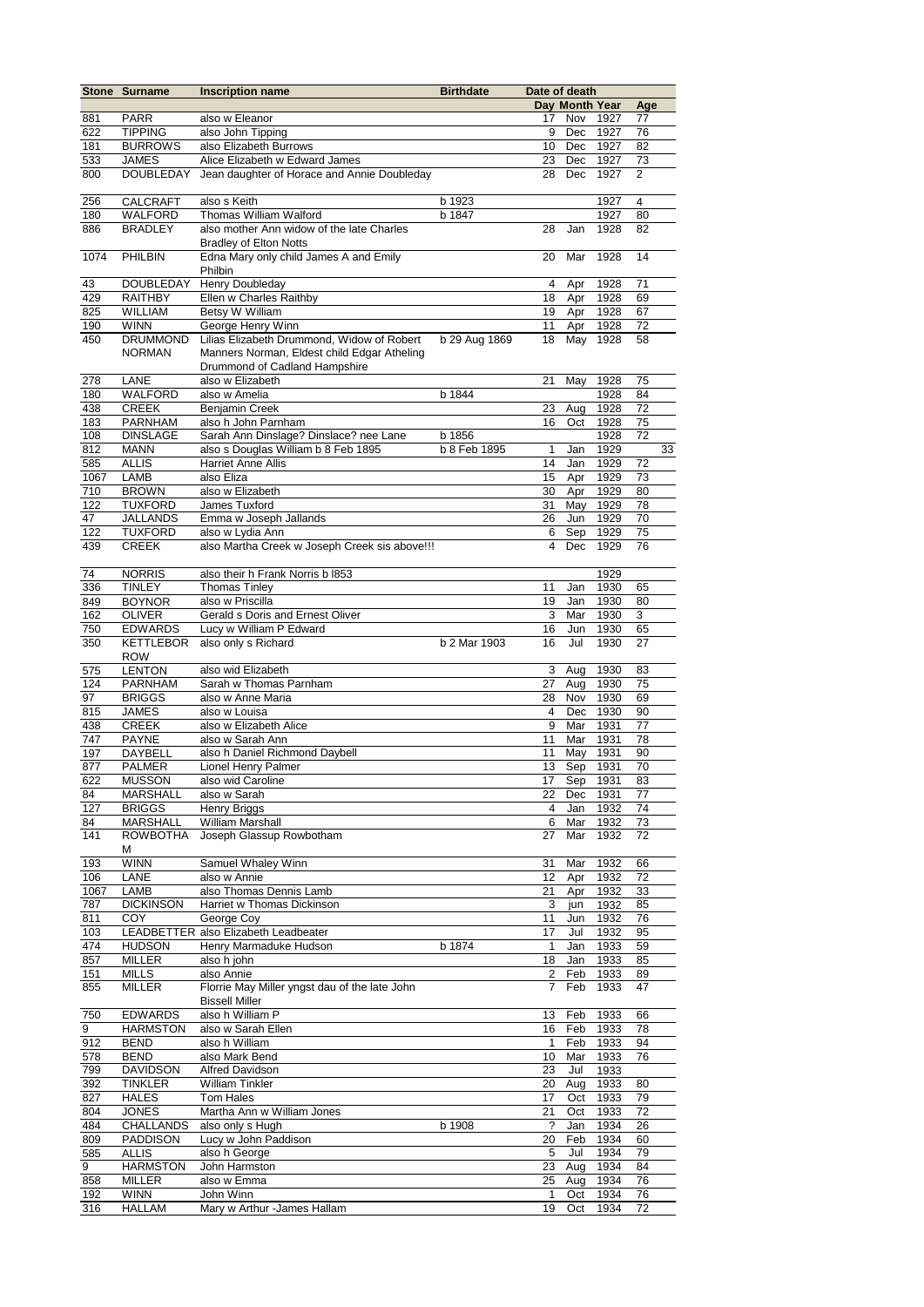|       | <b>Stone Surname</b> | <b>Inscription name</b>                   | <b>Birthdate</b> | Date of death  |                         |          |                |
|-------|----------------------|-------------------------------------------|------------------|----------------|-------------------------|----------|----------------|
|       |                      |                                           |                  |                | Day Month Year          |          | Age            |
| 634   | <b>MILLER</b>        | William Miller                            |                  | 30             | Oct                     | 1934     | 76             |
| 305   | <b>BINGHAM</b>       | also h John Palmer Bingham                |                  | 11             | Nov                     | 1934     | 78             |
| 429   | <b>RAITHBY</b>       | also h Charles                            |                  | 22             | Nov                     | 1934     | 82             |
| 171   | <b>ROBINSON</b>      | also James Robinson her son               |                  | 13             | Dec                     | 1934     | 42             |
| 179   | <b>SIMKINS</b>       | <b>Charlotte Harriet Simkins</b>          | b 1866           |                |                         | 1934     | 68             |
| 139   | <b>TOPPS</b>         | also dau Sarah w Henry Topps (Int Muston) |                  | 23             | Jan                     | 1935     | 22             |
| 813   | <b>MEASURES</b>      | John Thomas h Caroline Measures           |                  | 6              | Mar                     | 1935     | 74             |
| 174   | <b>ETCHES</b>        | also w Clara Maria                        |                  | 25             | Mar                     | 1935     | 76             |
| 419   | <b>HOLLINGSW</b>     | Elizabeth w Joseph Hollingsworth          |                  | 22             | Apr                     | 1935     | 60             |
|       | <b>ORTH</b>          |                                           |                  |                |                         |          |                |
| 284   | <b>GEESON</b>        | Mary Jane Geeson                          | b 1 Jul 186?     | 11             | May                     | 1935     | 60             |
| $771$ | <b>CHALLANDS</b>     | Julia Challands                           | b 7 Sep 1844     | 11             | Jul                     | 1935     | 90             |
| 123   | <b>CHALLANDS</b>     | Alice w Harry Challands                   |                  | 14             | Jul                     | 1935     | 76             |
| 812   | <b>MANN</b>          | Jessie Mann                               | b 3 Oct 1856     | 1              | Jan                     | 1936     | 79             |
| 524   | <b>BAILEY</b>        | also f Henry Bailey                       |                  | 17             | Jan                     | 1936     | 85             |
| 853   | <b>HART</b>          | <b>William Hart</b>                       |                  | 21             | Mar                     | 1936     | 75             |
| 827   | <b>HALES</b>         | also w Susan                              |                  | 19             | Jun                     | 1936     | 80             |
| 565   | <b>LENTON</b>        | also dau Mollie                           |                  | 25             | Sep                     | 1936     | 22             |
| 877   | <b>PALMER</b>        | also w Helen                              |                  | 3              | Nov                     | 1936     |                |
| 199   | <b>NORRIS</b>        | also f George Norris                      |                  | 28             | Dec                     | 1936     | 73             |
| 456   | <b>BARRAN</b>        | also Maria Percival Barrand               | b 1865           |                |                         | 1936     | 71             |
| 446   | <b>CLARKE</b>        | also Susanna Ellen                        | b 1855           |                |                         | 1936     | 81             |
| 262   | <b>WELBOURN</b>      | William Edward Adcox Welbourn             |                  |                |                         | 1936     | 79             |
| 483   | <b>CHALLANDS</b>     | also Lydia Annie                          |                  | 10             | Jan                     | 1937     | 66             |
| 397   | <b>WEIGHTMAN</b>     | also Sarah Ann wid Samuel                 |                  | 25             | Feb                     | 1937     | 87             |
| 539   | <b>HILSON</b>        | also w Emily                              |                  | 10             | Mar                     | 1937     | 76             |
| 826   | SPEED                | John Speed                                |                  | 4              | Apr                     | 1937     | 58             |
| 853   | <b>HART</b>          | also w Mary                               |                  | 11             | Apr                     | 1937     | 76             |
| 752   | <b>MATHEWS</b>       | also m Alice Maud                         |                  | 23             | Apr                     | 1937     | 78             |
| 596   | <b>RAWDIN</b>        | also w Sarah                              |                  | 20             | May                     | 1937     | 88             |
| 165   | <b>SILVERWOO</b>     | Jessie LM Silverwood                      |                  | 10             | Sep                     | 1937     | 74             |
|       | D                    |                                           |                  |                |                         |          |                |
| 572   | <b>TAYLOR</b>        | also h Arthur Edward                      |                  | 18             | Oct                     | 1937     | 65             |
| 598   | <b>HALL</b>          | Sarah Elizabeth w Joseph Hall             |                  | 29             | Oct                     | 1937     | 60             |
| 374   | <b>FARRAGE</b>       | Elsie May Farrage                         | b 28 Apr 1898    | 20             | Nov                     | 1937     | 39             |
| 374   | <b>FARRAGE</b>       | also Bernard Vincent Farrage              | b 8 May 1925     | 2              | Dec                     | 1937     | 12             |
| 735   | <b>RICHARDS</b>      | also Alice                                |                  | 19             | Jan                     | 1938     | 77             |
| 103   | <b>EDWARDS</b>       | also Olive May Edwards                    |                  | 3              | Feb                     | 1938     | 3              |
| 176   |                      | LUDDINGTON also w Mary Luddington Burnett |                  | 9              | Mar                     | 1938     | 84             |
| 779   | <b>ELLISON</b>       | John Henry Ellison                        |                  | 17             | Mar                     | 1938     |                |
| 666   | <b>CLARK</b>         | Naomi Sarah Clark                         |                  | 25             | May                     | 1938     | 77             |
| 779   | <b>ELLISON</b>       | also Mary Ann                             |                  | 8              | Aug                     | 1938     |                |
| 93    | <b>WHILLOCK</b>      | <b>Frederick Daniel Whillock</b>          |                  | 10             | Aug                     | 1938     | 57             |
| 478   | <b>MARSH</b>         | George Ernest Marsh                       |                  | 30             | Sep                     | 1938     | 64             |
| 852   | <b>HART</b>          | John George Hart                          |                  | 30             | Nov                     | 1938     | 54             |
| 570   | <b>COX</b>           | Henry Cox                                 | b 1855           |                |                         | 1938     | 93             |
| 150   | <b>GRUMMITT</b>      | <b>Bertha Grummitt</b>                    |                  | 9              | Jan                     | 1939     | 61             |
| 533   | <b>JAMES</b>         | also h Edward                             |                  | 8              | Feb                     | 1939     | 85             |
| 820   | <b>CULPIN</b>        | <b>Richard Culpin</b>                     |                  | $\overline{4}$ |                         | Mar 1939 | 67             |
| 199   | <b>NORRIS</b>        | also m Louisa Norris                      |                  | 23             | Mar                     | 1939     |                |
| 123   | <b>CHALLANDS</b>     | also h Harry                              |                  | 30             | Mar                     | 1939     | 75             |
| 568   | <b>KIRTON</b>        | Ann Kirton                                |                  | 30             | May                     | 1939     | 77             |
| 675   | <b>SMITH</b>         | Nellie w William Henry Smith              |                  | 14             | Oct                     | 1939     | 66             |
| 177   | GOODSON              | also w Martha                             |                  | 5              | Dec                     | 1939     | 87             |
| 722   | <b>BATESON</b>       | Henry Bateson                             | b 1883           |                |                         | 1939     | 56             |
| 164   | <b>BURROWS</b>       | Edna Burrows                              | b 1880           |                |                         | 1939     | 59             |
| 476   | <b>NORTH</b>         | Frederick William North                   |                  |                |                         | 1939     |                |
| 192   | <b>WINN</b>          | also sis Harriet Winn                     |                  | 4              | Jan                     | 1940     | 78             |
| 601   | <b>ROBINSON</b>      | Thomas William Robinson                   |                  | 6              | Jan                     | 1940     | 68             |
| 762   | <b>RANDALL</b>       | Jesse s William and Grace Randell         |                  | 27             | Jan                     | 1940     | 27             |
| 453   | <b>WRIGHT</b>        | also w Mary Annie                         |                  | 5              | Feb                     | 1940     | 85             |
| 803   | <b>JESSON</b>        | Mary Elizabeth Jesson                     |                  | 14             | Feb                     | 1940     | 61             |
| 302   | <b>MILLER</b>        | <b>Hedley Miller</b>                      |                  | 31             | Mar                     | 1940     | 73             |
| 677   | <b>HICKSON</b>       | Arthur Hays Hickson                       |                  | 27             | Apr                     | 1940     | 84             |
| 767   | <b>COOPER</b>        | Joyce Irene Cooper                        |                  | $\mathbf{1}$   | May                     | 1940     | 4              |
| 168   | <b>ISAAC</b>         | also Caroline Gillian                     |                  | $\overline{3}$ | $\overline{\text{May}}$ | 1940     | $\overline{7}$ |
| 675   | <b>SMITH</b>         | also h William Henry                      |                  | 17             | Aug                     | 1940     | 67             |
| 284   | <b>GEESON</b>        | also bro Herbert Gladstone Geeson         |                  | 6              | Dec                     | 1940     |                |
| 752   | <b>MATHEWS</b>       | also f Joseph                             |                  | 23             | Dec                     | 1940     | 78             |
| 1074  | PHILBIN              | also Emily Ann                            |                  | 29             | Dec                     | 1940     | 57             |
| 841   | <b>GERMANY</b>       | Alice Germany                             |                  | 16             | Jan                     | 1941     |                |
| 193   | <b>WINN</b>          | also w Florence Annie                     |                  | 26             | Jan                     | 1941     | 75             |
| 71    | <b>TAPLIN</b>        | George William Taplin                     |                  | 6              | Feb                     | 1941     | 56             |
| 1075  | <b>RAVELL</b>        | also w Mary Emma                          |                  | $\overline{7}$ | Feb                     | 1941     | 78             |
| 545   | <b>JAMES</b>         | James Edward James                        |                  | 7              | Mar                     | 1941     | 71             |
| 466   | <b>PATIENCE</b>      | also w Florence                           |                  | 8              | Mar                     | 1941     |                |
| 94    | <b>BEND</b>          | also w Mary                               |                  | 28             | May                     | 1941     | 77             |
| 167   | <b>ROBINSON</b>      | George Hand Robinson                      |                  | 1              | Jun                     | 1941     | 52             |
| 103   | <b>EDWARDS</b>       | also George Edwards                       |                  | 31             | Jul                     | 1941     | 74             |
| 828   | COLE                 | Elizabeth A Cole b 1866                   | b 1866           |                |                         | 1941     | 75             |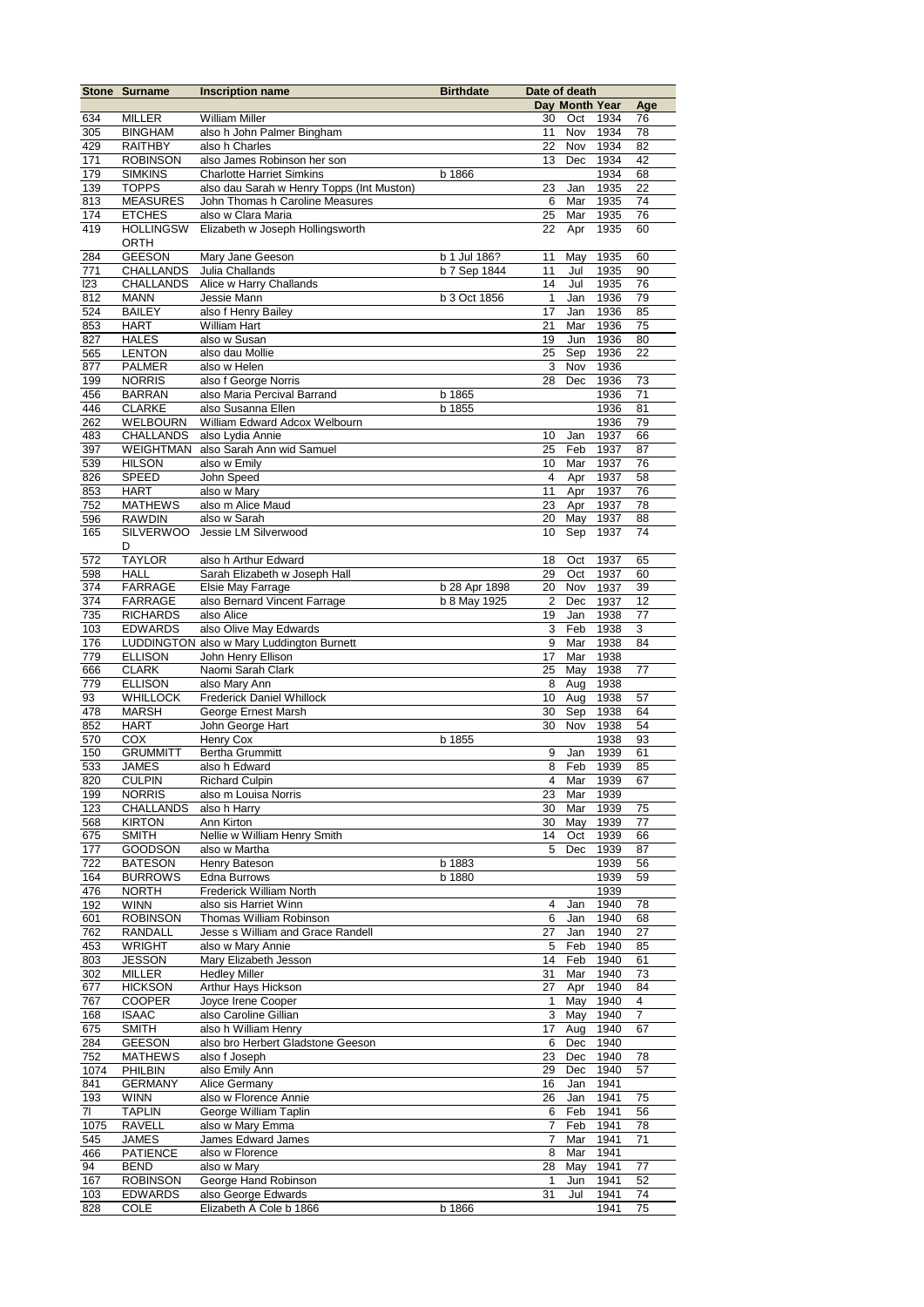|                | <b>Stone Surname</b> | <b>Inscription name</b>                     | <b>Birthdate</b> | Date of death  |                |      |     |
|----------------|----------------------|---------------------------------------------|------------------|----------------|----------------|------|-----|
|                |                      |                                             |                  |                | Day Month Year |      | Age |
| 102            | <b>HALLAM</b>        | also Martha                                 |                  | 2              | Jan            | 1942 | 75  |
| 771            | <b>CHALLANDS</b>     | also Elizabeth Anne Challands               |                  | 25             | Jan            | 1942 | 100 |
| 833            | <b>BAGGLEY</b>       | Samuel Smith Baggley                        |                  | 16             | May 1942       |      | 71  |
| 582            | CATTON               | also h William                              |                  | 17             | May            | 1942 | 67  |
| 764            | <b>PORTER</b>        | Fit Lt R K Porter RAF                       |                  | 5              | Jul            | 1942 | 46  |
| 30             | <b>JACKSON</b>       | Thomas Henry Jackson                        |                  | 4              | Aug            | 1942 | 65  |
| $\overline{3}$ | <b>CURSON</b>        | 537658 Sgt H Curson                         |                  | 6              | Aug            | 1942 | 23  |
| $\overline{4}$ |                      |                                             |                  |                |                |      |     |
|                | <b>FORDWYCH</b>      | 591286 Sgt WD Fordwych                      |                  | 19             | Aug            | 1942 | 21  |
| $\overline{6}$ | <b>MURPHY</b>        | 401182 Sgt JC Murphy                        |                  | 19             | Aug            | 1942 | 27  |
| 822            | <b>JOHNSON</b>       | also Frederick                              |                  | 23             | Nov            | 1942 | 97  |
| 7              | <b>HANNAN</b>        | RJ Hannan DFC                               |                  | 25             | Nov            | 1942 | 25  |
| 5              | <b>JENKIN</b>        | 412885 Sgt BL McK Jenkin                    |                  | 25             | Nov            | 1942 | 24  |
| $\mathbf{1}$   | <b>ROBERTS</b>       | 1104522 Sgt A Roberts RAF                   |                  | 25             | Nov            | 1942 | 21  |
| 8              | <b>THOMPSON</b>      | 575861 Sgt PJ Thompson                      |                  | 25             | Nov            | 1942 |     |
| $\overline{2}$ | LEE                  | 1174918 Flt Sgt JKB Lee                     |                  | 26             | Nov            | 1942 | 29  |
| 787            | <b>DICKINSON</b>     | also h Thomas interred his home Brearton    |                  | 3              | Dec            | 1942 | 92  |
|                |                      | Yorks                                       |                  |                |                |      |     |
|                |                      |                                             |                  |                |                |      |     |
| 793            | <b>PACEY</b>         | Frances Ann Pacey                           |                  | 20             | Dec            | 1942 | 73  |
| 446            | <b>CLARKE</b>        | <b>Frederick Clarke</b>                     | b 1854           |                |                | 1942 | 88  |
| 446            | <b>CLARKE</b>        | also Betsy Grace                            | b 1892           |                |                | 1942 | 50  |
| 124            | <b>PARNHAM</b>       | also h Thomas                               |                  | 2              | Feb            | 1943 | 87  |
| 171            | <b>ROBINSON</b>      | also Caroline Robinson                      |                  | 23             | Feb            | 1943 | 86  |
| 913            | <b>ROBINSON</b>      | Fanny M Robinson                            |                  | 5              | Mar            | 1943 | 77  |
| 288            | <b>GOODSON</b>       | also w Harriet                              | b 2 Feb 1882     | 10             | Apr            | 1943 | 61  |
| 289            | CAPELL               | also w Mary Elizabeth                       |                  | 14             | Apr            | 1943 | 77  |
| 997            | <b>NORRIS</b>        | <b>Henry Norris</b>                         |                  | 25             | Apr            | 1943 | 70  |
| 1115           | <b>WALFORD</b>       | Rev Frank Walford rector I9I8-I943          |                  | 25             | Apr            | 1943 |     |
| 274            | <b>WHITMORE</b>      | Henry Isaac Whitmore                        |                  | 5              | Jul            | 1943 | 68  |
| 342            | <b>VINCENT</b>       | also Eliza w John Thomas Vincent Kirk       |                  | 25             |                | 1943 | 86  |
|                |                      |                                             |                  |                | Aug            |      |     |
|                | <b>KIRK</b>          |                                             |                  |                |                |      |     |
| 170            | <b>ISAAC</b>         | <b>William Ernest Isaac</b>                 |                  | $\overline{2}$ | Sep            | 1943 | 51  |
| 286            | <b>BARKE</b>         | <b>Reginald Barke</b>                       | b 23 Nov 1877    | 15             | Sep            | 1943 | 65  |
| 1115           | WALFORD              | also s Richard Royal Warks Regiment serving |                  | 20             | Oct            | 1943 |     |
|                |                      | with 2nd/6th Queens Regt at Calvi Veccia,   |                  |                |                |      |     |
|                |                      | buried at Naples                            |                  |                |                |      |     |
| 205            | <b>YOUNG</b>         | Kathleen C Young                            |                  | 2              | Nov            | 1943 |     |
| 47             | <b>JALLANDS</b>      | also h Joseph                               |                  | 7              | Dec            | 1943 | 84  |
| 570            | COX                  | also w Mary Ann                             | b 1856           |                |                | 1943 | 87  |
| 225            | WALFORD              | Frank Walford Rector 1918-1943              | b 1875           |                |                | 1943 | 68  |
| 634            | <b>MILLER</b>        | also wid Elizabeth                          |                  | 3              | Jan            | 1944 | 81  |
| 61             | <b>COATES</b>        | George Coates of Harley Hse Bottesford      |                  | 24             | Jan            | 1944 | 78  |
| 607            | <b>HUDSON</b>        | also w Mary Ann                             |                  | 4              | Feb            | 1944 | 87  |
|                |                      |                                             | b 25 Dec 1856    |                |                |      |     |
| 1115           | WALFORD              | also Dorothy                                |                  | 12             | Feb            | 1944 |     |
| 571            | <b>TAYLOR</b>        | E S B (Sid) Taylor b                        | b 21 Oct 1902    | $\mathbf{1}$   | Mar            | 1944 | 41  |
| 676            | ALLEN                | Albert Allen                                |                  | 22             | Mar            | 1944 | 79  |
| 843            | <b>MOULD</b>         | also L/Cpl lan Lennard Mould, 2 Bn Glos     | b 21 Dec 1924    | 17             | Aug            | 1944 | 19  |
|                |                      | Regiment, d of wounds in Normandy           |                  |                |                |      |     |
| 272            | <b>ELLIOTT</b>       | Enid dau George and Daisy Elliott           |                  | 10             | Dec            | 1944 | 24  |
| 813            | <b>MEASURES</b>      | also Caroline                               |                  |                | $29$ Dec       | 1944 | 81  |
| 392            | TINKLER              | also w Maria                                |                  |                | 30 Dec         | 1944 | 78  |
| 164            | <b>BURROWS</b>       | also Ernest Burrows                         | b 1878           |                |                | 1944 | 66  |
| 225            | WALFORD              | also w Dorothy Walford                      | b 1882           |                |                | 1944 | 62  |
| 262            | WELBOURN             | also Anna Emilie Augusta Welbourn           |                  |                |                | 1944 | 86  |
| 486            | <b>ALLCROFT</b>      | also h James                                |                  | 5              | Feb            | 1945 | 78  |
| 350            | <b>KETTLEBOR</b>     | Richard John Kettleborrow                   |                  | 13             | Mar            | 1945 | 77  |
|                |                      |                                             |                  |                |                |      |     |
|                | <b>ROW</b>           |                                             |                  |                |                |      |     |
| 102            | <b>HALLAM</b>        | George Webster Hallam                       |                  | 7              | Apr            | 1945 | 80  |
| 18             | <b>BOX</b>           | Marie Louise Box                            |                  | 14             | Apr            | 1945 | 71  |
| 825            | WILLIAM              | also William                                |                  | 20             | Jun            | 1945 | 86  |
| 832            | <b>DYE</b>           | Jeremiah John Dye                           |                  | 14             | Aug            | 1945 | 74  |
| 316            | <b>HALLAM</b>        | also h Arthur James                         |                  | 18             | Oct            | 1945 | 77  |
| 568            | <b>KIRTON</b>        | also h John                                 |                  | 20             | Oct            | 1945 | 90  |
| 419            | <b>HOLLINGSW</b>     | also h Joseph                               |                  | $\vert \vert$  | Oct            | 1945 | 79  |
|                | ORTH                 |                                             |                  |                |                |      |     |
| 43             | <b>DOUBLEDAY</b>     | also w Alice                                |                  | 18             | Dec            | 1945 | 82  |
| 864            | <b>MUMBY</b>         | <b>Charles Wilfrid Mumby</b>                |                  | 14             | Jan            | 1946 | 46  |
| 48             | WARD                 | Martha Ward                                 |                  | 31             | Mar            | 1946 | 64  |
| 615            | <b>WILKINSON</b>     | Alfred Robert Wilkinson                     |                  | 9              | Nov            | 1946 | 80  |
|                |                      |                                             |                  |                |                |      |     |
| 880            | <b>ALLCORN</b>       | Lilly w Arthur Allcorn                      |                  | 24             | Nov            | 1946 | 70  |
| 287            | MILLER               | Henrietta Miller                            | b 5 May 1888     | 30             | Dec            | 1946 | 58  |
| 310            | <b>ROBINSON</b>      | John Daybell Robinson                       |                  | 24             | Jan            | 1947 |     |
| 413            | <b>BUFFHAM</b>       | Joseph William Buffham                      |                  | 20             | Mar            | 1947 | 53  |
| 676            | <b>ALLEN</b>         | also w Kate                                 |                  | $\overline{2}$ | Apr            | 1947 | 78  |
| 838            | <b>BRYAN</b>         | Robert William Bryan                        |                  | 19             | May            | 1947 | 66  |
| 18             | <b>BOX</b>           | also h Harry Box                            |                  | $\overline{7}$ | Jun            | 1947 | 74  |
| 284            | <b>GEESON</b>        | also sis Ann Elizabeth Geeson               | b 18 Jul 1862    | 18             | Jun            | 1947 | 84  |
| 127            | <b>BRIGGS</b>        | also w Justina                              |                  | 21             | Jun            | 1947 | 64  |
| 153            | <b>COOPER</b>        | Robert John Cooper                          |                  | 15             | Aug            | 1947 | 81  |
| 811            | <b>COY</b>           | also w Elizabeth                            |                  | 11             | Sep            | 1947 | 92  |
| 878            | <b>ALLCORN</b>       | <b>Frederick Allcorn</b>                    |                  | 1              | Oct            | 1947 | 56  |
|                |                      |                                             |                  |                |                |      |     |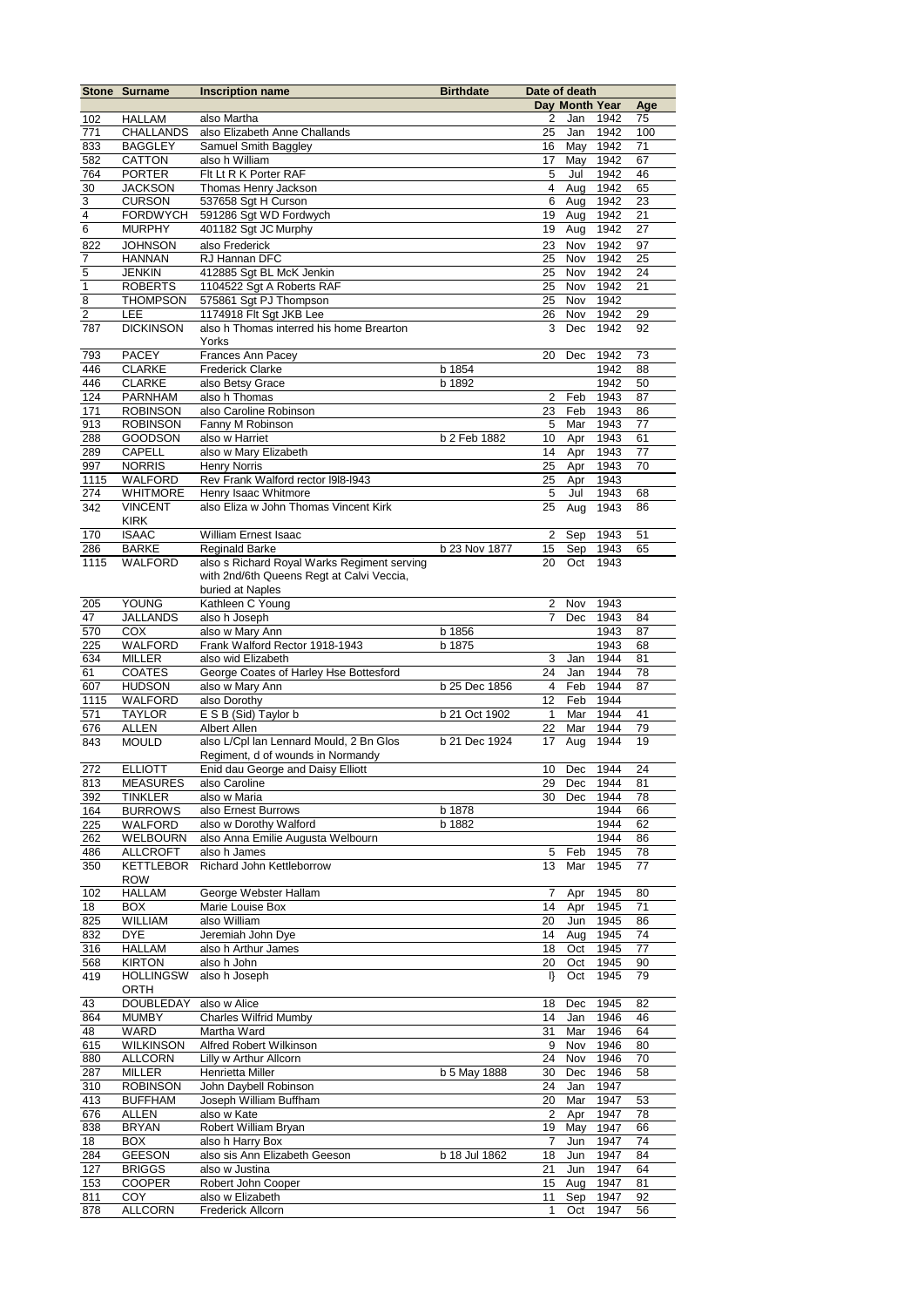|     | <b>Stone Surname</b>    | <b>Inscription name</b>                          | <b>Birthdate</b> | Date of death    |                |      |       |
|-----|-------------------------|--------------------------------------------------|------------------|------------------|----------------|------|-------|
|     |                         |                                                  |                  |                  | Day Month Year |      | Age   |
| 61  | <b>ASENATH</b>          | also w Asenath                                   |                  | 2                | Nov 1947       |      | 85    |
| 103 | <b>EDWARDS</b>          | also Pamela Edwards                              |                  | 22               | Dec            | 1947 | 85    |
| 836 | <b>SPICK</b>            | <b>Charles Spick</b>                             |                  | 2                |                | 1948 | 68    |
|     |                         |                                                  |                  |                  | Apr            |      |       |
| 82  | <b>FORD</b>             | also dau Annie Ford                              |                  | 9                | jul            | 1948 | 78    |
| 809 | <b>PADDISON</b>         | also h John                                      |                  | 13               | Jul            | 1948 | 83    |
| 418 | <b>CHORLTON</b>         | Sidney (Sid) h Edith Chorlton                    |                  | 8                | Aug            | 1948 | 48    |
| 831 | <b>PIKE</b>             | John Pike                                        | b 28 Feb 1881    | 10               | Aug            | 1948 | 67    |
| 195 | <b>DAYBELL</b>          | Minnie Richmond Daybell                          | b 23 Jun 1870    | 5                | Oct            | 1948 | 78    |
| 11  | <b>JAMES</b>            | Joseph James                                     |                  | 8                | Mar            | 1949 | 40    |
| 207 | <b>VINCENT</b>          | Mary Vincent                                     |                  | 12               | Mar            | 1949 | 92    |
| 875 | <b>TALTON</b>           | Elizabeth Talton                                 |                  | 15               | Apr            | 1949 | 85    |
|     |                         |                                                  |                  |                  |                |      |       |
| 860 | <b>DENT</b>             | also w Susannah                                  |                  | 15               | May            | 1949 | 89    |
| 484 | <b>CHALLANDS</b>        | Arthur Hugh Challands                            | b 6 May 1873     | ?                | Aug            | 1949 | 76    |
| 125 | <b>LOVETT</b>           | also w Clara                                     | b 30 Nov 1873    | 16               | Jan            | 1950 | 76    |
| 149 | <b>MILLS</b>            | <b>Arthur Mills</b>                              |                  | 6                | Feb            | 1950 | 81    |
| 869 | <b>DUCKER</b>           | also w Annie                                     |                  | 7                | Feb            | 1950 | 73    |
| 165 |                         | SILVERWOOD also Tom W Silverwood                 |                  | 20               | Feb            | 1950 | 88    |
| 755 | <b>BUGG</b>             | <b>Charlotte Bugg</b>                            | b 12 Dec 1867    | 28               | Feb            | 1950 | 82    |
|     |                         |                                                  |                  | 14               |                |      |       |
| 423 | <b>BAXTER</b>           | Frederick Charles Burgess Baxter                 |                  |                  | Mar            | 1950 |       |
| 790 | <b>FLOWERS</b>          | <b>Harriet Ann Flowers</b>                       |                  | 3                | Apr            | 1950 | 63    |
| 190 | <b>WINN</b>             | also w Sarah Elizabeth                           |                  | 3                | May            | 1950 | 91    |
| 109 | <b>MARSHALL</b>         | Sarah Ellen Marshall                             |                  | 11               | Jun            | 1950 | 63    |
| 178 | <b>GOODSON</b>          | also h William Henry Goodson                     |                  | 23               | Jun            | 1950 | 70    |
| 304 | <b>HARBY</b>            | Harry Harby                                      |                  | 23               | Sep            | 1950 | 67    |
| 821 | <b>JOHNSON</b>          | Elizabeth Carol Johnson                          |                  | 3                | Dec            | 1950 | 76    |
|     |                         | also a James                                     |                  |                  |                | 1950 | 24    |
| 256 | <b>CALCRAFT</b>         |                                                  | b 1926           |                  |                |      |       |
| 860 | <b>DENT</b>             | Thomas Dent                                      |                  | 27               | Jan            | 1951 | 92    |
| 429 | <b>CALCRAFT</b>         | also Elsie May Calcraft                          |                  | 22               | Jul            | 1951 | 58    |
| 485 | <b>ALLCROFT</b>         | also Mary Jane Allcroft Palin                    |                  | 23               | Jul            | 1951 | 82    |
|     | <b>PALIN</b>            |                                                  |                  |                  |                |      |       |
| 869 | <b>DUCKER</b>           | <b>Frederick Ducker</b>                          |                  | 28               | Jul            | 1951 | 76    |
| 103 | <b>ARTHUR</b>           | Graham Arthur                                    |                  | 23               | Aug            | 1951 | 6     |
| 140 | <b>FURMIDGE</b>         | Elizabeth Furmidge                               |                  | 25               | Nov            | 1951 | 81    |
|     |                         |                                                  |                  |                  |                |      |       |
| 138 | <b>SILVERWOO</b>        | Arthur Edward Silverwood b I886                  |                  |                  |                | 1951 |       |
|     | D                       |                                                  |                  |                  |                |      |       |
| 667 | <b>CLARK</b>            | also w Emma                                      |                  | 1                | Jan            | 1952 | 77    |
| 845 | OSWALD-                 | Robert Oswald-Smith                              |                  | 3                | Feb            | 1952 | 70    |
|     | <b>SMITH</b>            |                                                  |                  |                  |                |      |       |
| 411 | <b>GREEN</b>            | James h Eliza Green                              |                  | 10               | Feb            | 1952 | 79    |
| 141 |                         | ROWBOTHAM also w Catherine                       |                  | $\overline{7}$   | May            | 1952 | 74    |
|     |                         |                                                  |                  |                  |                |      |       |
| 749 | <b>PHILPOTTS</b>        | James Huckerby Philpotts                         |                  | 24               | Oct            | 1952 | 72    |
| 869 | <b>DUCKER</b>           | also dau Edith                                   |                  | $\boldsymbol{2}$ | Dec            | 1952 | 41    |
| 567 | <b>BARNES</b>           | Sam Barnes                                       |                  | 6                | Dec            | 1952 | 77    |
| 350 | KETTLEBOR also Alice    |                                                  |                  | 25               | Dec            | 1952 | 79    |
|     | <b>ROW</b>              |                                                  |                  |                  |                |      |       |
| 42  |                         | DOUBLEDAY Eveline Mary, w Edward Henry Doubleday |                  | 4                | Jan            | 1953 | 58    |
| 859 | <b>LOVETT</b>           | Alice Lovett                                     |                  | 12               | Feb            | 1953 | 80    |
| 372 | <b>KIRK</b>             | John William Kirk                                |                  | 25               | Feb            | 1953 | 83    |
|     |                         |                                                  |                  | 9                |                |      |       |
| 876 | PRATT                   | Elise w James Pratt                              |                  |                  | May            | 1953 | 81    |
| 243 | <b>TAYLOR</b>           | Frederick William Taylor f of Peggy              |                  |                  | 3 Aug          | 1953 | 82    |
| 423 | <b>BAXTER</b>           | also Edith Sands Baxter                          |                  | 22               | Aug            | 1953 |       |
| 815 | JAMES                   | also dau Helenn Mills James                      |                  | 17               | Sep            | 1953 | 85    |
| 795 | <b>BATES</b>            | Paul Rodney Bates                                |                  | 12               | Nov            | 1953 | 11mth |
| 122 | <b>TUXFORD</b>          | also dau Ethel Kate                              | b 1888           |                  |                | 1953 | 65    |
| 101 | <b>ALLCORN</b>          | Frank Allcorn                                    | b 15 Jan 1896    | 3                | Jan            | 1954 | 57    |
|     |                         | also Florence Mills                              |                  |                  | Feb            |      |       |
| 149 | <b>MILLS</b>            |                                                  |                  | 26               |                | 1954 | 76    |
| 110 | <b>JAMES</b>            | also youngest dau Edith                          |                  | 15               | Mar            | 1954 | 87    |
| 804 | <b>JONES</b>            | also h William                                   |                  | 22               | Mar            | 1954 | 90    |
| 477 | <b>MARSH</b>            | George E Marsh                                   |                  | 18               | Sep            | 1954 | 54    |
| 874 | <b>IRELAND</b>          | James Jeffrey Ireland                            |                  | 17               | Oct            | 1954 | 51    |
| 64  | <b>PARNHAM</b>          | George William Parnham                           | b 1920           |                  |                | 1954 | 34    |
| 649 | LILLEY                  | Henry Lilley                                     |                  | 26               | Mar            | 1955 | 76    |
| 711 | PEPPER                  | Fanny Toon w John William Pepper                 |                  | 10               | Apr            | 1955 | 79    |
|     |                         |                                                  |                  |                  |                |      |       |
|     | <b>TOON</b>             |                                                  |                  |                  |                |      |       |
| 914 | <b>BEND</b>             | Ellen Kate w Frederick R Bend                    |                  | 23               | Aug            | 1955 | 69    |
| 195 |                         | DRAPER TIPP also sis Sarah Draper Tipple         | b 21 Jul 1870    | 2                | Oct            | 1955 | 85    |
| 288 | GOODSON                 | George Herbert Goodson                           | b 13 Feb 1882    | 7                | Oct            | 1955 | 73    |
| 718 | COOGAN                  | Joseph Edward Coogan                             | b 1892           |                  |                | 1955 | 63    |
| 677 | <b>HICKSON</b>          | also w Sarah Catherine                           |                  | 9                | Jan            | 1956 | 94    |
| 93  | WHILLOCK                | also w Henrietta                                 |                  | 26               | jan            | 1956 | 78    |
|     |                         |                                                  |                  |                  |                |      |       |
| 99  |                         | WELBOURNE Herbert Welbourne                      | b 6 Apr 1887     | 30               | Jan            | 1956 | 68    |
| 880 | <b>ALLCORN</b>          | also h Arthur William                            |                  | 8                | Mar            | 1956 | 76    |
| 756 | <b>BUGG</b>             | Harry Bugg                                       |                  | 31               | Mar            | 1956 | 65    |
| 780 | <b>GLOVER</b>           | Emily Jane Glover                                |                  | 11               | Apr            | 1956 | 64    |
| 99  | WELBOURNE also w Jessie |                                                  | b 28 Nov 1887    | 15               | May            | 1956 | 68    |
| 532 | <b>JAMES</b>            | John Rowland James                               |                  | 2                | Jun            | 1956 | 68    |
| 854 | <b>GAUNT</b>            | <b>Thomas Gaunt</b>                              |                  | 8                | Jul            | 1956 |       |
|     |                         |                                                  |                  |                  |                |      |       |
| 803 | <b>JESSON</b>           | also h Edward                                    |                  | 20               | Nov            | 1956 | 79    |
| 565 | <b>LENTON</b>           | <b>Frederick Lenton</b>                          |                  | 20               | Jan            | 1957 | 69    |
| 859 | LOVETT                  | also h William Edward                            |                  | 3                | Feb            | 1957 | 81    |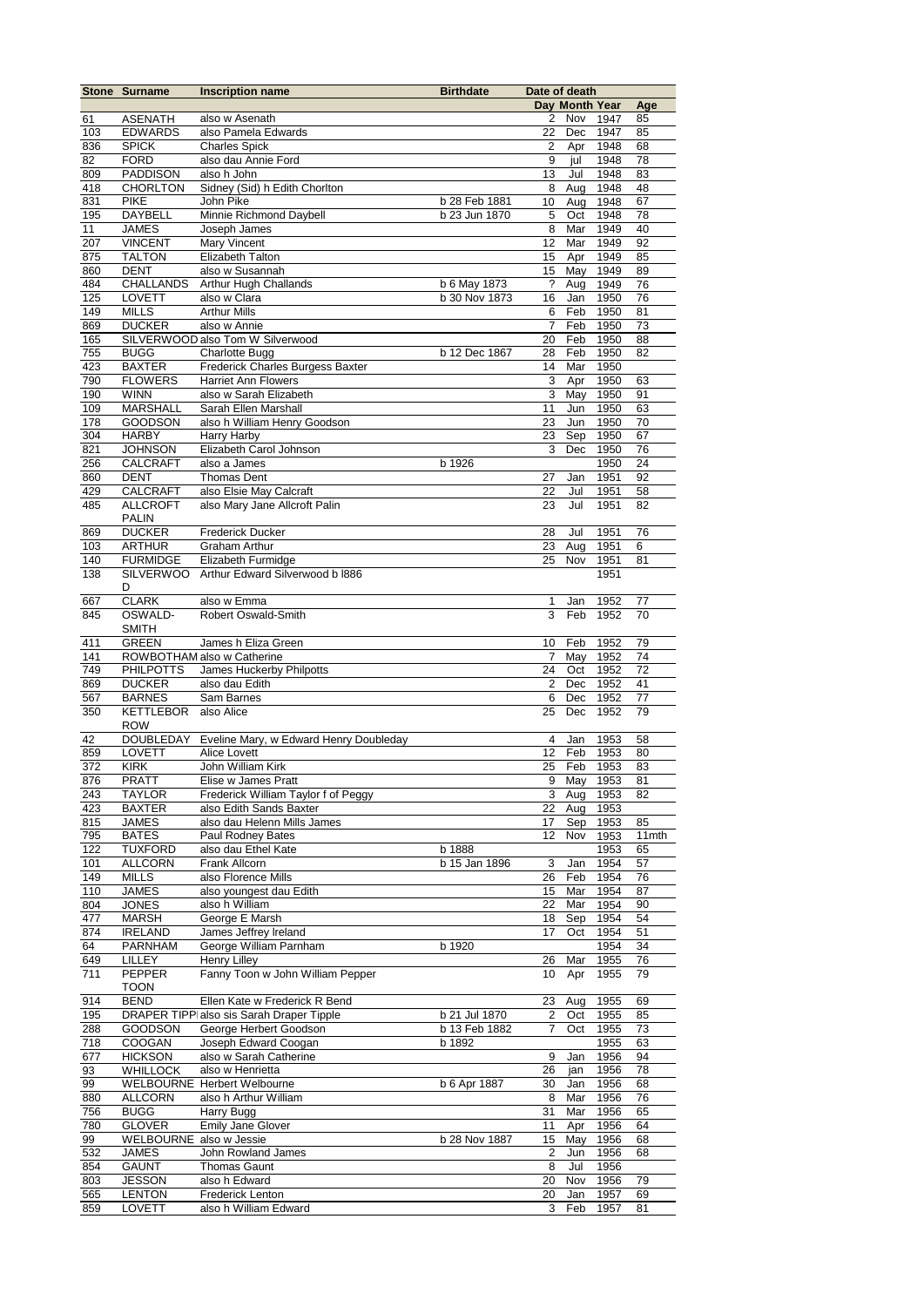|            | <b>Stone Surname</b>         | <b>Inscription name</b>                      | <b>Birthdate</b> | Date of death        |                 |              |                |
|------------|------------------------------|----------------------------------------------|------------------|----------------------|-----------------|--------------|----------------|
|            |                              |                                              |                  |                      | Day Month Year  |              | Age            |
| 618        | <b>SILKSTONE</b>             | Agnes Edith w Charles William Silkstone      |                  | 24                   | Mar             | 1957         | 71             |
| 841        | <b>GERMANY</b>               | also h Arthur                                |                  | 22                   | Apr             | 1957         | 72             |
| 588        | <b>TAYLOR</b>                | Arthur Henry Taylor                          |                  | 11                   | Nov             | 1957         | 58             |
| 204        | <b>ROBINSON</b>              | Florence w Thomas Robinson                   |                  | 8                    | Dec             | 1957         | 74             |
| 711        | PEPPER                       | h John William<br>also h Frederick Richard   |                  | 23                   | Dec<br>Dec      | 1957<br>1957 | 76<br>72       |
| 914<br>557 | <b>BEND</b><br><b>BAINES</b> | Walter Baines M.A. (Cantab)                  |                  | 26<br>15             | Nuv             | 1957         | 69             |
| 1114       | <b>BUSHELL</b>               | Stanley Victor Bushell b 1900                | b 1900           |                      |                 | 1957         | 57             |
| 541        | PARNHAM                      | William Parnham                              |                  | 26                   | Jan             | 1958         | 81             |
| 201        | <b>FOWLER</b>                | <b>Gerald Fowler</b>                         |                  | 31                   | Mar             | 1958         |                |
| 834        | <b>HALL</b>                  | also Mary                                    |                  | 12                   | Apr             | 1958         | 68             |
| 143        | <b>TAYLOR</b>                | also w Charlotte Jane Taylor m of Peggy      |                  | 24                   | Jun             | 1958         | 78             |
| 484        | <b>CHALLANDS</b>             | also w and m Mary Ellen                      | b ? Mar 1867     | $\ddot{\phantom{0}}$ | Jun             | 1958         | 91             |
| 388        | <b>WATCHORN</b>              | Arthur Wright Watchorn                       |                  | 18                   | Aug             | 1958         | 69             |
| 873        | <b>GAMBLE</b>                | <b>Edith Annie Gamble</b>                    |                  | 27                   | Sep             | 1958         | 71             |
| 287        | <b>MILLER</b>                | also h Frank                                 | b 27 Dec 1887    | 21                   | Dec             | 1958         | 71             |
| 733        | <b>GUY</b>                   | Harry Guy                                    |                  | 31                   | Dec             | 1958         | 55             |
| 598        | <b>HALL</b>                  | also h Joseph                                |                  | 16                   | Jan             | 1959         | 86             |
| 613        | <b>FLACK</b>                 | Emily Flack w Alfred George                  |                  | 8                    | Feb             | 1959         | 67             |
| 611        | <b>ROOKS</b>                 | <b>Terence William Rooks</b>                 |                  | 11                   | Mar             | 1959         | 16             |
| 806        | <b>JACKSON</b>               | Joseph Jackson                               |                  | 25                   | Jun             | 1959         | 66             |
| 273        | <b>GOODSON</b>               | George Herbert Goodson                       |                  | 6                    | Jul             | 1959         | 56             |
| 831        | <b>PIKE</b>                  | also w Kate Helen                            | b 24 Dec 1878    | 2                    | Aug             | 1959         | 80             |
| 16         | <b>MARKHAM</b>               | Samuel Clifford Markham                      |                  | 8                    | Sep             | 1959         | 68             |
| 41         | <b>DOUBLEDAY</b>             | Daisy Alice dau Henry and Alice Doubleday    |                  | 1                    | Nov             | 1959         | 49             |
| 182        | DAYBELL                      | <b>Herbert William Daybell</b>               |                  | 11                   | Dec             | 1959         | 84             |
| 815        | <b>JAMES</b>                 | also Beatrice Hannah James                   |                  | 11                   | Dec             | 1959         | 85             |
| 373        | <b>KIRK</b>                  | Clara Ann Kirk                               |                  | 22                   | Jan             | 1960         | 83             |
| 302        | <b>MILLER</b>                | also w Sarah                                 |                  | 11                   | Feb             | 1960         | 88             |
| 868        | <b>HOLMES</b>                | <b>Frances Mary Holmes</b>                   |                  | 3                    | Mar             | 1960         | 58             |
| 392        | <b>TINKLER</b>               | also s Bernard Robert                        |                  | 15                   | Mar             | 1960         | 61             |
| 866        | <b>SHORT</b>                 | Kathleen Short                               |                  | $\mathbf 5$          | Apr             | 1960         | 36             |
| 821        | <b>JOHNSON</b>               | also h William                               |                  | 6                    | Apr             | 1960         | 81             |
| 182        | <b>DAYBELL</b>               | also w Florence EJ Daybell                   |                  | 29                   | Apr             | 1960         | 79             |
| 266        | <b>CHANDLER</b>              | <b>Fred Chandler</b>                         | b 21 Mar 1877    | 14                   | May             | 1960         | 83             |
| 720        | <b>WILSON</b>                | Geoffrey David Wilson                        |                  | 26                   | Jun             | 1960         | $\overline{7}$ |
| 413        | <b>BUFFHAM</b>               | also w Sarah Ellen                           |                  | 30                   | Jun             | 1960         | 70             |
| 411        | <b>GREEN</b>                 | also w Eliza                                 |                  | 10                   | Sep             | 1960         | 93             |
| 760        | CARPENTER                    | Frederick George Carpenter                   |                  | 16                   | Oct             | 1960         | 51             |
| 761        | RANDALL                      | William h Grace Randell                      |                  | $\mathbf{1}$         | Nov             | 1960         | 79             |
| 105        | <b>MATTHEWS</b>              | Mary Elizabeth Matthews                      |                  | 3                    | Jan             | 1961         | 75             |
| 802        | <b>SHARP</b>                 | Gertrude Annie Sharp                         |                  | 28                   | Mar             | 1961         | 87             |
| 5675       | <b>BARNES</b>                | also w Annie                                 |                  | 27                   | Jun             | 1961         | 87             |
| 479        | <b>MARSH</b>                 | Kathleen Elsie w Philip Marsh                |                  | 6                    | Jul             | 1961         | 40             |
| 100<br>328 | <b>HALLAM</b><br>WAKERLEY    | Edgar Hallam h Ethel<br>Annie Eliza Wakerley |                  | 16<br>22             | Oct             | 1961         | 57<br>87       |
| 836        | <b>SPICK</b>                 | also Elitia                                  |                  | 23                   | Oct<br>Dec 1961 | 1961         | 82             |
| 274        | <b>WHITMORE</b>              | also Florence                                |                  | 17                   | Jan             | 1962         | 80             |
| 601        | <b>ROBINSON</b>              | also w Sarah                                 |                  | 17                   | Feb             | 1962         | 77             |
| 719        | <b>GREASLEY</b>              | <b>Grandad Greasley</b>                      |                  |                      | Apr             | 1962         |                |
| 1075       | RAVELL                       | also only son john Thomas                    |                  | 5                    | May             | 1962         | 77             |
| 844        | <b>McNEILL</b>               | Susan McNeill Mould                          | b 20 Apr 1960    | 29                   | May             | 1962         | 2              |
|            | <b>MOULD</b>                 |                                              |                  |                      |                 |              |                |
| 474        | <b>HUDSON</b>                | also w Mary Isobel                           | b 1 Sep 1877     | 11                   | Jun             | 1962         | 84             |
| 613        | <b>FLACK</b>                 | also Alfred George Flack                     |                  | 14                   | Mar             | 1963         | 79             |
| 64         | <b>PARNHAM</b>               | also John William Parnham                    | b 1886           |                      |                 | 1963         | 77             |
| 833        | <b>BAGGLEY</b>               | also Martha                                  |                  | 11                   | Dec             | 1963         | 93             |
| 256        | CALCRAFT                     | Charles W Calcraft                           | b 1888           |                      |                 | 1963         | 75             |
| 401        | <b>SHERWIN</b>               | also dau Louisa                              |                  | 19                   | Jan             | 1964         | 95             |
| 350        | <b>KETTLEBOR</b>             | also yngt dau Alice Mary                     | b 22 Mar 1907    | 22                   | Apr             | 1964         | 57             |
|            | <b>ROW</b>                   |                                              |                  |                      |                 |              |                |
| 547        | <b>BREWSTER</b>              | Jane Brewster                                |                  | 16                   | Jun             | 1964         | 76             |
| 81         | <b>HALLAM</b>                | Cecil Hallam                                 |                  | 8                    | Jul             | 1964         | 63             |
| 30         | <b>JACKSON</b>               | also Sarah Maria                             |                  | 13                   | Jul             | 1964         | 83             |
| 878        | <b>ALLCORN</b>               | also w Mary Ann                              |                  | 13                   | Sep             | 1964         | 83             |
| 655        | <b>POTTERTON</b>             | Clara E Potterton                            |                  | 30                   | Sep             | 1964         | 54             |
| 791        | LILLEY                       | Gladys M Lilley                              |                  | 31                   | Dec             | 1964         | 51             |
| 718        | COOGAN                       | also Eva Maria Coogan                        | b 1889           |                      |                 | 1964         | 75             |
| 140        | <b>FURMIDGE</b>              | also Kate Furmidge                           |                  | 12                   | Jan             | 1965         | 92             |
| 532        | <b>JAMES</b>                 | also w Elizabeth                             |                  | 18                   | Feb             | 1965         | 76             |
| 1093       | <b>SKINNER</b>               | also w Eliza                                 |                  | 13                   | Mar             | 1965         | 81             |
| 417        | <b>HARRIS</b>                | Albert G (Algy) Harris                       |                  | $\overline{2}$       | Jul             | 1965         | 47             |
| 701        | <b>PHILIPS</b>               | John Henry Phillips                          |                  | 4                    | Aug             | 1965         | 82             |
| 166        | <b>SILVERWOO</b>             | Ethel Eliza Silverwood                       |                  | 12                   | Sep             | 1965         | 73             |
|            | D                            |                                              |                  |                      |                 |              |                |
| 768        | <b>COOPER</b>                | <b>Ethel Cooper</b>                          |                  | 9                    | Oct             | 1965         | 55             |
| 659        | <b>TRUSWELL</b>              | Edith Hannah Truswell                        |                  | 2                    | Dec             | 1965         |                |
| 653<br>187 | <b>PACEY</b><br>PARNHAM      | Robert Pacey<br>Ronald George Parnham        |                  | 15                   | Jan             | 1966         | 64             |
| 805        | <b>CHAPPEL</b>               | Norman Chappel                               |                  | 26<br>6              | Feb<br>Mar      | 1966<br>1966 | 53<br>44       |
|            |                              |                                              |                  |                      |                 |              |                |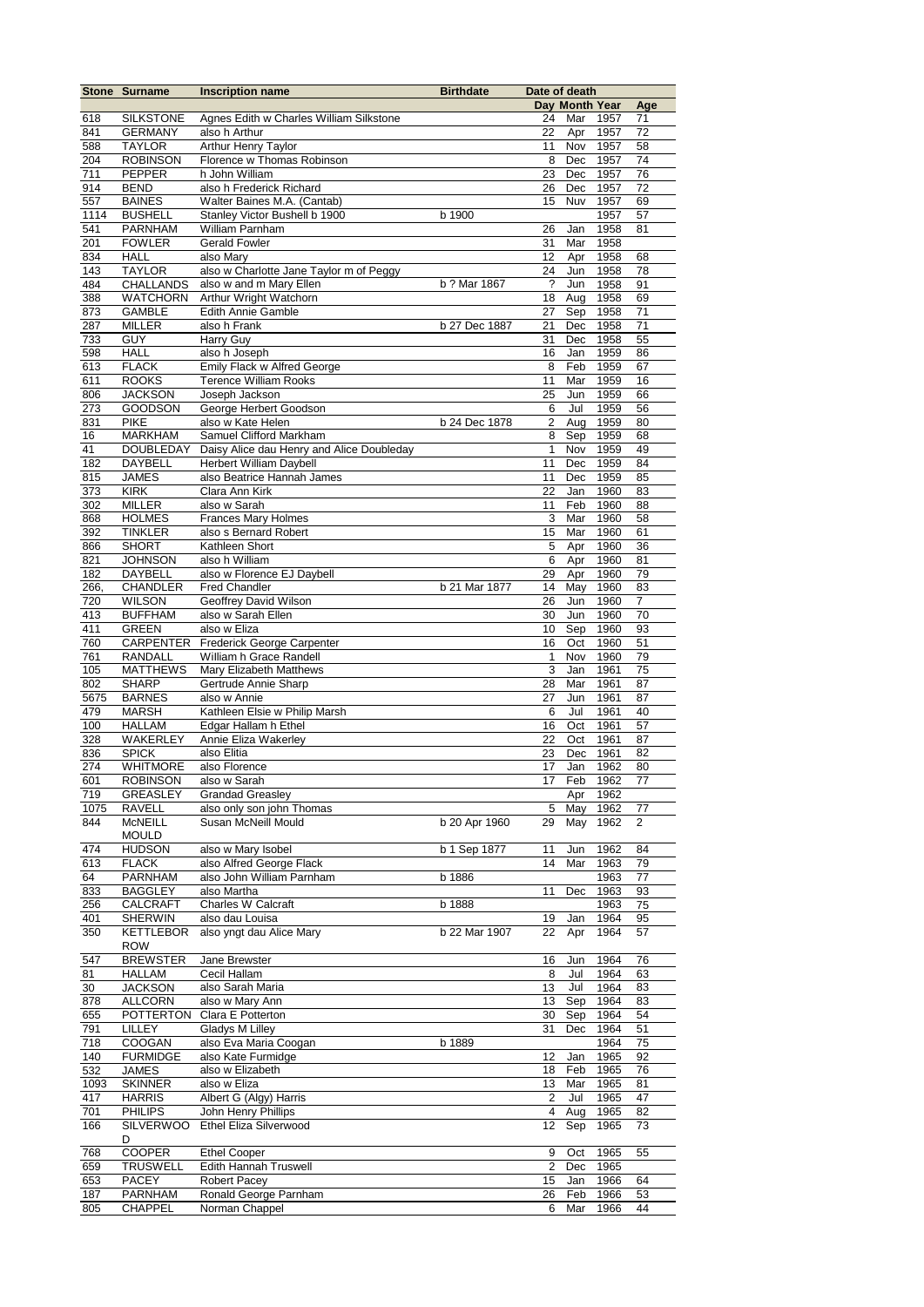|            | <b>Stone Surname</b>         | <b>Inscription name</b>                     | <b>Birthdate</b> | Date of death           |                |              |          |
|------------|------------------------------|---------------------------------------------|------------------|-------------------------|----------------|--------------|----------|
|            | <b>HALL</b>                  | <b>Alfred Hall</b>                          |                  |                         | Day Month Year |              | Age      |
| 834<br>198 | DAYBELL                      | also w Elizabeth Sarah                      |                  | 11<br>24                | Mar<br>Mar     | 1966<br>1966 | 78<br>92 |
| 269        | <b>GOODSON</b>               | <b>Francis Herbert Goodson</b>              |                  | 7                       | Apr            | 1966         | 55       |
| 445        | <b>CLARKE</b>                | Frederick Arthur Toynbee Clarke             |                  | 20                      | jun            | 1966         | 69       |
| 87         | <b>FORD</b>                  | Edith Annie dau Joseph and Hannah Ford      | b 1895           | 18                      | Sep            | 1966         | 71       |
| 608        | <b>HUDSON</b>                | Joseph Frederick Hudson                     |                  | 7                       | Oct            | 1966         | 87       |
| 660        | <b>GREAVES</b>               | <b>Walter Herbert Greaves</b>               | b 7 Jun 1885     | 14                      | Oct            | 1966         | 81       |
| 304        | <b>HARBY</b>                 | also w Rose                                 |                  | 25                      | Jan            | 1967         | 89       |
| 701        | <b>PHILIPS</b>               | also w Sarah                                |                  | 8                       | Apr            | 1967         | 83       |
| 476        | <b>NORTH</b>                 | also w Kathleen Mary                        |                  | 19                      | Jun            | 1967         |          |
| 478        | <b>MARSH</b>                 | also w Lily Gertrude                        |                  | 14                      | Jul            | 1967         | 91       |
| 816        | <b>GREGORY</b>               | Edith M Gregory                             |                  | 22                      | Nov            | 1967         | 81       |
| 780        | <b>GLOVER</b>                | also George                                 |                  | 25                      | Dec            | 1967         | 71       |
| 650        | <b>HART</b>                  | Harry A Hart                                |                  | 13                      | Jan            | 1968         | 76       |
| 660        | <b>GREAVES</b>               | also w Mary Ann                             | b 4 Jun 1879     | 14                      | Mar            | 1968         | 88       |
| 319<br>168 | <b>DARBY</b><br><b>ISAAC</b> | Florence Edith Darby<br>Victoria M Isaac    | b 1897           | 17                      | May            | 1968<br>1968 | 64<br>71 |
| 817        | <b>MOTTRAM</b>               | Leonard Mottram                             | b 1894           |                         |                | 1968         | 74       |
| 138        |                              | SILVERWOOD also w Constance Jessie b I902   |                  |                         |                | 1968         |          |
| 266        | <b>CHANDLER</b>              | also w Bertha                               | b 6 Jul 1878     | 13                      | Feb            | 1969         | 90       |
| 749        | <b>PHILPOTTS</b>             | also w Florence Ethel                       |                  | 20                      | Feb            | 1969         | 80       |
| 838        | <b>BRYAN</b>                 | also w Mabel                                |                  | 20                      | Mar            | 1969         | 80       |
| 837        | <b>HOLMES</b>                | <b>Christopher Holmes</b>                   |                  | 24                      | Mar            | 1969         | 11mth    |
| 167        | <b>ROBINSON</b>              | also Violet Elizabeth                       |                  | $\mathbf{1}$            | Aug            | 1969         | 80       |
| 826        | <b>SPEED</b>                 | also w Florence Edith                       |                  | 21                      | Sep            | 1969         | 92       |
| 867        | <b>GARDINER</b>              | <b>Albert Edward Gardiner</b>               |                  | 10                      | Nov            | 1969         | 72       |
| 42         | DOUBLEDAY                    | also Edward Henry Doubleday                 |                  | 23                      | Feb            | 1970         |          |
| 858        | <b>MILLER</b>                | also Ernest James Miller                    |                  | 11                      | Apr            | 1970         | 74       |
| 86         | <b>CLOXTON</b>               | George Henry Cloxton                        |                  | 11                      | Sep            | 1970         | 50       |
| 286        | <b>BARKE</b>                 | also w Alice                                | b 22 Apr 1884    | $\overline{2}$          | Oct            | 1970         | 86       |
| 294        | COY                          | Elsie Coy                                   |                  | 7                       | Dec            | 1970         | 64       |
| 204        | <b>ROBINSON</b>              | also h Thomas Robinson, 40 years the verger |                  | 9                       | Feb            | 1971         | 83       |
| 839        | <b>TOPPS</b>                 | Jacqueline A Topps                          |                  | 11                      | Feb            | 1971         | 2        |
| 587        | <b>BAGGALEY</b>              | Thomas h Beatrice Baggaley                  |                  | $\overline{\mathbf{4}}$ | Apr            | 1971         | 76       |
| 294        | COY                          | also h Albert                               |                  | 12                      | Apr            | 1971         | 67       |
| 444        | <b>CLARKE</b>                | Kathleen Anderson Clarke                    |                  | 22                      | Apr            | 1971         | 82       |
| 104        | <b>CRAMER</b>                | Dick Cramer                                 |                  | 30                      | Jun            | 1971         | 52       |
| 618        | <b>NEWMAN</b>                | also Ethel Kate Newman                      |                  | 23                      | Aug            | 1971         | 79       |
| 757        | <b>SIZER</b><br><b>COX</b>   | James Bernard Sizer<br>Lewis Bernard Cox    |                  | 24<br>14                | Aug<br>Oct     | 1971<br>1971 | 81       |
| 24<br>818  | <b>DAVIS</b>                 | <b>Wilfrid George Davis</b>                 |                  | 12                      | Nov            | 1971         | 61       |
| 997        | <b>NORRIS</b>                | also Minnie Annie                           |                  | 24                      | Dec            | 1971         | 98       |
| 256        | <b>CALCRAFT</b>              | also w Kate E Calcraft                      | b 1895           |                         |                | 1971         | 76       |
| 64         | PARNHAM                      | also Edith A Parnham                        | b 1893           |                         |                | 1971         | 78       |
| 96         | <b>BEND</b>                  | Cecil James Bend                            |                  | 25                      | Apr            | 1972         | 68       |
| 655        |                              | POTTERTON also h Ernest William             | b 18 Apr 1903    | 23                      | May            | 1972         | 69       |
| 166        |                              | SILVERWOOD also sis Florence Annie          |                  | 1                       | Sep            | 1972         | 84       |
| 203        | <b>FORD</b>                  | <b>Robert Ford</b>                          | b 1912           |                         |                | 1972         | 69       |
| 412        | <b>LOVETT</b>                | Thomas Guy Lovett                           | b 1903           |                         |                | 1972         | 69       |
| 757        | <b>SIZER</b>                 | also w Sarah Helen                          |                  | 1                       | Jan            | 1973         | 79       |
| 1024       | REVICZKY-                    | Elizabeth Reviczky-Lehel nee de Fay who so  |                  | 27                      | Feb            | 1973         | 71       |
|            | LEHEL                        | dearly loved this church ant whose earthly  |                  |                         |                |              |          |
|            |                              | remains rest in the far away land of Sweden |                  |                         |                |              |          |
|            |                              | where she died                              |                  |                         |                |              |          |
| 700        | <b>STANIFORD</b>             | George Albert Staniford                     |                  | 8                       | Mar            | 1973         | 81       |
| 545        | JAMES                        | also w Esther Jane                          |                  | 29                      | Apr            | 1973         | 95       |
| 422        | <b>TINKLER</b>               | <b>Robert Tinkler</b>                       |                  | 28                      | May            | 1973         | 66       |
| 700        | <b>STANIFORD</b>             | also w Elizabeth                            |                  | 12                      | Jul            | 1973         | 83       |
| 388        | WATCHORN                     | also w Eliza Annie                          |                  | 7                       | Aug            | 1973         | 81       |
| 587        | <b>BAGGALEY</b>              | also Beatrice<br>also Grandma Greasley      |                  | 26                      | Oct            | 1973         | 75       |
| 719<br>699 | GREASLEY<br><b>WRIGHT</b>    | Eva L M Wright                              | b 11 May 1906    | 24                      | Oct<br>Mar     | 1973<br>1974 | 67       |
| 255        | <b>ROBINSON</b>              | Gertrude Amelia Robinson                    |                  | 29                      | Mar            | 1974         | 49       |
| 618        | <b>SILKSTONE</b>             | also h Charles William                      |                  | 8                       | Jul            | 1974         | 86       |
| 477        | MARSH                        | also w Mary                                 |                  | 5                       | Oct            | 1974         | 81       |
| 756        | <b>BUGG</b>                  | also w Ann                                  |                  | 26                      | dec            | 1974         | 84       |
| 722        | <b>BATESON</b>               | also w Ada Lamb Bateson                     | b 1888           |                         |                | 1974         | 86       |
| 1114       | DAYBELL                      | also Harry Richmond Daybell                 | b 1917           |                         |                | 1974         | 57       |
| 1027       | <b>BAILEY</b>                | <b>Charles Edward Bailey</b>                |                  | 25                      | Jan            | 1975         | 85       |
| 109        | <b>MARSHALL</b>              | also John Charles Marshall                  |                  | 6                       | Apr            | 1975         | 86       |
| 873        | GAMBLE                       | also h John Thomas                          |                  | 10                      | Apr            | 1975         | 83       |
| 858        | MILLER                       | also Bridget Easter Miller                  |                  | 25                      | Apr            | 1975         | 78       |
| 657        | <b>RODERICK</b>              | George Roderick                             |                  | 4                       | Sep            | 1975         | 82       |
| 761        | RANDALL                      | also w Grace                                |                  | 29                      | Nov            | 1975         | 91       |
| 158        | <b>PARNHAM</b>               | also w Ellen                                |                  | 16                      | Dec            | 1975         | 90       |
| 661        | <b>GREAVES</b>               | also h Frank                                | b 4 May 1888     | $\overline{4}$          | Jan            | 1976         | 87       |
| 1027       | <b>BAILEY</b>                | also w Elizabeth Bertha Radwell Bailey      |                  | 10                      | Jan            | 1976         | 84       |
| 717        | <b>HURN</b>                  | John Laurie Rhys Hurn                       | b May 1944       |                         | Mar            | 1976         | 31       |
| 835        | <b>PEACH</b>                 | Eleanor Peach                               |                  | 9                       | Apr            | 1976         | 55       |
| 615        | <b>WILKINSON</b>             | also Ada Annie                              |                  | 20                      | Apr            | 1976         | 87       |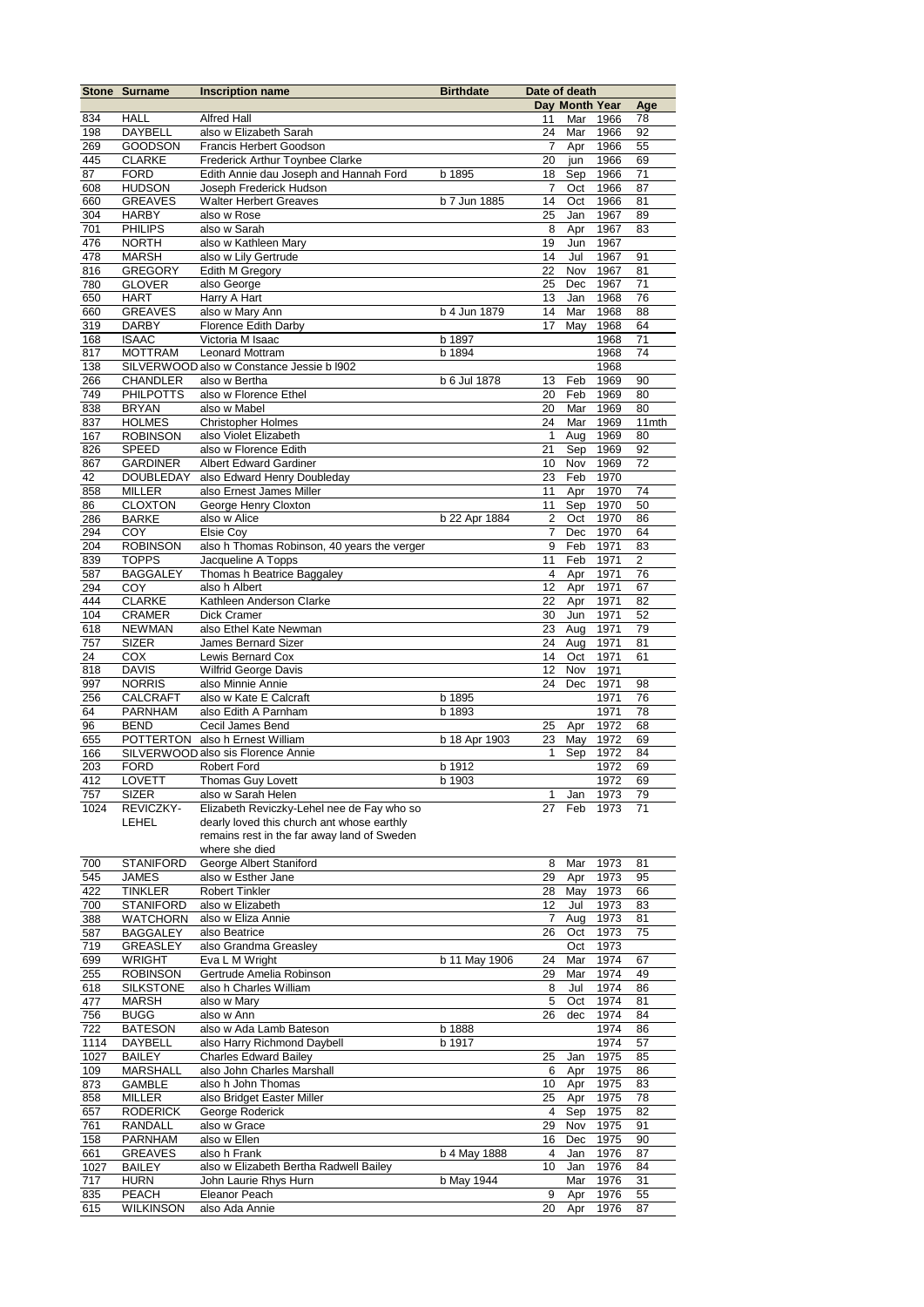|            | <b>Stone Surname</b>              | <b>Inscription name</b>                                              | <b>Birthdate</b> | Date of death      |                |              |             |
|------------|-----------------------------------|----------------------------------------------------------------------|------------------|--------------------|----------------|--------------|-------------|
|            |                                   |                                                                      |                  |                    | Day Month Year |              | Age         |
| 590        | <b>CROWDER</b>                    | Lillian Iris w John Crowder                                          |                  | 15                 | Jun            | 1976         | 71          |
| 661<br>602 | <b>GREAVES</b><br><b>ROBINSON</b> | <b>Emily Jane Greaves</b>                                            | b 15 Dec 1890    | 20<br>$\mathbf{I}$ | Sep<br>Nov     | 1976<br>1976 | 85          |
| 871        | <b>COOMES</b>                     | Sidney Robinson<br>Russell Mark Coomes                               | b 10 June 1976   | 9                  | Dec            | 1976         | 78<br>6mths |
| 547        | <b>BREWSTER</b>                   | also h Harold                                                        |                  | 21                 | Dec            | 1976         | 86          |
| 445        | <b>CLARKE</b>                     | also w Agnes Emma                                                    |                  | 29                 | Dec            | 1976         | 87          |
| 807        | <b>JESSON</b>                     | Esther Jesson                                                        |                  | 4                  | Jan            | 1977         | 68          |
| 610        | <b>DUXON</b>                      | Valerie May Duxon                                                    |                  | 18                 | Feb            | 1977         | 37          |
| 83         | <b>COLLIER</b>                    | John Osborne Greer Collier                                           |                  | 3                  | Mar            | 1977         | 64          |
| 201        | <b>FOWLER</b>                     | also w Winifred Mabel                                                |                  | $\mathbf 5$        | Sep            | 1977         |             |
| 120        | <b>WELBOURN</b>                   | also Annie Welbourne                                                 |                  | 8                  | Aug            | 1978         | 95          |
| 784        | <b>MUSGRAVE</b>                   | also Bertha                                                          | b 15 Dec 1916    | $\overline{4}$     | Dec            | 1978         | 61          |
| 202        | <b>SHARP</b>                      | Harry Sharp                                                          | b 1887           |                    |                | 1978         | 91          |
| 81         | <b>HALLAM</b>                     | also w Lizzie                                                        |                  | 21                 | Jan            | 1979         | 82          |
| 784        | <b>MUSGRAVE</b>                   | William Harold Musgrave                                              | b 8 Feb 1916     | 17                 | Feb            | 1979         | 61          |
| 259<br>590 | <b>MOULSHER</b><br><b>CROWDER</b> | Albert Douglas Moulsher<br>also h John                               |                  | 18<br>17           | Feb<br>Apr     | 1979<br>1979 | 73<br>71    |
| 319        | <b>DARBY</b>                      | also h Sidney                                                        |                  | 18                 | Apr            | 1979         | 80          |
| 25         | <b>HOWITT</b>                     | <b>Milly Howitt</b>                                                  |                  | 18                 | Jul            | 1979         | 66          |
| 874        | <b>IRELAND</b>                    | also w Olive Rosalyn                                                 |                  | 17                 | Aug            | 1979         | 75          |
| 650        | <b>HART</b>                       | also w Dora Alice                                                    |                  | 25                 | Oct            | 1979         | 83          |
| 184        | <b>TOPPS</b>                      | Edwina Jane Topps                                                    |                  | 24                 | Nov            | 1979         | 34          |
| 806        | <b>JACKSON</b>                    | also w Florence Mary                                                 |                  | 5                  | Dec            | 1979         | 85          |
| 847        | <b>DOHERTY</b>                    | Michael Doherty (Mick) '                                             |                  | 6                  | Dec            | 1979         | 65          |
| 260        | <b>CLAY</b>                       | Harold Keith Clay                                                    | b 11 Apr 1926    | 24                 | Dec            | 1979         | 53          |
| 548        | <b>SUTTON</b>                     | Anthony John Sutton                                                  |                  | 14                 | Apr            | 1980         | 35          |
| 699        | CONYARD                           | also sis Beatrice Conyard                                            | b 14 Jul 1886    | $\mathbf{1}$       | Nov            | 1980         | 94          |
| 798        | <b>ELLIS</b>                      | Kenneth W Ellis                                                      |                  | 12                 | Nov            | 1980         | 45          |
| 648<br>202 | <b>McKAY</b><br><b>SHARP</b>      | <b>Wally McKay</b><br>also Grace Sharp                               | b 1894           | 18                 | Nov            | 1980<br>1980 | 58<br>86    |
| 17         | <b>MARSTON</b>                    | <b>Frank Marston</b>                                                 |                  | 14                 | Jan            | 1981         | 58          |
| 913        | <b>ROBINSON</b>                   | also h Alfred P                                                      |                  | 1                  | Feb            | 1981         | 84          |
| 663        | <b>BRUCE</b>                      | Christian Bruce (Aunt)                                               |                  | 7                  | May            | 1981         | 86          |
| 843        | <b>MOULD</b>                      | also Reginald Cecil Lane Mould                                       |                  | 13                 | May            | 1981         | 89          |
| 662        | <b>GILSON</b>                     | Mary A Gilson w and m                                                |                  | 15                 | May            | 1981         | 53          |
| 842        | <b>KILPING</b>                    | Pamela Irene Kipling d Fyvie                                         |                  | 3                  | Aug            | 1981         |             |
| 16         | <b>MARKHAM</b>                    | also w Nellie                                                        |                  | 9                  | Oct            | 1981         | 81          |
| 702        | <b>GEORGE</b>                     | Mary Louisa w John Edward George                                     |                  | 31                 | Oct            | 1981         | 82          |
| 808        | <b>PRESTON</b>                    | also h Jim                                                           |                  | 22                 | Dec            | 1981         | 75          |
| 782<br>616 | LANE<br><b>WILKINSON</b>          | Peter Ronald Lane                                                    |                  | 4<br>10            | Jan            | 1982<br>1982 | 32<br>63    |
| 1121       | <b>TOPPE</b>                      | Jane (Jean) Wilkinson<br>[THE BOOKCASE] Albert Victor Topps          | b 16 Aug 1902    | $\mathbf 5$        | Jan<br>Mar     | 1982         | 79          |
| 157        | <b>TOPPS</b>                      | <b>Albert Victor Topps</b>                                           |                  | 5                  | Mar            | 1982         | 79          |
| 794        | <b>BALL</b>                       | Jack Ball                                                            |                  | 22                 | Jun            | 1982         | 73          |
| 614        | <b>KETTLE</b>                     | Walter James Kettle                                                  |                  | 15                 | Aug            | 1982         | 67          |
| 884        | <b>STANLEY</b>                    | <b>Walter Thomas Stanley</b>                                         |                  | 5                  | Oct            | 1982         | 61          |
| 872        | <b>TOWSEY</b>                     | May Towsey w of Cliff m of Peter and Brian                           | b 14 Mar 1912    | 9                  | Oct            | 1982         | 70          |
| 791        | LILLEY                            | also h Robert A                                                      |                  | $\overline{5}$     | Apr            | 1983         | 69          |
| 263        | <b>WARD</b>                       | Matilda Christina w John William Ward                                |                  |                    | 30 Apr         | 1983         | 93          |
| 1026       | <b>COOPER</b>                     | <b>William Hurson Cooper</b>                                         |                  |                    | 18 May 1983    |              | 83          |
| 657        | <b>RODERICK</b>                   | also w Annie                                                         |                  | 18                 | May            | 1983         | 84          |
| 580<br>653 | <b>TAYLOR</b><br>PACEY            | also John William Taylor<br>also Clara Edna Benefactors of St Mary's |                  | 22<br>24           | Aug<br>Oct     | 1983<br>1983 | 80<br>81    |
|            |                                   | Church                                                               |                  |                    |                |              |             |
| 654        | <b>MANNING</b>                    | Leslie William Manning                                               |                  | 29                 | Jan            | 1984         | 58          |
| 797        | <b>JAMES</b>                      | Simon James                                                          |                  | 16                 | Mar            | 1984         | 9           |
| 652        | ABLEWHITE                         | Thomas Norman Ablewhite h of Annie f of Katie b 1943                 |                  | 6                  | Sep            | 1984         | 41          |
|            |                                   |                                                                      |                  |                    |                |              |             |
| 23         | <b>MILNE</b>                      | <b>Richard Milne</b>                                                 |                  | 30                 | Sep            | 1984         | 17          |
| 614        | <b>KETTLE</b>                     | also Margaret (Molly)                                                |                  | 8                  | Oct            | 1984         | 65          |
| 820        | <b>CULPIN</b>                     | also Emily w Richard                                                 |                  | 28                 | Oct            | 1984         | 88          |
| 63         | <b>EDWARDS</b>                    | also br Harold                                                       | b 1900           |                    |                | 1984         | 84          |
| 816        | <b>GREGORY</b>                    | also Charles                                                         |                  | 6                  | Jan            | 1985         | 79          |
| 581        | <b>TAYLOR</b>                     | Katie Victoria dau Christopher and Jane Taylor                       |                  | 18                 | Jan            | 1985         | 8days       |
| 83         | <b>COLLIER</b>                    | also w Winifred Mary                                                 |                  | 18                 | Feb            | 1985         | 65          |
| 588        | <b>TAYLOR</b>                     | also w Kate                                                          |                  | 18                 | Feb            | 1985         | 87          |
| 101        | <b>ALLCORN</b>                    | also w Elsie                                                         | b 13 Aug 1898    | 14                 | May            | 1985         | 86          |
| 76         | <b>WELLS</b>                      | Ellen Wells                                                          |                  | 26                 | Jun            | 1985         |             |
| 29         | SEDDON                            | Charlie Seddon                                                       |                  | 10                 | Sep            | 1985         | 75          |
| 851        | <b>JACKSON</b>                    | also w Alice                                                         |                  | 8                  | Nov            | 1985         | 85          |
| 833        | <b>BAGGLEY</b>                    | also Frank Samuel                                                    | b 1906           |                    |                | 1985         | 79          |
| 796        | <b>BARRATT</b>                    | <b>Holvey George Barratt</b>                                         | b 1901           |                    |                | 1985         | 84          |
| 63         | <b>EDWARDS</b>                    | George V Edwards                                                     | b 1897           |                    |                | 1985         | 88          |
| 76         | WELLS                             | also Charles F Wells                                                 |                  | 3                  | Feb            | 1986         |             |
| 25         | <b>HOWITT</b>                     | also h George Charles (Jay) Howitt                                   |                  | 19                 | Feb            | 1986         | 70          |
| 851<br>273 | <b>JACKSON</b>                    | John Reuben Jackson<br>also w Winifred Emma                          |                  | 14<br>9            | Mar            | 1986         | 75<br>78    |
| 702        | GOODSON<br><b>EDWARDS</b>         | also h John Edward                                                   |                  | 3                  | Jul<br>Nov     | 1986<br>1986 | 87          |
| 817        | <b>MOTTRAM</b>                    | also w Helen                                                         | b 1897           |                    |                | 1986         | 89          |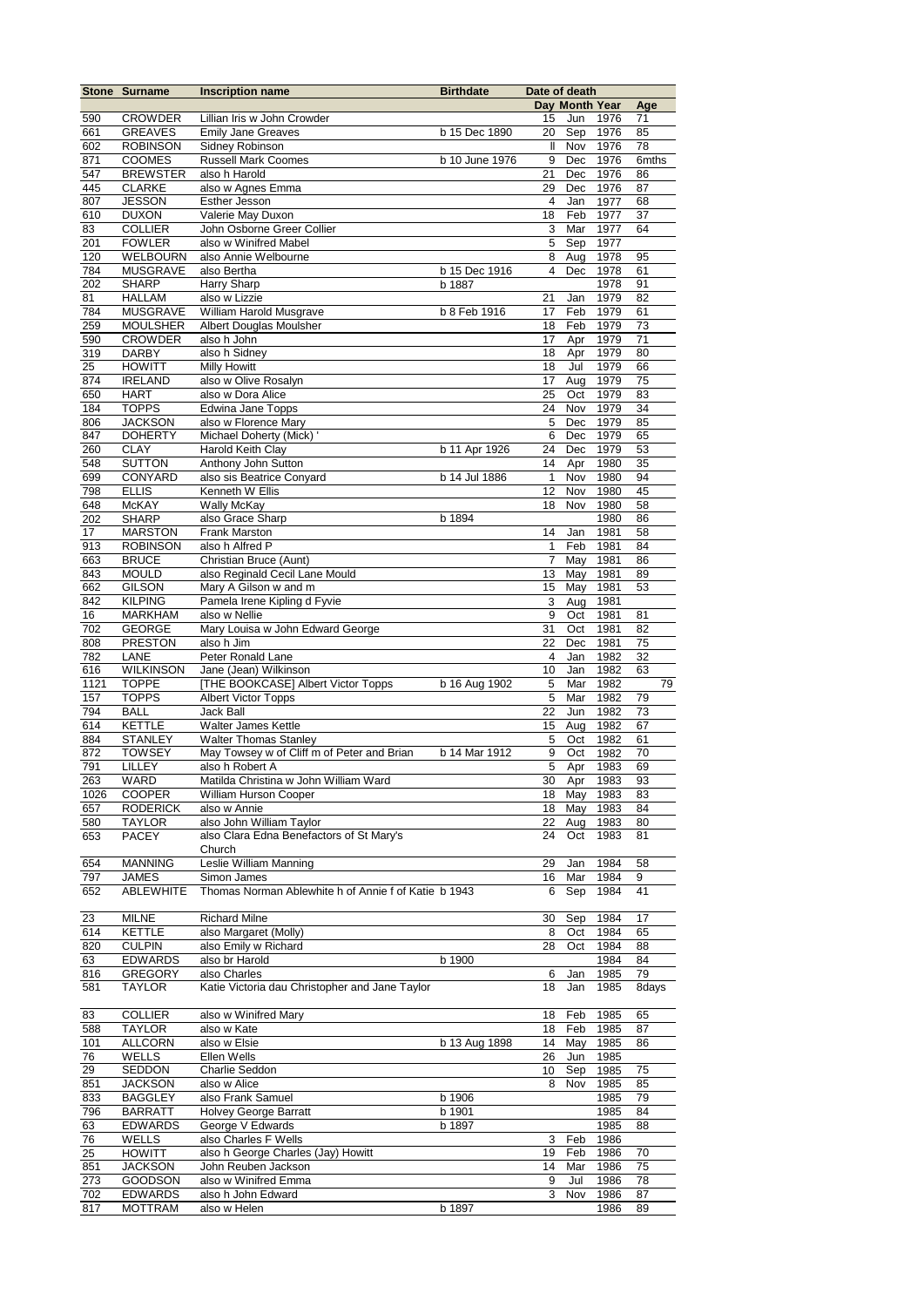|             | Stone Surname                  | <b>Inscription name</b>                                                            | <b>Birthdate</b>       | Date of death |                |      |                |
|-------------|--------------------------------|------------------------------------------------------------------------------------|------------------------|---------------|----------------|------|----------------|
|             |                                |                                                                                    |                        |               | Day Month Year |      | Age            |
| 277         | <b>DUNN</b>                    | Lillian Jannie Dunn                                                                |                        | 1             | Jan            | 1987 | 85             |
| 417         | <b>HARRIS</b>                  | also w Marcia Mary                                                                 |                        | 11            | Dec            | 1987 | 73             |
| 253         | <b>WINN</b>                    | also E T W                                                                         |                        |               |                | ?    |                |
| 384         | MAY                            | also w Margaret                                                                    |                        | ??            | Jan            | ??   |                |
| 1003        | <b>DENNIS</b>                  | also s john Robert                                                                 |                        | 7             | Jan            | ???  |                |
| 530         | <b>SPAD</b>                    | also sis Mary                                                                      |                        | 7             | Nov            | ???  | $\overline{4}$ |
| 332         | <b>BROWN</b>                   | also w Ann W Brown                                                                 |                        |               |                | ???  |                |
| <b>36I</b>  | <b>DAYBELL</b>                 | William Daybell                                                                    |                        |               | ???            |      |                |
| 26          | <b>WALKER</b>                  | also john Wright Walker, also Hannah                                               |                        | in infancy    |                |      |                |
| 291         | <b>TAYLOR</b>                  | Elizabeth w ??? Taylor                                                             |                        | ???           |                |      |                |
| 292         | <b>TAYLOR</b>                  | also Robert Taylor                                                                 |                        | ???           |                |      |                |
| 111         | <b>JAMES</b>                   | also s Henry                                                                       |                        | in infancy    |                |      |                |
| 1119        | <b>ALLIS</b>                   | Yorkshire Regiment                                                                 | <b>Charles Allis</b>   |               |                |      |                |
| 1119<br>529 | <b>ASHER</b>                   | Leicester Regiment                                                                 | <b>Albert Asher</b>    |               |                |      |                |
| 529         | <b>BAILEY</b><br><b>BAILEY</b> | also s Joseph, Richard, Benjamin<br>also dau Elizabeth, Sarah, Margaret, Elizabeth |                        |               |                |      |                |
| 526         | <b>BAILEY</b>                  | Mary w Thomas Bailey                                                               |                        |               |                |      |                |
| 527         | <b>BAILEY</b>                  | also s Henry and dau Margaret                                                      |                        |               |                |      |                |
| 1119        | <b>BAINES</b>                  | Leicester Regiment                                                                 | <b>Charles Baines</b>  |               |                |      |                |
| 792         | <b>BALL</b>                    | <b>Thomas Ball</b>                                                                 |                        |               |                |      | 3mths          |
| 988         | <b>BARKIS</b>                  | John Barkis??                                                                      |                        |               |                |      |                |
| 1119        | <b>BARRAND</b>                 | <b>Leicester Regiment</b>                                                          | <b>Cyril Barrand</b>   |               |                |      |                |
| 1119        | <b>BEND</b>                    | <b>Canadian Regt</b>                                                               | <b>Charles A Bend</b>  |               |                |      |                |
|             |                                |                                                                                    | <b>MM</b>              |               |                |      |                |
| 1120        | <b>BEND</b>                    | <b>Sherwood Rangers</b>                                                            | <b>Frederick K</b>     |               |                |      |                |
|             |                                |                                                                                    | <b>Bend</b>            |               |                |      |                |
| 801         | <b>BOLLAND</b>                 | <b>Bolland</b>                                                                     |                        |               |                |      |                |
| 1017        | <b>BOTTANLY</b>                | Sarah w John Bottanly                                                              |                        |               |                |      |                |
| 1014        | <b>BOTTOMLEY</b>               | also s John                                                                        |                        |               |                |      |                |
| 1120        | <b>BREWSTER</b>                | <b>Royal Navy</b>                                                                  | <b>Philip Brewster</b> |               |                |      |                |
| 986         | <b>BUGG</b>                    | Oliver Bugg?                                                                       |                        |               |                |      |                |
| 961         | <b>CALCRAFT</b>                | ??? Calcraft (Stone buried sideways)                                               |                        |               |                |      |                |
| 1119        | <b>CALCRAFT</b>                | <b>Royal Navy</b>                                                                  | <b>G</b> Alfred        |               |                |      |                |
|             |                                |                                                                                    | Calcraft               |               |                |      |                |
| 1120        | <b>CANHAM</b>                  | Royal Lincs Regt                                                                   | Herbert                |               |                |      |                |
|             |                                |                                                                                    | Canham                 |               |                |      |                |
| 745<br>103  | <b>CHALLANDS</b>               | also four sisters<br>CLARICOATS s Winifred and late Cyril Claricoats               |                        |               |                |      |                |
| 909         | <b>CLARK</b>                   | Sarah Clark                                                                        |                        |               |                |      |                |
| 1119        | <b>COOPER</b>                  | <b>Lincoln Regiment</b>                                                            | <b>T</b> Harold        |               |                |      |                |
|             |                                |                                                                                    | Cooper                 |               |                |      |                |
| 1087        | CRAGG                          | also her dau Susannah                                                              |                        |               |                |      |                |
| 465         | <b>CULLEN</b>                  | Frederica Adell Cullen.                                                            |                        |               |                |      | 6 mth          |
| 1119        | <b>DARBY</b>                   | Leicester Regiment                                                                 | <b>Frederick Darby</b> |               |                |      |                |
|             |                                |                                                                                    |                        |               |                |      |                |
| 540         | <b>DAWSON</b>                  | also their children Edith and Heber                                                |                        |               |                |      |                |
| 1124        | DAYBELL                        | The south door to Daniel Herbert Daybell b 1916 d 1973                             |                        |               |                |      |                |
| 1004        | <b>DENNIS</b>                  | also bros William and Ebenezer                                                     |                        |               |                |      |                |
| 1119        | <b>DOLMAN</b>                  | Royal Field Artillery                                                              | Robert Dolman          |               |                |      |                |
| 1056        | <b>DUFFIN</b>                  | also her s Thomas                                                                  |                        |               |                |      |                |
| 1119        | <b>EDWARDS</b>                 | Lincoln Regiment                                                                   | J William              |               |                |      |                |
|             |                                |                                                                                    | <b>Edwards</b>         |               |                |      |                |
| 1119<br>957 | <b>GILDING</b><br><b>GUY</b>   | <b>Canadian Regt</b><br>Thomas s Thomas and Frances Guy                            | <b>Arthur Gilding</b>  |               |                |      |                |
| 631         | <b>HACK</b>                    | Eliza Hack                                                                         |                        |               |                |      |                |
| 1030        | HALLAM                         | Robert s john and Margaret Hallam                                                  |                        |               |                |      |                |
| 310         | HAND                           | also s George Hand                                                                 |                        |               |                |      |                |
| 554         | HARDY                          | Robert Hardy                                                                       |                        |               |                |      |                |
| 1119        | <b>HARDY</b>                   | <b>Sherwood Foresters</b>                                                          | <b>Walter Hardy</b>    |               |                |      |                |
|             |                                |                                                                                    | <b>DCM</b>             |               |                |      |                |
| 1119        | <b>HATTON</b>                  | South Staffs Regiment                                                              | S Hatton               |               |                |      |                |
| 1119        | <b>HERBERT</b>                 | Leicester Regiment                                                                 | J Herbert              |               |                |      |                |
| 679         | <b>HICKSON</b>                 | also Two sons and Two Daughters                                                    |                        |               |                |      |                |
| 1119        | <b>HICKSON</b>                 | <b>Lincolnshire Yeomanry</b>                                                       | A Bernard              |               |                |      |                |
|             |                                |                                                                                    | Hickson                |               |                |      |                |
| 539         | <b>HILSON</b>                  | also s Robert Henry                                                                |                        |               |                |      |                |
| 1119        | <b>HOLMES</b>                  | Royal West Kent Regiment                                                           | E Hugh Holmes          |               |                |      |                |
| 972         | <b>HOVE</b>                    | <b>Richard Hove</b>                                                                |                        |               |                |      |                |
| 1119        | <b>JACKSON</b>                 | <b>Sherwood Foresters</b>                                                          | Montagu J V<br>Jackson |               |                |      |                |
| 803         | <b>JESSON</b>                  | also s Pte Walter Jesson d as POW in                                               |                        |               |                |      |                |
|             |                                | Japanese hands WW2                                                                 |                        |               |                |      |                |
| 1120        | <b>JESSON</b>                  | Royal Leics Regt                                                                   | Walter Jesson          |               |                |      |                |
| 335         | <b>KETTLEBOR</b>               | s Richard and Ann Kettleborrow                                                     |                        |               |                |      |                |
|             | <b>ROW</b>                     |                                                                                    |                        |               |                |      |                |
| 351         | <b>KETTLEBOR</b>               | also dau Elizabeth Sarah and s john                                                |                        |               |                |      |                |
|             | <b>ROW</b>                     |                                                                                    |                        |               |                |      |                |
| 234         | LAMB                           | also dau Ann Lamb                                                                  |                        |               |                |      | 1              |
| 697         | LANE                           | two sons                                                                           |                        |               |                |      |                |
| 344         | <b>LEIGHTON</b>                | also Richard s Robert and Mary Leighton                                            |                        |               |                |      |                |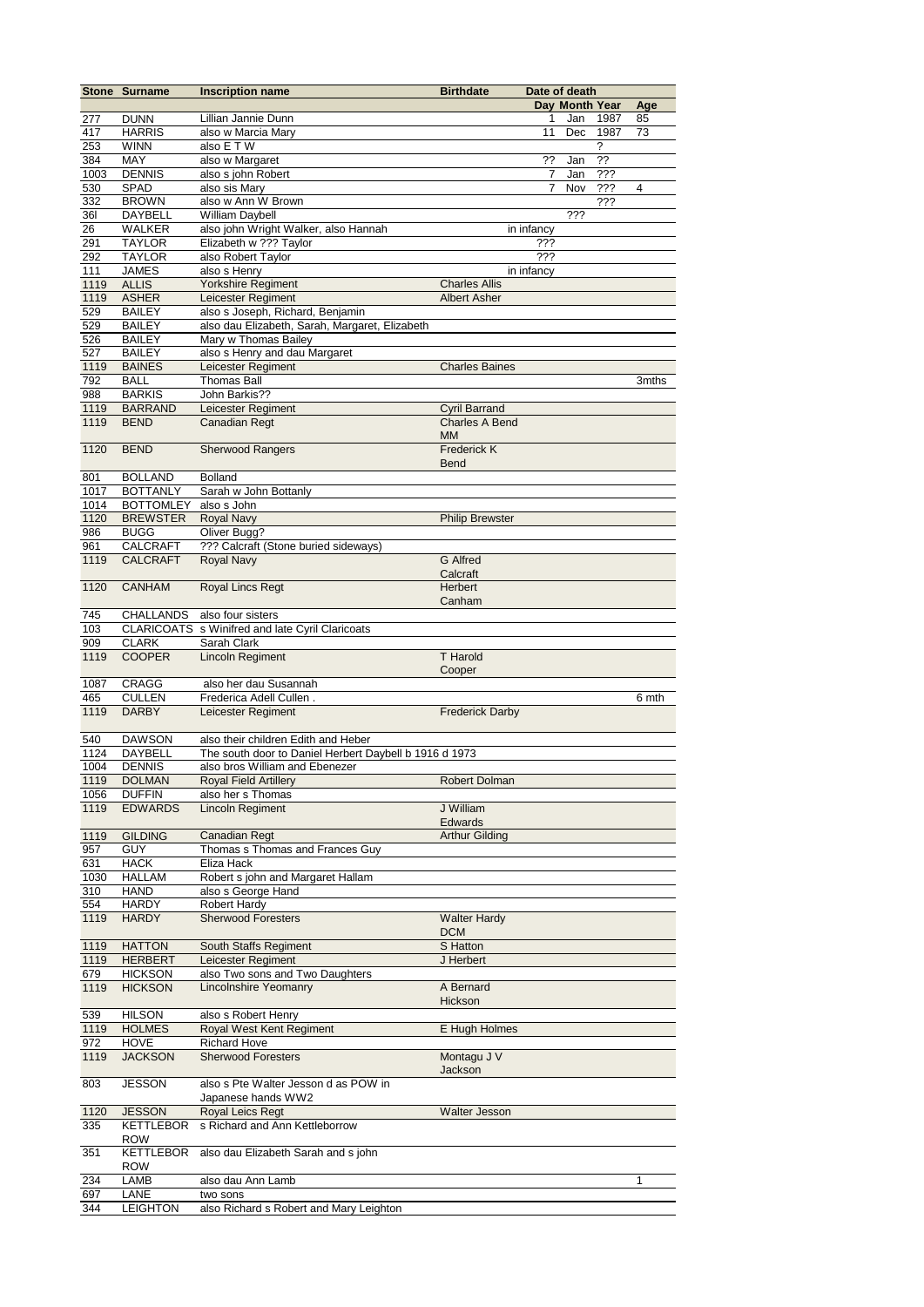|            | Stone Surname                      | <b>Inscription name</b>                                                                      | <b>Birthdate</b>       | Date of death  |       |
|------------|------------------------------------|----------------------------------------------------------------------------------------------|------------------------|----------------|-------|
|            |                                    |                                                                                              |                        | Day Month Year | Age   |
| 693        | <b>LORD</b>                        | also s George                                                                                |                        |                |       |
| 1001       | <b>MASON</b>                       | s and dau William and Elizabeth Mason                                                        |                        |                |       |
| 1119       | <b>MATTHEWS</b>                    | <b>Worcestershire Regiment</b>                                                               | Joseph W               |                |       |
|            |                                    |                                                                                              | <b>Matthews</b>        |                |       |
| 1119       | <b>MAYFIELD</b>                    | <b>Sherwood Foresters</b>                                                                    | <b>Arthur Mayfield</b> |                |       |
| 1119       | <b>MILLER</b>                      | <b>Sherwood Foresters</b>                                                                    | <b>Clifford Miller</b> |                |       |
| 135        | <b>MILLS</b>                       | also dau Sarah                                                                               |                        |                |       |
| 1120       | <b>MOULD</b>                       | Royal Warks Regt                                                                             | lan L Mould            |                |       |
| 1109       | <b>NORMAN</b>                      | "The Frederic and Adeliza Norman Charity". By                                                |                        |                |       |
|            |                                    | the will of Rev Canon Norman Rector of Bott'd                                                |                        |                |       |
|            |                                    | 1889; £200 was bequeathed to the rector and                                                  |                        |                |       |
|            |                                    | churchwardens for the time being to be called                                                |                        |                |       |
|            |                                    | "The Frederic and Adeliza Norman Charity".<br>The principal was to be invested in Government |                        |                |       |
|            |                                    | securities and the interest to be given yearly to                                            |                        |                |       |
|            |                                    | increase the funds of the clothing club and                                                  |                        |                |       |
|            |                                    | distribution of coals to the poor at Christmas.                                              |                        |                |       |
|            |                                    |                                                                                              |                        |                |       |
| 1123       | <b>NORMAN</b>                      | Print of SE view of the church is dedicated to Lady Adeliza Norman                           |                        |                |       |
| 998        | <b>ORSON</b>                       | Robert Orson                                                                                 |                        |                |       |
| 69         | PACE                               | John s William Thomas and Mary Ann Pace                                                      |                        |                | 1     |
|            |                                    |                                                                                              |                        |                | month |
| 783        | <b>PACEY</b>                       | Henry s William and Frances Pacey                                                            |                        |                |       |
| 1119       | <b>PACEY</b>                       | Leicester Regiment                                                                           | <b>Frank Pacey</b>     |                |       |
| 1119       | <b>PACEY</b>                       | <b>Canadian Regt</b>                                                                         | <b>Charles Pacey</b>   |                |       |
| 1119       | <b>PAGE</b>                        | <b>Canadian Regt</b>                                                                         | N Page                 |                |       |
| 1119       | <b>PALMER</b>                      | North Staffs Regiment                                                                        | <b>William Palmer</b>  |                |       |
| 185        | <b>PARNHAM</b>                     | also Sarah Ann dau Richard and Phebe                                                         |                        |                |       |
|            |                                    | Parnham                                                                                      |                        |                |       |
| 1023       | <b>PIGGINS</b>                     | also 4 sons and 4 daughters                                                                  |                        |                |       |
| 1032       | <b>PIGGINS</b>                     | also daus Rosamond, Ann, Judith and Mary                                                     |                        |                |       |
| 1119       | <b>RAITHBY</b>                     | <b>Machine Gun Corps</b>                                                                     | <b>Edgar Raithby</b>   |                |       |
| 1119       | <b>RAITHBY</b>                     | Canadian Regt                                                                                | <b>Frank Raithby</b>   |                |       |
|            |                                    |                                                                                              | <b>DCM</b>             |                |       |
| 1120       | <b>REAVES</b>                      | Royal Air Force                                                                              | <b>Colin Reaves</b>    |                |       |
| 736        | <b>RICHARDS</b>                    | also s Robert Henry                                                                          |                        |                |       |
| 310        | <b>ROBINSON</b>                    | also w Caroline                                                                              |                        |                |       |
| 310        | <b>ROBINSON</b><br><b>ROBINSON</b> | also s James, all of whom predeceased him<br>also youngest son Richard                       |                        |                |       |
| 310<br>311 | <b>ROBINSON</b>                    | also s and dau George and Jane Elizabeth                                                     |                        |                |       |
| 1119       | <b>ROBINSON</b>                    | Machine Gun Corps                                                                            | J Richard              |                |       |
|            |                                    |                                                                                              | Robinson               |                |       |
| 1122       | <b>ROBINSON</b>                    | Testimonial to Thomas Robinson verger from 1927 dated 18 Dec 1964                            |                        |                |       |
| 925        | SANSAM                             | Ann? dau of Mark and Ann Sansam                                                              |                        |                |       |
| 1119       | <b>SHAW</b>                        | <b>Leicester Regiment</b>                                                                    | <b>Frederick Shaw</b>  |                |       |
| 405        | <b>SHERWIN</b>                     | also s William and dau Betsy                                                                 |                        |                |       |
| 865        | <b>SHORT</b>                       | <b>Arthur Short</b>                                                                          |                        |                |       |
| 1119       | <b>SKINNER</b>                     | Leicester Regiment                                                                           | <b>G</b> Skinner       |                |       |
| 549        | SPRAY                              | also s William dau Jane                                                                      |                        |                |       |
| 966        | <b>STAFFORD</b>                    | also s John and daus Mary and Elizabeth                                                      |                        |                |       |
| 1119       | <b>SUTTON</b>                      | <b>Light Infantry</b>                                                                        | <b>Philip Sutton</b>   |                |       |
| 357        | <b>TAYLOR</b>                      | also a dau of Elizabeth and William Taylor                                                   |                        |                |       |
| 781        | <b>TAYLOR</b>                      | also nine children                                                                           |                        |                |       |
| 226        | <b>TROTTOR</b>                     | also dau Dorothy                                                                             |                        |                |       |
| 1119       | <b>TURLINGTON</b>                  | <b>Canadian Regt</b>                                                                         | R Turlington           |                |       |
| 1120       | <b>TURNER</b>                      | <b>Royal Navy</b>                                                                            | <b>Bertram Turner</b>  |                |       |
| 186        | <b>TYLER</b>                       | also dau Elizabeth                                                                           |                        |                | 42    |
| 1120       | <b>WALFORD</b>                     | Royal Air Force                                                                              | Richard E              |                |       |
|            |                                    |                                                                                              | Walford                |                |       |
| 1104       | <b>WALKER</b>                      | also children Benjamin and Abgail Walker                                                     |                        |                |       |
| 1119       | <b>WALTER</b>                      | South Staffs Regiment                                                                        | H Walter               |                |       |
| 638        | WATTS                              | also two sons                                                                                |                        |                |       |
| 120        | WELBOURN                           | also relict Anne                                                                             |                        |                | 92    |